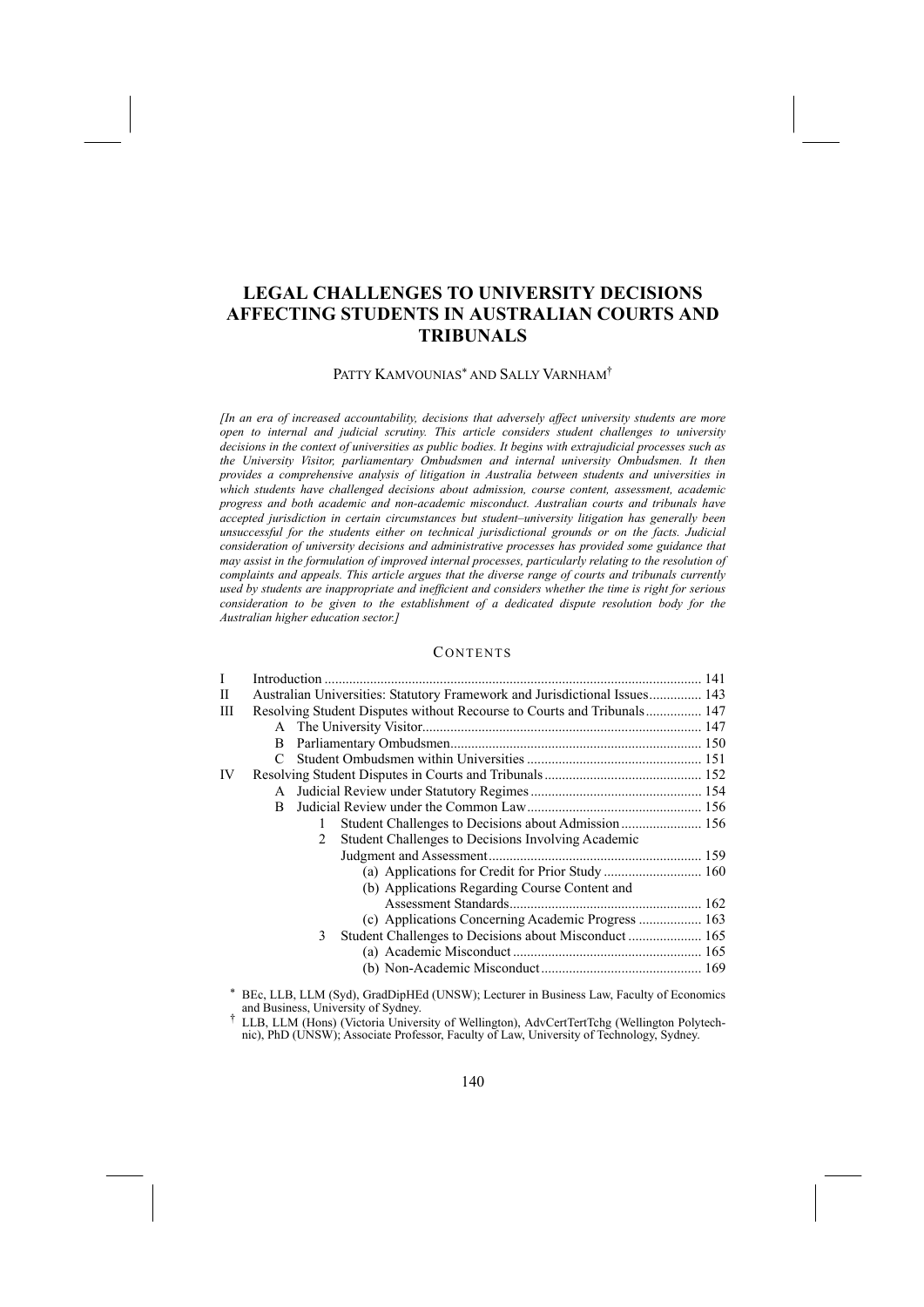#### 2010] *Legal Challenges to University Decisions Affecting Students* 141

| Documents That Do Not Exist or Cannot Be Found 173                |  |  |  |
|-------------------------------------------------------------------|--|--|--|
| 2 Documents Containing Material Obtained in Confidence or         |  |  |  |
|                                                                   |  |  |  |
| Exemptions in Relation to Tests, Examinations and Audits 176<br>3 |  |  |  |
|                                                                   |  |  |  |
|                                                                   |  |  |  |
|                                                                   |  |  |  |

#### I INTRODUCTION

The question of how, where and to whom students may challenge university decisions is a vexed one. Ideally, all such matters should be resolved by internal processes and procedures but this is not always the case. Originally the function rested with the University Visitor.<sup>1</sup> Now, in the states where the office of the University Visitor survives, its role is ceremonial only. How then may this gap be filled? Are any of the paths currently taken by students effective, efficient or appropriate in light of the unique nature of the relationship between students and their universities? If they are not, what would be a solution? Historically, students rarely challenged adverse academic or disciplinary decisions outside their universities; however, recent empirical research has found that recourse to courts and tribunals by Australian university students is increasing and that students' main concerns are about the fairness of university decision-making.2 Parliamentary Ombudsmen have also reported an increase in university students seeking their assistance.<sup>3</sup> The previous lack of students seeking external recourse may have been due to the existence of the University Visitor and for other reasons including 'satisfaction with internal processes, an inclination to settle matters within the community, the costs of litigation, judicial deference to university decisions, and cultural attitude'.4

There can be no doubt that the higher education climate has changed markedly, particularly in the last decade, and that the resolution of student grievances has

<sup>&</sup>lt;sup>1</sup> See below Part III(A) for discussion on the role of the University Visitor.

<sup>2</sup> See Hilary Astor, 'Australian Universities in Court: Causes, Costs and Consequences of Increasing Litigation' (2008) 19 *Australasian Dispute Resolution Journal* 156. Astor notes that, while it is significant that during the period of her research the number of higher education institutions doubled and the numbers of students increased threefold, the volume of litigation increased disproportionately (eight times): at 166. While outside the parameters of this paper, it is of interest to note that the offices of state Ombudsmen are also seeing an increasing number of complaints from students: Bronwyn Olliffe and Anita Stuhmcke, 'A National University Grievance Handler? Transporting the UK Office of the Independent Adjudicator for Higher Education (OIA) to Australia' (2007) 29 *Journal of Higher Education Policy and Management* 203. This was reflected also in a letter of concern written by a number of Ombudsmen to *The Australian*: Bruce Barbour et al, 'Complaints Give Rise to Concern', *Education*, *The Australian* (Sydney), 27

 $\frac{3}{3}$  See the discussion in Part III(B) below.

<sup>4</sup> Fernand N Dutile, 'Law, Governance, and Academic and Disciplinary Decisions in Australian Universities: An American Perspective' (1996) 13 *Arizona Journal of International and Comparative Law* 69, 116.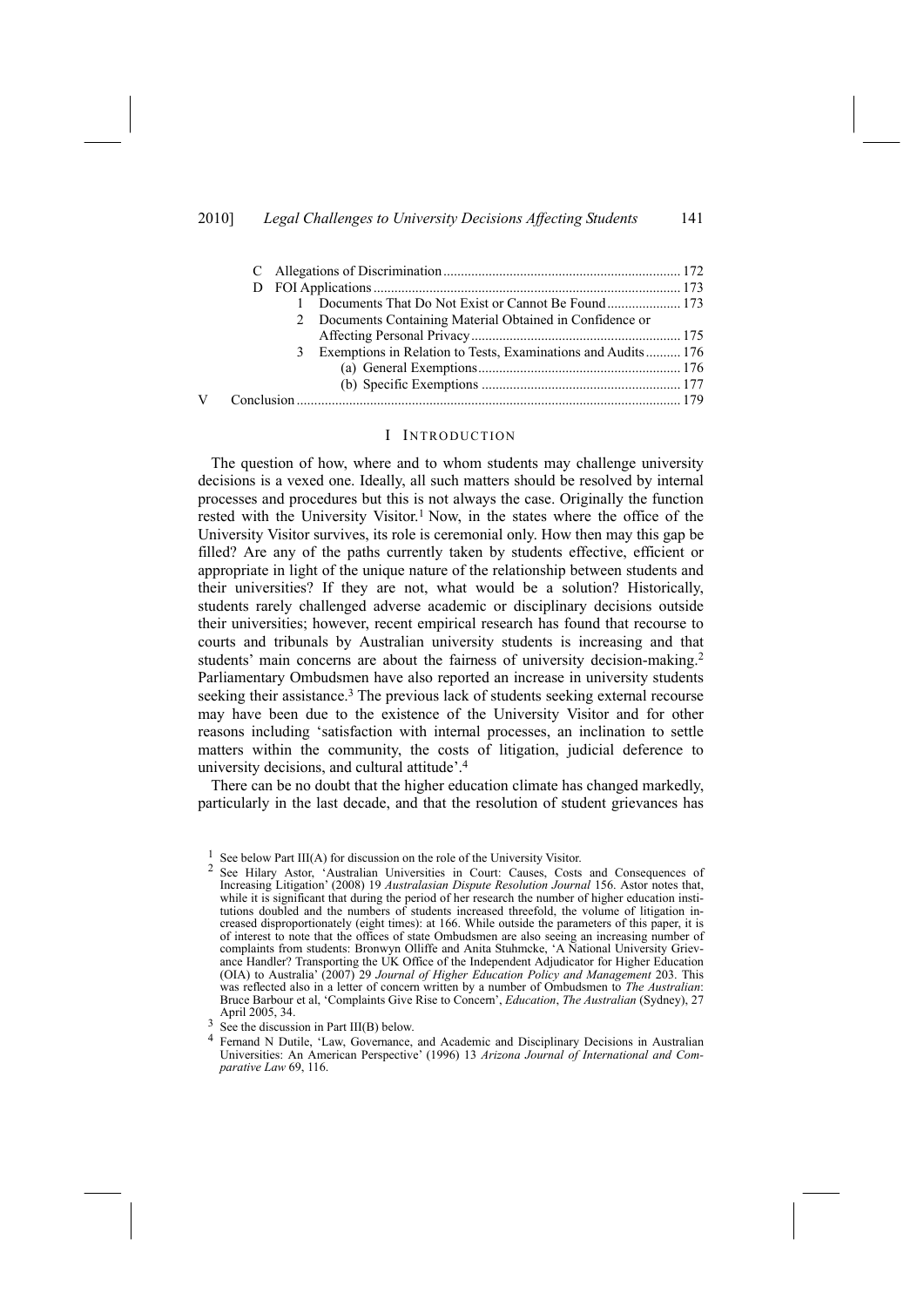become a key focus in Australia and elsewhere.<sup>5</sup> As students increasingly seek external redress, questions such as the nature of the legal relationship between the university and the student are being explored.6 This article begins with a discussion of the jurisdictional issues arising from the public nature of Australian universities. It considers the demise of the function of the University Visitor and points to the current extrajudicial avenues for the resolution of student grievances — the parliamentary Ombudsmen and the internal university student Ombudsmen. What follows is a comprehensive review and analysis of recent student litigation in Australia. The focus is on legal proceedings in which students have challenged all manner of decisions, including those relating to admission, course content, assessment, academic progress and misconduct. This consideration encompasses the wide range of issues which have arisen in federal and state courts and tribunals, relating to the different types of university decisions and different types of allegations against the universities concerned.<sup>7</sup> With the exception of only a few successes by students in gaining access to information affecting their academic progress, the case law in this area documents a series of failed proceedings for the students concerned. The almost universal lack of success is either on technical grounds or on the facts. It is clear that litigation is not working for students. Neither can it be working for universities in terms of time, money and energy expended on fighting such claims in the courts. Now is surely the time for serious consideration to be given to an alternative approach such as an Ombudsman with a function specially dedicated to the resolution of student–university grievances.

- 5 See Patty Kamvounias and Sally Varnham, 'In-House or in Court? Legal Challenges to University Decisions' (2006) 18 *Education and the Law* 1. For an overview of the situation in the United Kingdom, see, eg, Glyn Jones, '"I Wish to Register a Complaint": The Growing Complaints Culture in Higher Education' (2006) 10 *Perspectives: Policy and Practice in Higher Education* 69; Neville Harris, 'Resolution of Student Complaints in Higher Education Institutions' (2007) 27 *Legal Studies* 566.
- 6 See, eg, Clive B Lewis, 'The Legal Nature of a University and the Student–University Relationship' (1983) 15 *Ottawa Law Review* 249; Victoria J Dodd, 'The Non-Contractual Nature of the Student–University Contractual Relationship' (1985) 33 *Kansas Law Review* 701; Francine Rochford, 'The Relationship between the Student and the University' (1998) 3(1) *Australia & New Zealand Journal of Law & Education* 28; David Palfreyman, 'The HEI–Student Legal Relationship, with Special Reference to the USA Experience' (1999) 11 *Education and the Law* 5; Sam Middlemiss, 'Legal Liability of Universities for Students' (2000) 12 *Education and the Law* 69; Martin Davis, 'Students, Academic Institutions and Contracts — A Ticking Time Bomb?' (2001) 13 *Education and the Law* 9; William P Hoye and David Palfreyman, 'Plato vs Socrates: The Devolving Relationship between Higher Education Institutions and Their Students' (2004) 16 *Education and the Law* 97; Bruce Lindsay, 'Student Subjectivity and the Law' (2005) 10 *Deakin Law Review* 628; Bruce Lindsay, 'Complexity and Ambiguity in University Law: Negotiating the Legal Terrain of Student Challenges to University Decisions' (2007) 12(2) *Australia & New Zealand Journal of Law & Education* 7.
- <sup>7</sup> Although litigation involving universities and their staff raises similar issues, a discussion of staff  $\frac{1}{2}$ challenges to university decisions is beyond the scope of this paper. However, see, eg, *Orr v The University of Tasmania* (1957) 100 CLR 526 (dismissal of professor for misconduct); *Williams v Spautz* (1992) 174 CLR 509 (criminal information laid against persons involved in dismissal of senior lecturer); *Rindos v University of Western Australia* [1995] WAIComm 11 (21 February 1995) (refusal to grant tenure); *Bailey v Australian National University* [1995] HREOCA 27 (29 September 1995) (allegation of discrimination); *Whitehead v Griffith University* [2003] 1 Qd R 220 (decision to censure lecturer for misconduct); *Gauci v Kennedy* [2007] EOC ¶93-467 (allegation of sexual harassment).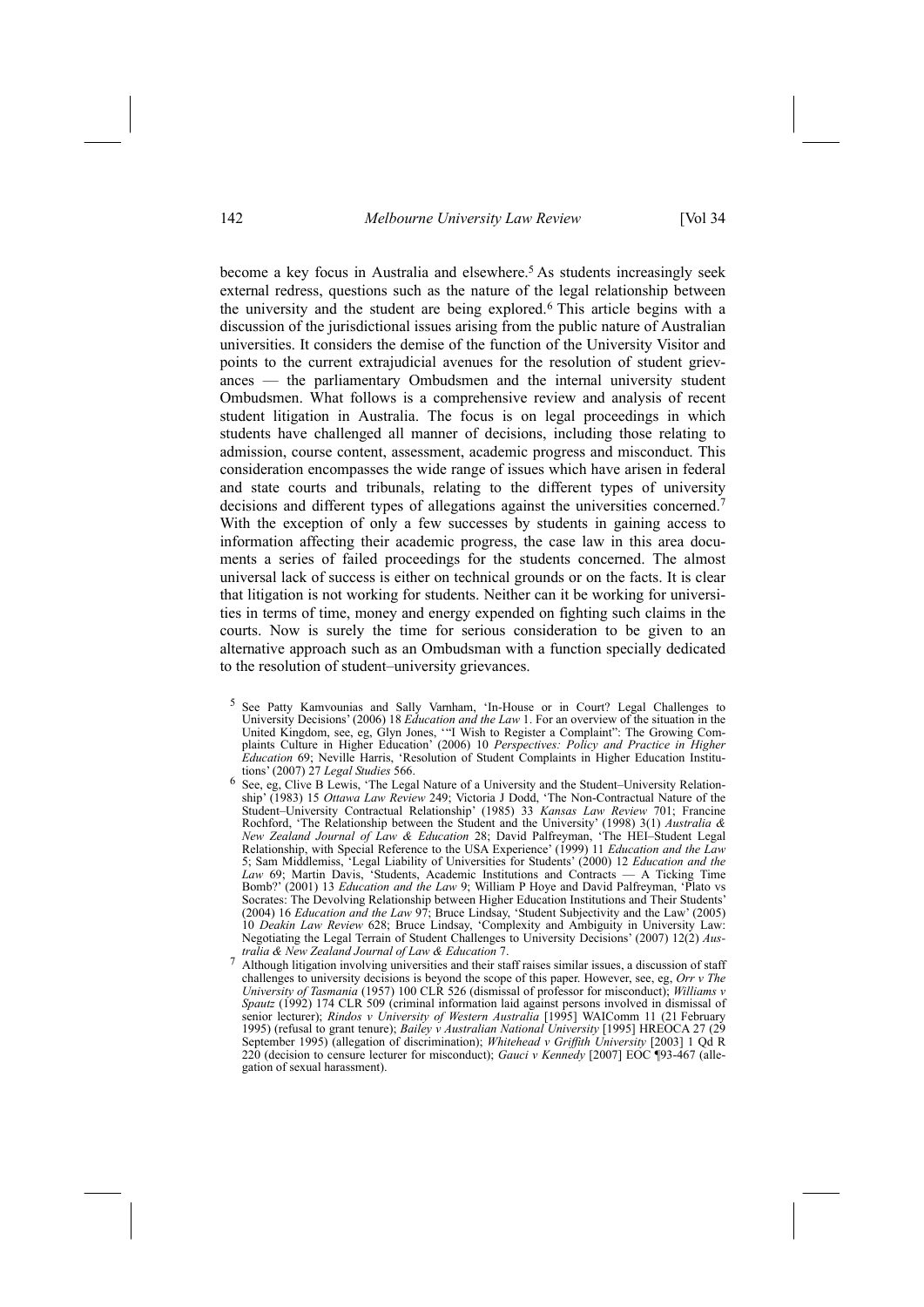## 2010] *Legal Challenges to University Decisions Affecting Students* 143

## II AUSTRALIAN UNIVERSITIES: STATUTORY FRAMEWORK AND JURISDICTIONAL ISSUES

Almost all of Australia's 39 universities are 'special purpose statutory corporation[s]'8 established under state or territory legislation9 to serve the traditional public functions of institutions of higher education. The University of Melbourne, for example, was created to 'serve the Victorian, Australian and international communities and the public interest' 10 and the University of Western Australia was incorporated because it was 'desirable that provision should be made for further instruction in those practical arts and liberal studies which are needed to advance the prosperity and welfare of the people'. 11 The idea of universities as public institutions has been explained in the following terms in relation to The University of Sydney:12

The Senate's functions of providing instruction, conferring degrees, and so on, may be regarded as public functions … [the University] is one which was established by a public Act, is largely supported by public funds, is open to all scholastically qualified residents of the State, and is *subject to some degree of public control*. 13

Public control of public universities is extensive. In New South Wales, for example, universities are subject to privacy legislation that binds public sector agencies14 and anti-corruption legislation that applies to public authorities and

- Australian National University Act 1991 (Cth).<br>
<sup>10</sup> University of Melbourne Act 2009 (Vic) s 5(e). See the specific aims listed in ss 5(e)(i)–(iii).<br>
<sup>11</sup> University of Western Australia Act 1911 (WA) Preamble, cited in U
- *Australia v Gray* (2009) 179 FCR 346, 365 [96] (Lindgren, Finn and Bennett JJ).<br><sup>12</sup> The University of Sydney, established in 1850, was the first university to be established in Australia: The University of Sydney, *Origins & Early Years (1850–1900)* (9 April 2010) <http://www.usyd.edu.au/about/profile/history\_origins.shtml>. 13 *Ex parte Forster; Re University of Sydney* [1963] SR 723, 727, 729 (Sugerman, Else-Mitchell
- <sup>13</sup> *Ex parte Forster; Re University of Sydney* [1963] SR 723, 727, 729 (Sugerman, Else-Mitchell and Moffitt JJ) (emphasis added).<br><sup>14</sup> *Privacy and Personal Information Protection Act 1998* (NSW) s 20 ('*PPIPA*'). Review
- jurisdiction is conferred on the New South Wales Administrative Decisions Tribunal by *PPIPA* s 55(1). Although a number of applications have been made by students pursuant to this legislation, they have all been dismissed. See *DO v University of New South Wales (GD)* [2003] NSWADTAP 9 (31 March 2003); *Vice-Chancellor Macquarie University v FM* [2005] NSWCA 192 (10 June 2005) involving the same student whose scholarship and PhD candidature were terminated when the University obtained information about the student's academic history that had not been disclosed on his enrolment application. Clearly the student wanted the University's decision to terminate his candidature to be reversed, but it is not clear that this relief is available either through the internal review procedures under *PPIPA* s 53(7) or when the conduct is reviewed by the New South Wales Administrative Decisions Tribunal pursuant to *PPIPA* s 55(2). See also *BE v University of Technology, Sydney* [2008] NSWADT 139 (14 May 2008); *VZ v University of Newcastle* [2008] NSWADT 178 (19 June 2008).

<sup>8</sup> *University of Western Australia v Gray* (2009) 179 FCR 346, 365 [96] (Lindgren, Finn and Bennett JJ). 9 See, eg, *Charles Darwin University Act <sup>2003</sup>* (NT); *Griffith University Act <sup>1998</sup>* (Qld);

*University of Adelaide Act 1971* (SA); *University of Canberra Act 1989* (ACT); *University of Melbourne Act 2009* (Vic); *University of Sydney Act 1989* (NSW); *University of Tasmania Act 1992* (Tas); *University of Western Australia Act 1911* (WA). Australia's two private universities are also regulated by state legislation, namely, *Bond University Act 1987* (Qld) and *University of Notre Dame Australia Act 1989* (WA). The Australian National University was established by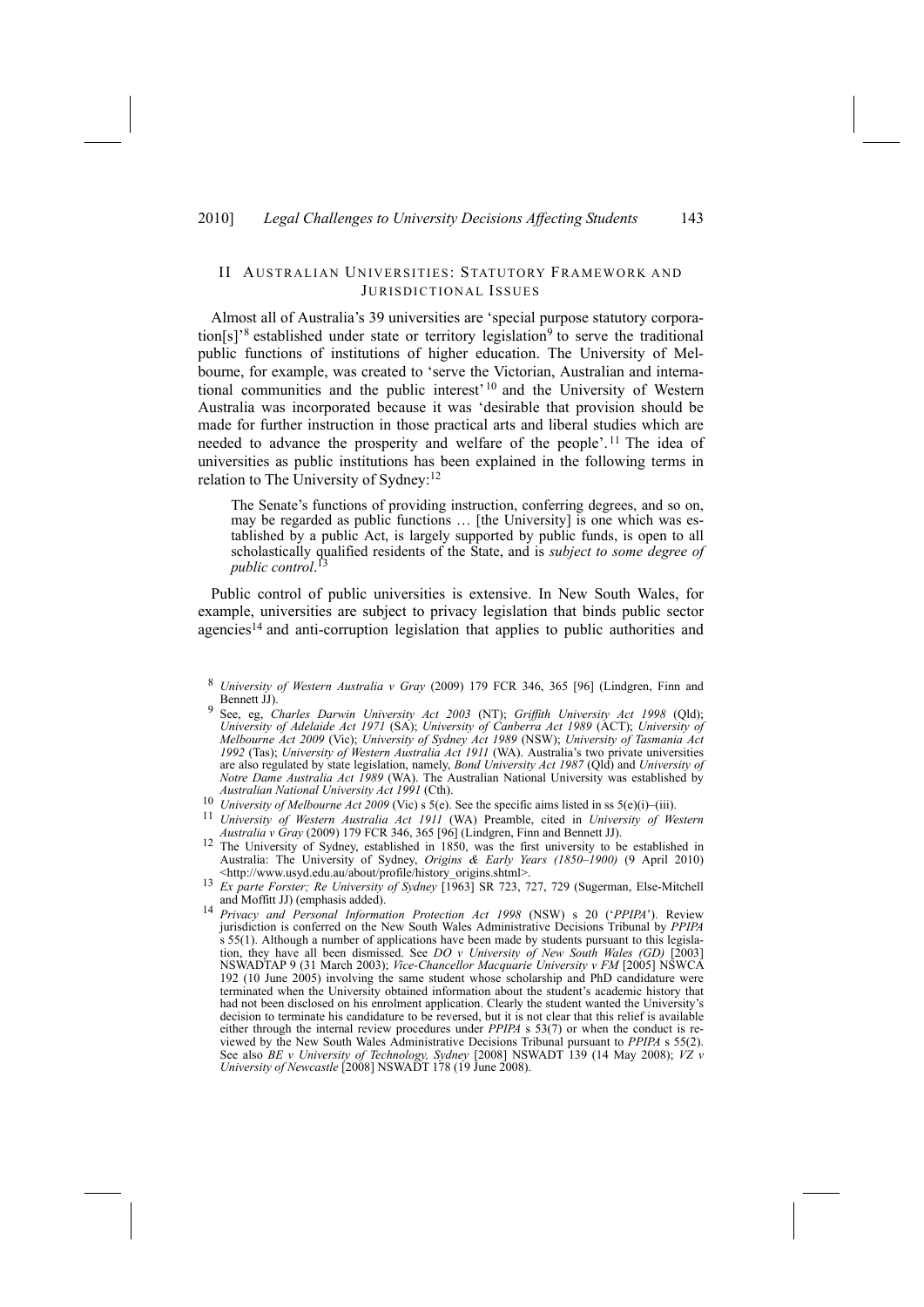public officials in that State.15 Public universities are also subject to freedom of information ('FOI') legislation applicable in every Australian jurisdiction, which creates general rights of access to information (in documentary form) in the possession of public authorities.16 As they are public institutions, complaints about the administrative actions of universities are subject also to investigation and inquiry by the parliamentary Ombudsman's office of the relevant state or territory. 17 In relation to internal university disputes, Australian parliaments previously followed the example of England by giving exclusive jurisdiction to the University Visitor. Visitorial jurisdiction was expressed in the enabling statutes of public universities<sup>18</sup> as lying with the Governor of the relevant state.<sup>19</sup> In time, a consensus emerged across almost all states and territories that visitorial

- *giarism Allegations* (2005). 16 *Freedom of Information Act <sup>1982</sup>* (Cth); *Freedom of Information Act <sup>1989</sup>* (ACT); *Freedom of Information Act 1989* (NSW); *Information Act 2002* (NT); *Right to Information Act 2009* (Qld); *Freedom of Information Act 1991* (SA); *Freedom of Information Act 1991* (Tas); *Freedom of Information Act 1982* (Vic); *Freedom of Information Act 1992* (WA). Decisions made under the Commonwealth legislation are reviewable by the Administrative Appeals Tribunal ('AAT'): *Freedom of Information Act 1982* (Cth) s 55. In the Australian higher education sector, FOI applications can only be made and decisions reviewed in the AAT for the universities established under Commonwealth or Territory statutes. Requests to the AAT for access to information from universities established under Queensland statutes have therefore failed on jurisdictional grounds: see, eg, *Luck v University of Southern Queensland* (2009) 176 FCR 268, 271 [7] (North J); *Al-Hir v University of Queensland* [2009] AATA 530 (16 July 2009). Prior to the introduction of appeal rights to the Queensland Civil and Administrative Tribunal pursuant to s 119 of the *Right to Information Act 2009* (Qld), appellants under Queensland FOI legislation could seek judicial review before the Supreme Court of Queensland: *Al-Hir v University of Queensland* [2009] AATA 530 (16 July 2009) [3] (Senior Member McCabe). For the majority of Australia's universities incorporated under state statutes, access to information held by them is obtainable pursuant to the equivalent state legislation and decisions are reviewable in the appropriate state tribunal or forum. For example, decisions under the New South Wales FOI legislation are reviewable by the New South Wales Administrative Decisions Tribunal: *Freedom of Information Act 1989* (NSW) s 53; decisions under the Victorian FOI legislation are reviewable by the Victorian Civil and Administrative Tribunal: *Freedom of Information Act 1982* (Vic) s 50; decisions under the Western Australian FOI legislation are reviewable by the Western Australian Information Commissioner: *Freedom of Information Act 1992* (WA) s 63.
- Information Commissioner: *Freedom of Information Act <sup>1992</sup>* (WA) s 63. 17 The Australian National University, having been established under Commonwealth legislation, is the only university subject to the jurisdiction of the Commonwealth Ombudsman pursuant to the *Ombudsman Act 1976* (Cth).
- Except for those in the Australian Capital Territory, the Northern Territory and Queensland, where no such statutory provision was ever made: Peregrine W F Whalley and Gillian R Evans, 'The University Visitor — An Unwanted Legacy of Empire or a Model of University Governance for the Future?' (1998) 2 *Macarthur Law Review* 109, 121. Although it is a private university, Bond University may appoint a Visitor with all of the powers and functions possessed by Visitors under the law: *Bond University Act 1987* (Qld)  $s$  14.
- See, eg, Flinders University of South Australia Act 1966 (SA) s 24, which stated: 'The Governor is the visitor of the University and has authority to do all things which appertain to visitors as often as the Governor thinks fit.' This section was repealed by *Statutes Amendment (Universities) Act 1999* (SA) s 4. In practice, the Visitor would usually appoint a Supreme Court judge as assessor to assist in the determination of petitions:
	- Paradoxically, what was seen by some as mere judicial excuses to avoid having to adjudicate university disputes was criticised by others as a privileged short-cut by university members to the senior judiciary, who were invariably called upon to advise the Governor (as Visitor).

 Mark Aronson, Bruce Dyer and Matthew Groves, *Judicial Review of Administrative Action* (Lawbook, 4<sup>th</sup> ed, 2009) 851.

<sup>15</sup> *Independent Commission against Corruption Act 1988* (NSW) s 3. See Independent Commission against Corruption, *Report on Investigation into the University of Newcastle's Handling of Pla-*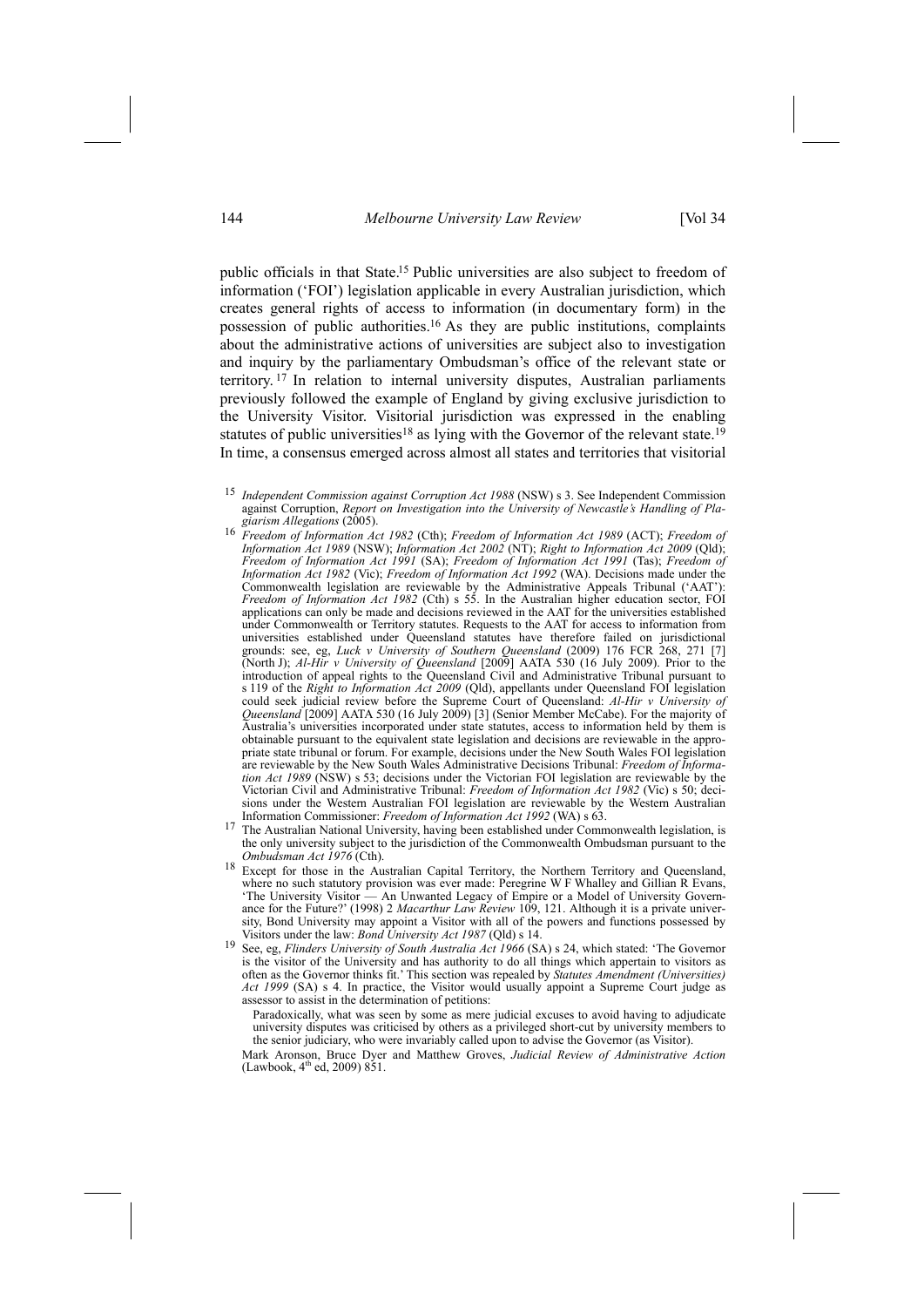jurisdiction was no longer appropriate and that internal university disputes that could not be resolved through internal mechanisms should be resolved through existing civil courts and tribunals.<sup>20</sup> This view coincides with a judicial view that, as public institutions established by Acts of Parliament for the public purpose of higher education, the decisions of universities, including those of relevant committees, should be subject to the scrutiny of the courts.21

Although the merits review jurisdiction of state tribunals is extensive,<sup>22</sup> it has not been generally extended to administrative decisions of universities. For example, the argument that the New South Wales Administrative Decisions Tribunal has the jurisdiction once enjoyed by the University Visitor has been rejected.23 Unless a decision is one that the relevant state or territory tribunal24 has jurisdiction under an enactment to review,25 it is not reviewable by that tribunal.26 Accordingly, the main avenue to challenge university decisions remains judicial review in the courts, as discussed below in Part IV.

Although Australian universities are created by state and territory parliaments, it is the federal government that has primary responsibility for their funding.<sup>27</sup> Funding arrangements have allowed the Commonwealth to extend its control to universities despite the absence of constitutional power over higher education.28

- 20 In the United Kingdom, visitorial jurisdiction over staff disputes was ended by the *Education Reform Act 1988* (UK) c 40, s 206. The visitorial system for hearing student complaints and appeals in some universities in England and Wales was superseded by *Higher Education Act 2004* (UK) c 8, pt 2, which established the Office of the Independent Adjudicator for Higher Education.
- <sup>21</sup> *Harding v University of New South Wales* [2002] NSWSC 113 (1 March 2002) [16]–[17] (Wood CJ at CL), although his Honour also noted that the courts will only intervene in accordance with administrative law principles. See also *Norrie v Senate of the University of Auckland*
- [1984] 1 NZLR 129, 134–5 (Woodhouse P). 22 See, eg, *Administrative Decisions Tribunal Act <sup>1997</sup>* (NSW) sch 2 and *State Administrative Tribunal Act 2004* (WA) sch 1 for a list of statutes conferring jurisdiction on the relevant tribunals.
- <sup>23</sup> *Wilmshurst v Vice-Chancellor, Macquarie University* [2002] NSWADT 231 (13 November 2002) [52]–[54] (Member Britton).<br><sup>24</sup> Note that general administrative review jurisdiction in South Australia lies with the Administra-
- tive and Disciplinary Division of the District Court of South Australia: *District Court Act 1991* (SA) s 8; and, in Tasmania, with the Magistrates Court of Tasmania: *Magistrates Court (Admin-*
- <sup>25</sup> ACT Civil and Administrative Tribunal Act 2008 (ACT) s 67A; Administrative Decisions *Tribunal Act 1997* (NSW) s 38; *Victorian Civil and Administrative Tribunal Act 1998* (Vic) s 42; *State Administrative Tribunal Act 2004* (WA) s 17. See also Attorney-General (Qld), 'Central Tribunal to Simplify Access to Civil and Administrative Justice' (Ministerial Media Statement, 17 June 2009) <http://www.cabinet.qld.gov.au/MMS/StatementDisplaySingle.aspx?id=64515> announcing the passage of the Queensland Civil and Administrative Tribunal Bill 2009 (Qld) to establish the new Queensland Civil and Administrative Tribunal.
- 26 For a discussion of the role of state administrative tribunals, see generally: Justice Murray Kellam, 'Developments in Administrative Tribunals in the Last Two Years' (2001) 29 *Federal Law Review* 427; Robin Creyke, 'Tribunals: Divergence and Loss' (2001) 29 *Federal Law Review* 403; Robin Creyke, 'Tribunals and Access to Justice' (2002) 2 *Queensland University of Technology Law and Justice Journal* 64; Naomi Sharp, 'The Chameleon Tribunal: The Administrative Decisions Tribunal of New South Wales' (2003) 10 *Australian Journal of Administrative Law* 181.
- 27 Department of Education (Cth), Employment and Workplace Relations, *Higher Education Overview* (2010) <http://www.deewr.gov.au/HigherEducation/Pages/Overview.aspx>. 28 For a discussion of the relevant constitutional issues, see Greg Craven, 'Commonwealth Power
- over Higher Education: Implications and Realities' (2006) 1 *Public Policy* 1; Jim Jackson,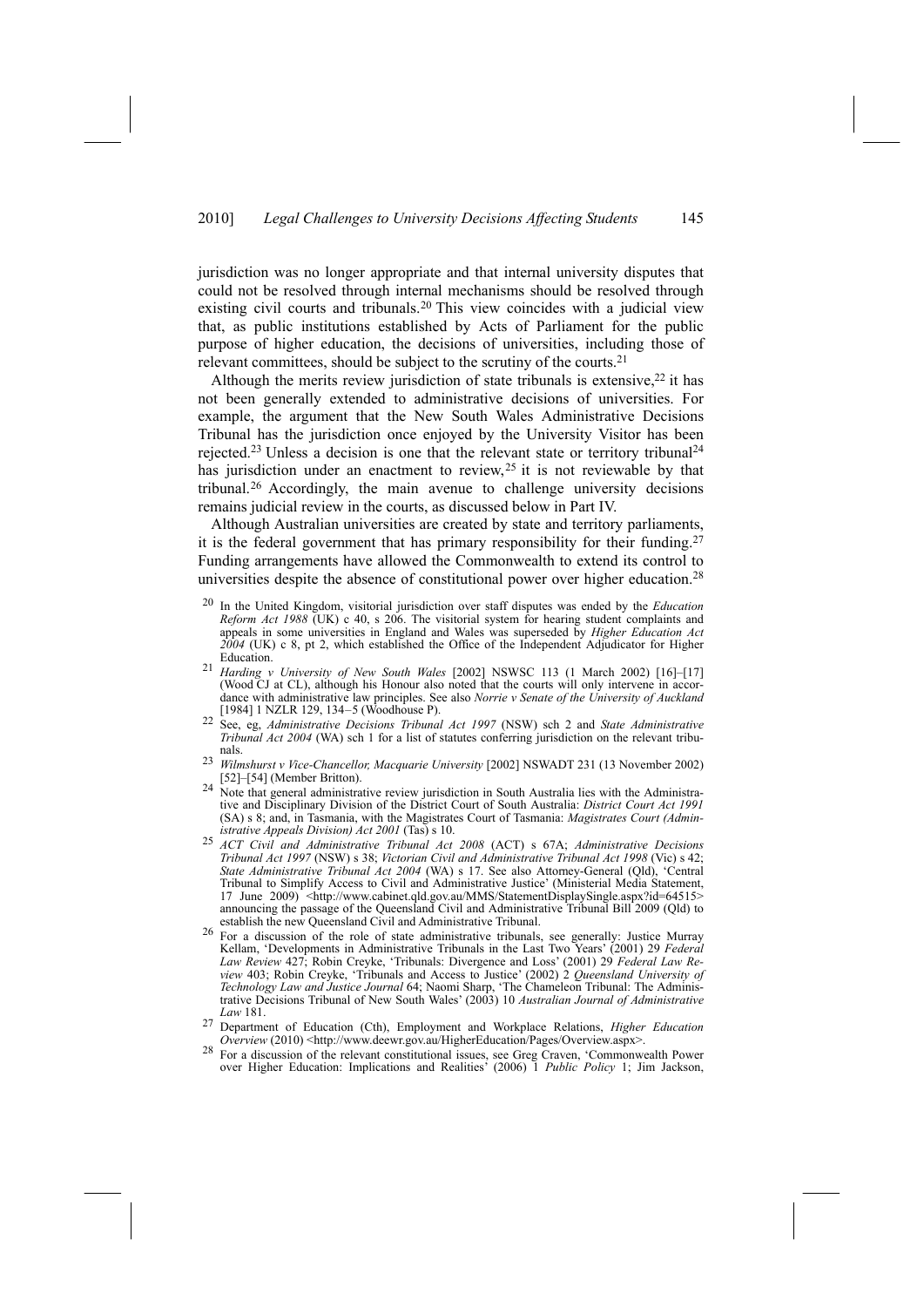For example, in return for Commonwealth financial support, universities are required by the Commonwealth to have rules and procedures to deal with student disputes and misconduct.29 The change in character of Australia's universities over time has also been recognised by the courts. Modern universities may be characterised as 'trading corporations', even though they are not established for the purpose of trading, and even though that description could not have been applied at the time of their creation.30 Consequently, Australian universities are also subject to federal legislation applicable to 'constitutional corporations'.31

The Federal Court of Australia undoubtedly has jurisdiction in student– university disputes involving federal matters but it may not be the most appropriate judicial forum to resolve student disputes that also involve non-federal matters. Some of the cases discussed below in Part IV illustrate the jurisdictional problems that have arisen when students have sought relief in the Federal Court.

Problems have also arisen when students have sought relief in the Administrative Appeals Tribunal ('AAT'), which was established by the Commonwealth to provide independent merits review of administrative decisions made by Australian government officials, authorities and other tribunals.<sup>32</sup> Like its state counterparts, the AAT does not have a general power to review any decision made under Commonwealth legislation; it can only review a decision if an Act specifically provides that the decision is reviewable by the AAT.33 Consequently, the AAT has no jurisdiction to hear students' general grievances about their courses if

- 29 Required by the *Higher Education Support Act 2003* (Cth) s 19-45 and the *Education Services for Overseas Students Act* 2000 (Cth) s 38(b).  $\frac{30}{2}$  *Quickenden v O'Connor* (2001) 109 FCR 243, 261 [51] (Black CJ and French J). However, it has
- also been held that engaging in commercial activities does not necessarily displace the traditional public functions of universities in favour of the pursuit of commercial purposes: *University of Western Australia v Gray* (2009) 179 FCR 346, 388 [184] (Lindgren, Finn and Bennett JJ). As noted above, a discussion of litigation involving universities and their staff is beyond the scope
- of this paper. 31 For example, *Workplace Relations Act <sup>1996</sup>* (Cth), considered in *Quickenden <sup>v</sup> O'Connor* (2001) 109 FCR 243; *Trade Practices Act 1974* (Cth), considered in *Fennell v Australian National University* [1999] FCA 989 (22 July 1999). For a discussion of the application of the *Trade Practices Act 1974* (Cth) to universities, see, eg, Francine Rorke, 'The Application of the Consumer Protection Provisions of the *Trade Practices Act 1974* (Cth) to Universities' (1996) 12 *Queensland University of Technology Law Journal* 176; Jim Jackson, 'The Marketing of University Courses under Sections 52 and 53 of the *Trade Practices Act 1974* (Cth)' (2002) 6 *Southern Cross University Law Review* 106; Philip H Clarke, 'University Marketing and the Law: Applying the *Trade Practices Act* to Universities' Marketing and Promotional Activities' (2003) 8 *Deakin Law Review* 304; Judith Bessant, 'Legal Issues in Higher Education and the *Trade Practices Act*' (2004) 26 *Journal of Higher Education Policy and Management* 251; Lynden Griggs, 'Tertiary Education, the Market and Liability "in Trade or Commerce"' (2004) 12 *Competition & Consumer Law Journal* 64; Patty Kamvounias and Sally Varnham, 'Getting What They Paid for — Consumer Rights of Students in Higher Education' (2006) 15 *Griffith Law Review* 306.
- 32 See *Administrative Appeals Tribunal Act 1975* (Cth) s 5. The AAT was one element of the Commonwealth's administrative law 'package' that also included the *Ombudsman Act 1976* (Cth), the *Administrative Decisions (Judicial Review) Act 1977* (Cth) ('*ADJR Act*') and the
- *Freedom of Information Act <sup>1982</sup>* (Cth). 33 *Administrative Appeals Tribunal Act <sup>1975</sup>* (Cth) s 25.

<sup>&#</sup>x27;Commonwealth Controls over Australian Schools, TAFEs and Universities via Tied Funding: Time for Constitutional Reform?' (2008) 13(2) *Australia & New Zealand Journal of Law & Education* 101.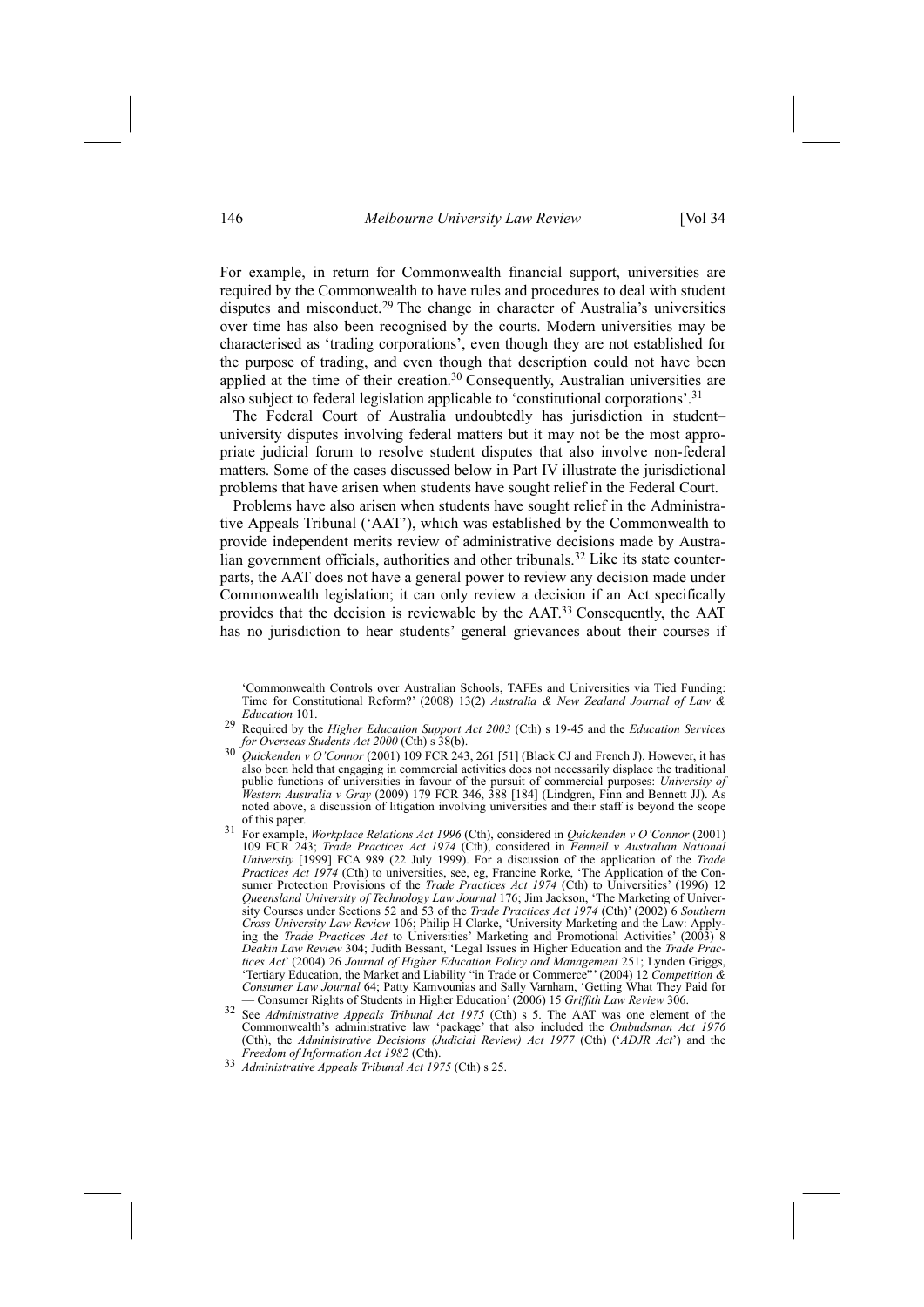students cannot precisely identify the decision of which review is sought.<sup>34</sup> Even when a university decision can be identified, legislation must also be identified that provides for review by the AAT. For example, Marcia Pinheiro failed in her attempt to have the AAT review decisions of the University of Queensland regarding her academic transcript and the award made to her upon completion of her studies because she was unable to point to any provision in the *University of Queensland Act 1998* (Qld) or any other Queensland or Commonwealth legislation giving the AAT jurisdiction to review decisions of the University.35 It is not surprising that the AAT had no review jurisdiction given that the University was constituted by state legislation, but, strangely, no such jurisdiction had been conferred on a state tribunal either.<sup>36</sup>

The complexities inherent in a higher education sector that is subject to both state and Commonwealth regulation in a federal legal system are made manifest when disputes arise that are not able to be resolved internally. In the next section, an outline is given of the various means by which student–university disputes may currently be resolved without external recourse. This is followed by a detailed analysis of the student–university matters dealt with by various courts and tribunals.

## III RESOLVING STUDENT DISPUTES WITHOUT RECOURSE TO COURTS AND TRIBUNALS

#### A *The University Visitor*

The office of the University Visitor 'has a long tradition',  $37$  with its origins in ecclesiastical law; it has evolved with the development of eleemosynary corporations, 'particularly the colleges within the universities of Oxford and Cambridge in the twelfth and thirteenth centuries'.38 In *Philips v Bury*, the Court referred to the exclusive role of the Visitor 'to judge according to the statutes and rules of the college'.39

Although all internal university disputes were once subject to visitorial jurisdiction, $40$  the extent of this jurisdiction was often in dispute.<sup>41</sup> A law student

- <sup>34</sup> *Pineiro v Australian Catholic University Ltd* [2006] AATA 371 (28 April 2006) [23] (Deputy President Purvis). Sergio Pineiro's grievances related to his failure of a subject, his claims that illness hindered his studies, that the University did not assist him, and also that he was refused credit for studies at other universities.
- <sup>35</sup> *Pinheiro v University of Queensland* [2006] AATA 1053 (8 December 2006) [14] (Deputy
- <sup>36</sup> The failure to confer jurisdiction with respect to universities on state and territory merits review bodies appears to be at odds with the growth of merits review in other areas. See above n 25 and
- accompanying text. 37 *Re Petition to Dame Roma Mitchell AC DBE (Visitor of the Flinders University of South*
- <sup>38</sup> Peregrine Whalley and David Price, 'The University Visitor in Western Australia' (1995) 25 *University of Western Australia Law Review* 146, 147.
- 
- 39 (1694) Skin 447, 484; 90 ER 198, 217 (Holt CJ). 40 Including, for example, student grievances about refused admission: *<sup>M</sup> <sup>v</sup> The University of Tasmania* [1986] Tas R 74; the failure to award an honours degree: *Re Petition to Dame Roma Mitchell AC DBE (Visitor of the Flinders University of South Australia)* (1992) 57 SASR 573; the revocation of a degree: *Re La Trobe University; Ex parte Hazan* [1993] 1 VR 7; staff disputes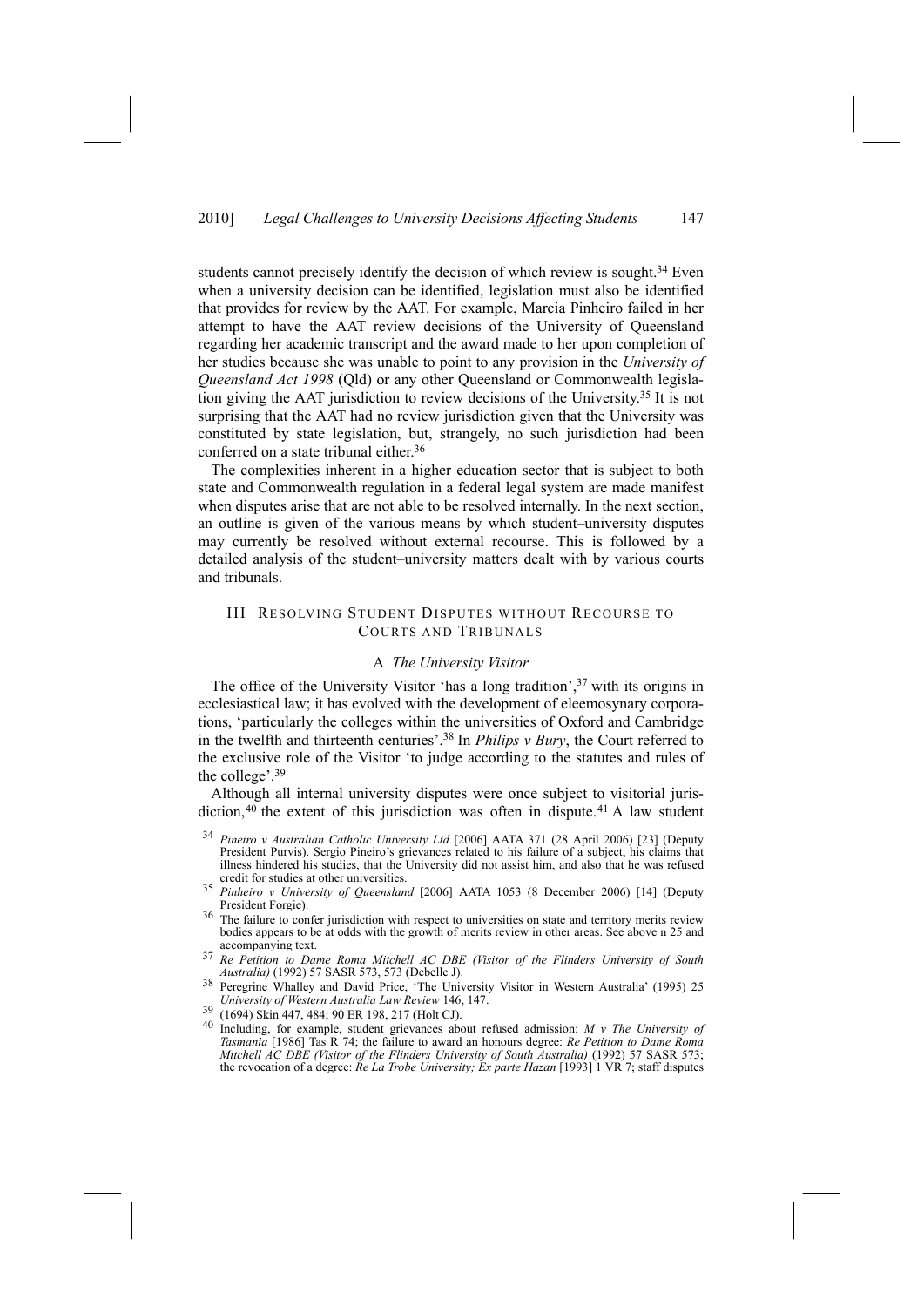suspended from The University of Melbourne in 1983 for unsatisfactory progress challenged the decision in the Supreme Court of Victoria but failed when the Court confirmed that the Visitor<sup>42</sup> had exclusive jurisdiction in such matters.<sup>43</sup> In 1990, a PhD student successfully petitioned the Visitor at The University of Newcastle when her candidature was wrongfully terminated. The student then applied to the Supreme Court of New South Wales for an order quashing the compensation award made by the Visitor.<sup>44</sup> The Court accepted the exclusive jurisdiction of the Visitor; however, as an error of law had been made in the calculation of the amount to be awarded to the student, the Court exercised its supervisory function and remitted the matter to the Visitor to assess damages in accordance with general law principles.45

Legislation was eventually passed to abolish all but the ceremonial functions of the Visitor in all university Acts in New South Wales.46 The New South Wales government was concerned about 'the undesirable consequences of the development … of an alternate jurisdiction to that of the civil courts', the 'growing burden upon the office of the Governor',<sup>47</sup> and the deficiencies in the jurisdiction described as follows in the second reading speech:

first, the jurisdiction is inappropriate when exercised in relation to a modern publicly funded university established by statute, rather than an historical institution established by a donor, charity or religious dignitary; second, the extent

concerning study leave: *Murdoch University v Bloom* [1980] WAR 193; termination for misconduct: *Re La Trobe University; Ex parte Wild* [1987] VR 447; and dismissal from the position of Head of School: Re Macquarie University; Ex parte Ong (1989) 17 NSWLR 113.<br><sup>41</sup> See T G Matthews, 'The Office of the University Visitor' (1980) 11 University of Queensland

- *Law Journal* 152; Robert J Sadler, 'The University Visitor: Visitatorial Precedent and Procedure in Australia' (1981) 7 *University of Tasmania Law Review* 2; S Robinson, 'The Office of Visitor of an Eleemosynary Corporation: Some Ancient and Modern Principles' (1994) 18 *University of Queensland Law Journal* 106; Whalley and Evans, above n 18. 42 At the time, *Melbourne University Act* 1958 (Vic) s 47 provided that the Governor was the
- Visitor of the University and 'shall have authority to do all things which appertain to visitors as often as to him seems meet': *Re University of Melbourne; Ex parte De Simone* [1981] VR 378, 385 (Sir Winneke). 43 *Vujanovic <sup>v</sup> University of Melbourne* (Unreported, Supreme Court of Victoria, Beach J, 11 March
- 1983), referred to in Sean McLaughlin, 'The University Visitor' (1983) 8 *Legal Service Bulletin* 140. It is interesting to compare the approach taken by the New Zealand Court of Appeal, where Woodhouse P stated he had 'great difficulty in understanding why it should be thought that wherever the Visitor is able to act the actual jurisdiction of the Courts has been ousted', particularly when '[universities] have been established by act of Parliament as public institutions to promote public purposes, in this case higher education, and largely with public funds. And for that important reason alone … should be subject to public scrutiny in the courts': *Norrie v Senate of the University of Auckland* [1984] 1 NZLR 129, 134–5. The scope of the jurisdiction of the Visitor also raised some difficult issues for courts in the United Kingdom: see, eg, *Thorne v University of London* [1966] 2 QB 237; *Hines v Birkbeck College* [1986] Ch 524; *Thomas v University of Bradford* [1987] AC 795; *R v Lord President of the Privy Council; Ex parte Page* [1993] AC 682. See also Tim Kaye, 'Academic Judgement, the University Visitor and the *Human Rights Act 1998*' (1999) 11 *Education and the Law* 165.
- <sup>44</sup> *Bayley-Jones <sup>v</sup> University of Newcastle* (1990) 22 NSWLR 424. 45 Ibid.
- 
- <sup>46</sup> *University Legislation (Amendment) Act 1994* (NSW). See, eg, *University of Newcastle Act 1989*
- (NSW) s 13. 47 New South Wales, *Parliamentary Debates*, Legislative Assembly, 20 April 1994, 1545 (Kerry Chikarovski, Minister for Industrial Relations and Employment, and Minister for the Status of Women).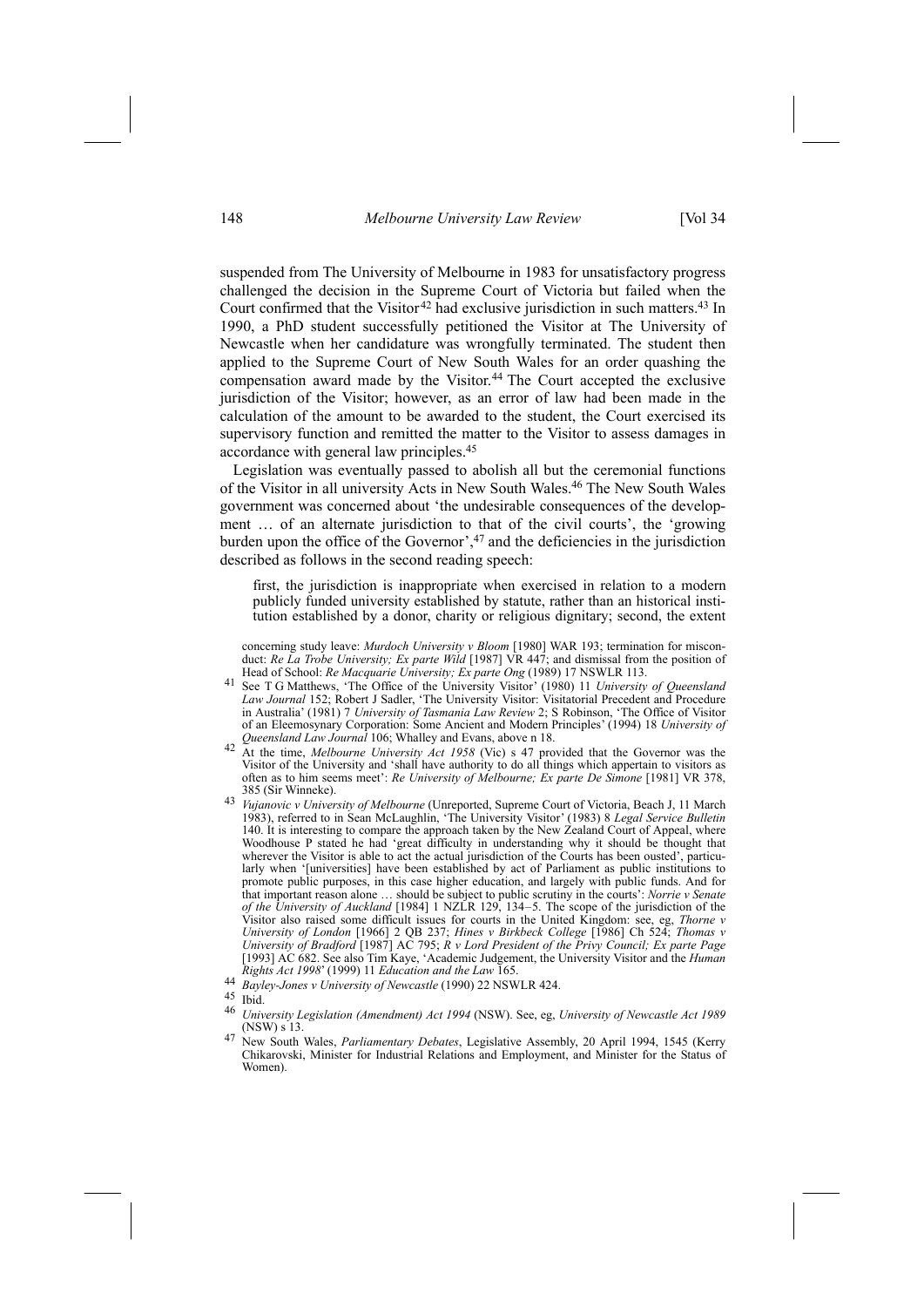## 2010] *Legal Challenges to University Decisions Affecting Students* 149

of the jurisdiction is unclear, not having been tested at law, particularly in relation to whether the jurisdiction is exclusive and the powers which may be exercised by the Visitor; third, the jurisdiction is incompatible with the general law applying to institutions and individuals in New South Wales and there are doubts and anomalies surrounding the question of appeals following a decision by the Visitor; fourth, exercise of the jurisdiction has led to unwelcome prominence being given to decisions of the Visitor; fifth, owing to the complexity of many of the cases brought to the Visitor, there has been a need for costly legal representation by both parties as well as the need for formal and informal legal advice and assistance for the Governor on the part of Crown law officers.<sup>48</sup>

The Tasmanian government's concerns about the jurisdiction of the Visitor also resulted in legislation limiting the role of the Visitor to ceremonial functions only,49 with the rationale being expressed in the following terms:

the jurisdiction of the Visitor … has been causing concern … to all State Governors and other States have removed similar provisions that did not necessarily add anything to the justice because there are still plenty of other opportunities of appeal for people, such as the Anti-discrimination Commissioner, the Ombudsman and a number of areas.<sup>50</sup>

Similar legislation in Victoria was preceded by a review of university governance to which the government responded by recommending strengthening student grievance procedures<sup>51</sup> and noting that:

[the Visitor] is rarely used and there is little evidence to suggest that this situation is likely to change. In actual fact students and staff with grievances at university decisions are usually satisfied by the university's own appeal mechanisms. Where this is not the case the aggrieved person has recourse to the Victorian Ombudsman, and where it has jurisdiction to the Victorian Civil Administrative Appeals Tribunal.52

The *University of Melbourne Act 2009* (Vic) now provides that the office of the Visitor resides in the Governor,<sup>53</sup> but that the role is limited to 'ceremonial functions' only.<sup>54</sup>

In South Australia, the Visitor came to be viewed as 'an archaic office … [without] … a place in modern universities … [it being] more effective for disputes to be resolved by means such as the Ombudsman or other civil mechanisms'.55 As it was not considered necessary to have legislation for universities

<sup>48</sup> Ibid.

<sup>49</sup> *University of Tasmania Act 1992* (Tas) s 17, as amended by *University of Tasmania Amendment*

<sup>&</sup>lt;sup>50</sup> Tasmania, *Parliamentary Debates*, House of Assembly, 10 April 2001, 48 (Paula Wriedt, Minister for Education). 51 Victoria, *Parliamentary Debates*, Legislative Assembly, 1 May 2003, 1320 (Lynne Kosky,

Minister for Education and Training). 52 Ibid 1322.

<sup>53</sup> *University of Melbourne Act 2009* (Vic) s 22(1).<br>54 Ibid s 22(3).<br>55 Santh Australia *Barliamantary Delestes* Hause

<sup>55</sup> South Australia, *Parliamentary Debates*, House of Assembly, 29 September 1999, 32 (Malcolm Buckby, Minister for Education, Children's Services and Training).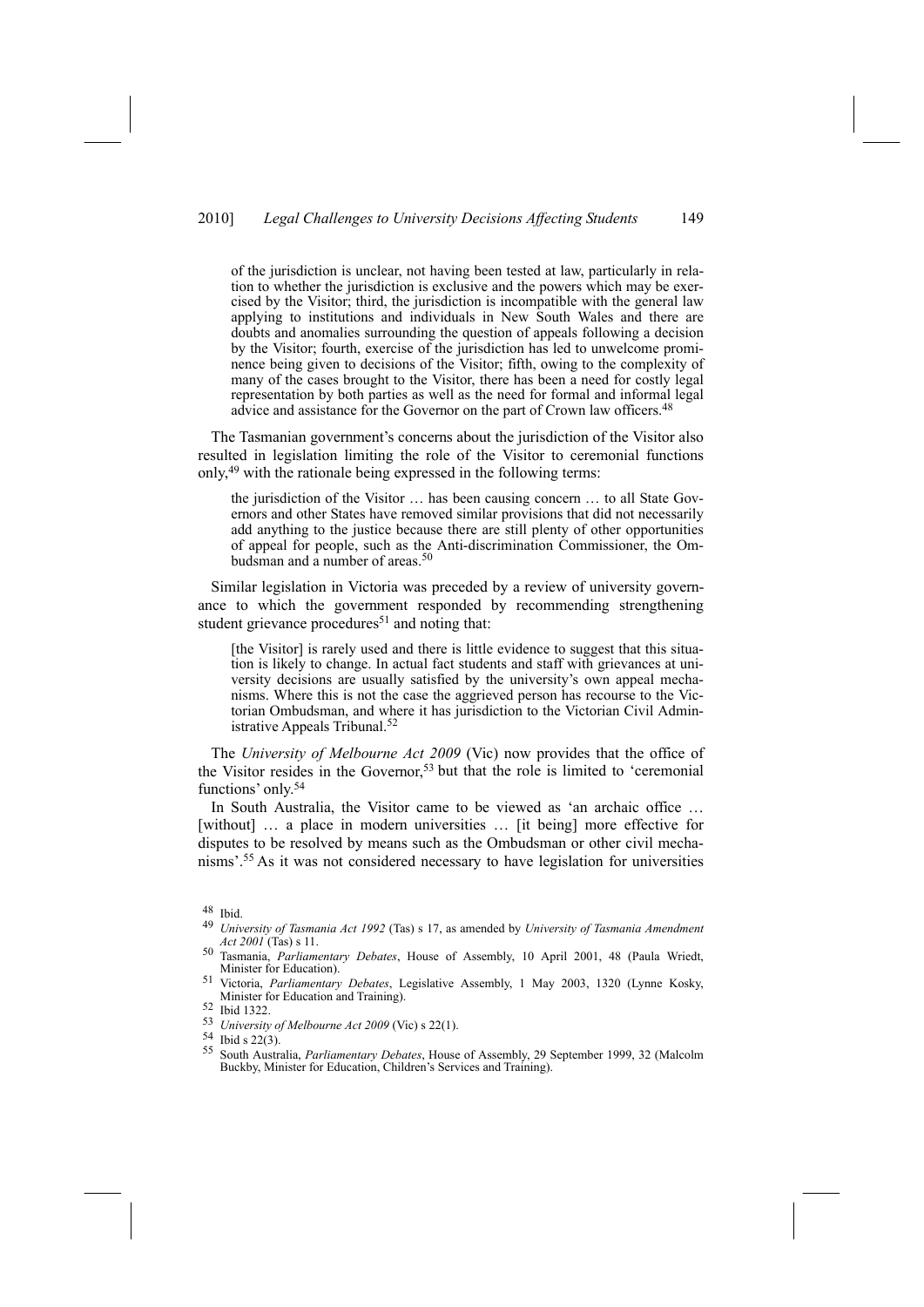to continue to call on the Governor for ceremonial functions,<sup>56</sup> the sections in each university Act that provided for the Governor to be the Visitor were repealed.57

Although doubts have also been expressed about the utility of the office of the University Visitor in Western Australia,58 the traditional office still exists in that State<sup>59</sup>

With the demise of the dispute resolution jurisdiction of the University Visitor, students who do not wish to resort to courts or tribunals for the resolution of their grievances may request that the matter be investigated by parliamentary Ombudsmen. In addition, a number of universities now also have internal student Ombudsmen (which are generally based on the public administration model) with jurisdiction to investigate and make recommendations on student complaints relating to procedure.<sup>60</sup>

#### B *Parliamentary Ombudsmen*

Each of the nine parliamentary Ombudsman offices across Australia has some involvement in student–university complaint handling. In four jurisdictions, the Ombudsman handles complaints from just one university 61 so the relevant university effectively has its own dedicated external independent review body. In three jurisdictions, the Ombudsman has the authority to investigate and inquire into the actions of 25 universities  $62$  so it is not surprising that the Ombudsmen in these states have been the most active in this area. All annual reports to parliaments from Ombudsman offices include some information about university complaints for the relevant year but this is usually limited to the number of matters lodged with the relevant office without any details about the source or type of complaint (apart from one or two case studies selected for inclusion in the annual report).63 Significantly, the annual reports generally do not identify either the complainant or the university involved, so, as with visitorial jurisdiction, little information is publicly available about the resolution of these matters. Occasionally, Ombudsman offices have submitted special reports to Parliament

- 57 *Statutes Amendment (Universities) <i>Act* 1999 (SA) s 4.<br><sup>58</sup> Sir Francis Burt, 'The University Visitor' (Speech delivered at the University of Western Australia Convocation, Perth, 18 March 1994), cited in David M Price and Peregrine W F Whalley, 'The University Visitor and University Governance' (1996) 18 *Journal of Higher Education Policy and Management* 45, 53.
- 59 See *University of Western Australia Act 1911* (WA) s 7(1). For similar provisions, see also *Curtin University of Technology Act 1966* (WA) s 27; *Murdoch University Act 1973* (WA) s 9; *Edith*
- <sup>60</sup> For example, University of Technology, Sydney; La Trobe University; Queensland University of Technology and Central Queensland University.
- $61$  The Commonwealth, Australian Capital Territory, Northern Territory and Tasmania.  $62$  New South Wales, Queensland and Victoria.
- 
- 63 See, eg, Queensland Ombudsman, *Annual Report 2007–2008* (2008), which indicates that 130 complaints about universities were received in that year (an increase of 15 per cent since 2006– 07), but details are provided for only one case study, which dealt with foreign student tuition fees: at 44–5.

 $\frac{56}{57}$  Ibid.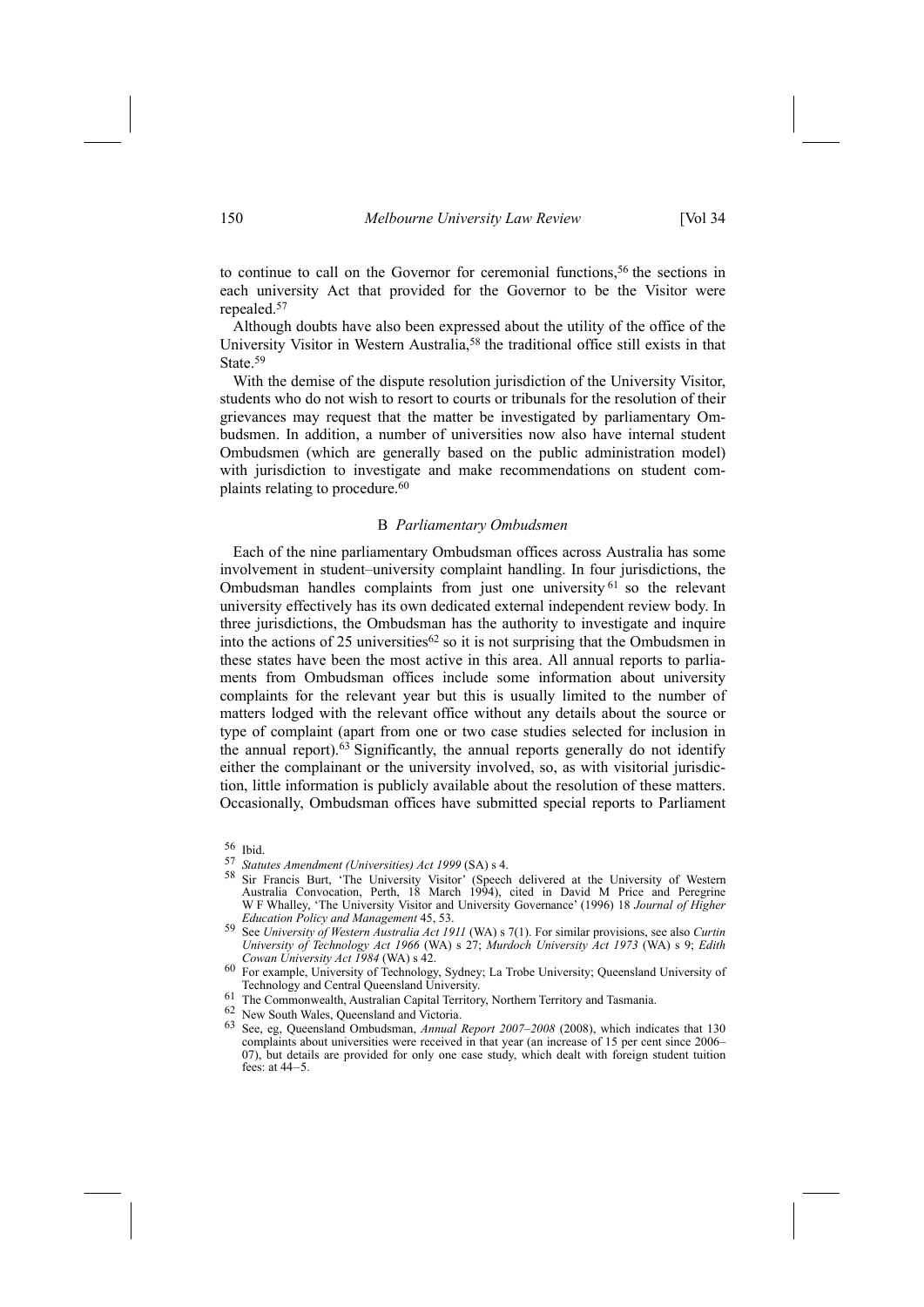about their investigations of universities<sup>64</sup> and have published 'fact sheets' of relevance to the higher education sector.<sup>65</sup>

While a comprehensive analysis of matters which find their way to the offices of parliamentary Ombudsmen is outside the parameters of this article, it is significant that in April 2005, seven Ombudsmen wrote a joint letter to the Editor of Australia's national newspaper expressing their concern about the increasing number of complaints involving universities coming to their offices, the complexity of those complaints and the standard of university dispute handling.66 In addition, both the Victorian and the New South Wales Ombudsmen in 2005 and 2006 specifically reported concern at this trend, finding it necessary to review complaint handling at universities and, in the case of the New South Wales Ombudsman, to issue best practice guidelines.67

The increase in recourse to these offices raises the question as to whether it is still appropriate for student complaint matters to be included within the current public administration model. If it is not, should a dedicated higher education Ombudsman be established in Australia along the lines of the Office of the Independent Adjudicator for Higher Education ('OIA'), which resolves disputes between students and universities in England and Wales?<sup>68</sup>

## C *Student Ombudsmen within Universities*

A significant number of Australian universities now have internal Ombudsmen, variously known as Ombuds, Ombudsmen, Student Ombudsmen<sup>69</sup> and Deans of Students.<sup>70</sup> Generally the model follows that of the parliamentary Ombudsman, in that it is an avenue of 'last resort' and investigatory in function. The office is generally held by university academics whose function is to independently review university decision-making to ensure that there has been adherence to university processes and procedures. An alternative model, based more on an advisory and conciliatory function, is provided by the office of the Dean of Students at The Australian National University and the Australian Catholic University. Clearly, while students are advised of the existence of these offices,

<sup>64</sup> See, eg, Ombudsman Victoria, *An Investigation into a Complaint about Preferential Treatment of*

Solution See, eg, Ombudsman Victoria, *Fact Sheet 17 — Overseas Students and the Role of the Ombudsman* (2009).

*man* (2009). 66 Barbour et al, above n 2.

<sup>67</sup> Ombudsman Victoria, *Review of Complaint Handling in Victorian Universities* (2005); New South Wales Ombudsman, *Complaint Handling at Universities: Best Practices Guidelines* (2006).<br>See generally Olliffe and Stuhmcke, above n 2. The OIA was designated by the Secretary of

State to be the responsible body pursuant to the *Higher Education Act 2004* (UK) c 8, ss (5)(b), 13(1). It is important to note, however, the case of *R (Siborurema) v Office of the Independent Adjudicator for Higher Education* [2007] EWCA Civ 1365 (20 December 2007), in which the Court of Appeal held that decisions of the OIA are subject to judicial review but that the scope of any such review should be limited. Although it is still early days for the OIA in the United King-

dom, there is much merit in the argument that this institution should be keenly watched.<br>69 For example, the University of Technology, Sydney; Queensland University of Technology; The University of Newcastle and Monash Uni

 $70$  For example, Australian Catholic University and The Australian National University.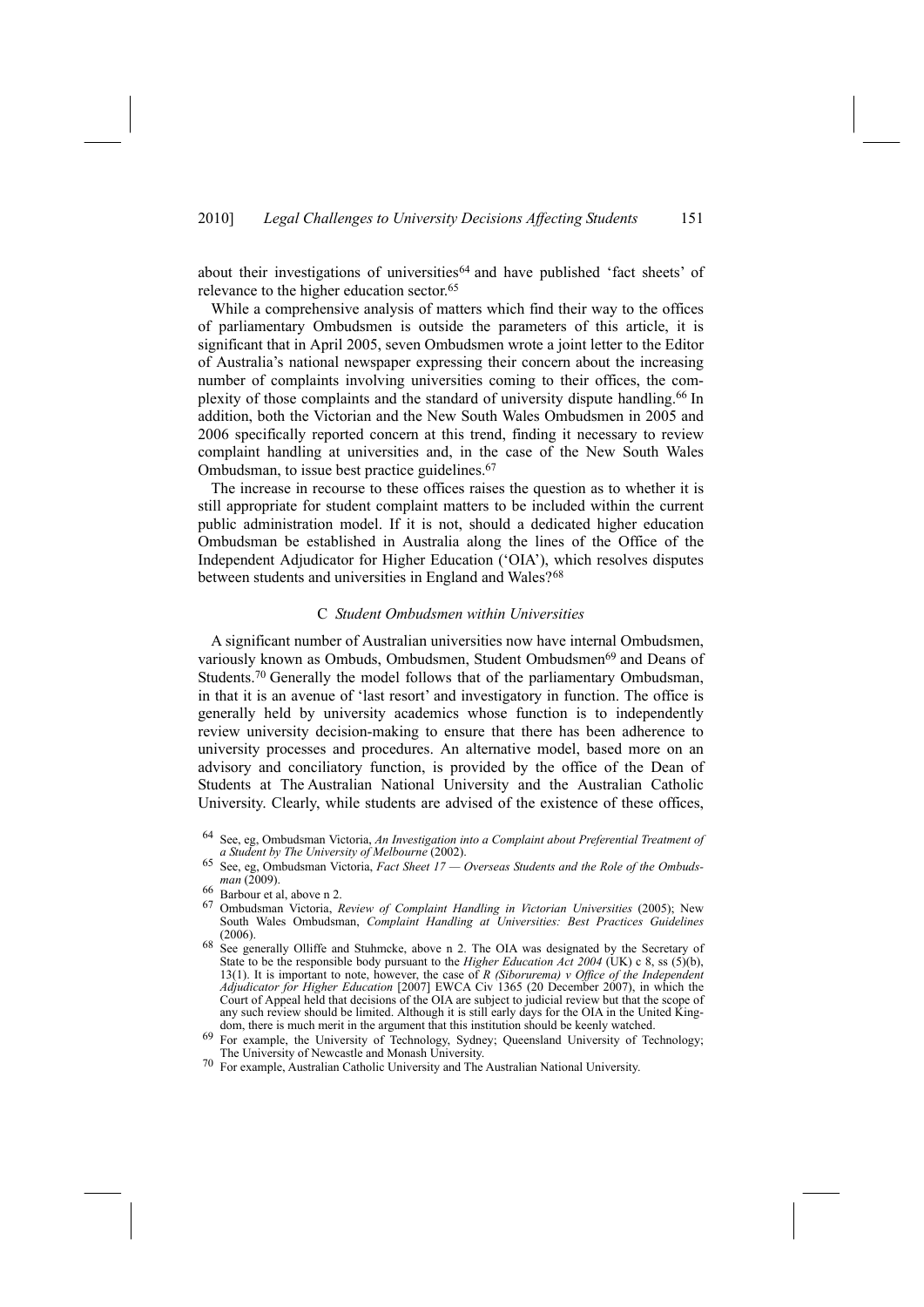there is no compulsion on them to request their assistance. While the annual reports of these Ombudsmen detail significant numbers of investigations conducted annually, without further research it serves little purpose to speculate as to the effectiveness of these offices in preventing litigation.<sup>71</sup> The existence of Ombudsmen within universities could provide grounds for a court to refuse relief on discretionary grounds to those students who failed to first use such internal processes before seeking redress in the courts.72

## IV RESOLVING STUDENT DISPUTES IN COURTS AND TRIBUNALS

Having university policies and processes to deal with student complaints and having recourse to parliamentary Ombudsmen to review internal procedures does not prevent students from seeking relief in courts and tribunals.

This is clearly illustrated by the story of an international student, Megumi Ogawa. Ogawa was originally enrolled in a doctorate in the School of Law at The University of Queensland but subsequently transferred her candidature to The University of Melbourne. She encountered problems with the supervision arrangements at The University of Melbourne and when she was unable to complete her degree in the time allocated, the University refused to extend the time for completion. Ogawa sought relief pursuant to the University's internal grievance and appeals procedures but remained dissatisfied. She also brought the matter to the attention of the Victorian Ombudsman and complained that the University had not complied with the requirements of the *Educational Services for Overseas Students Act 2000* (Cth) in terms of support to complete her studies and resolve her complaints.73 Again, she was dissatisfied with the outcome and commenced proceedings in the Federal Court of Australia alleging breach of contract, negligence and misleading or deceptive conduct on the part of the University with respect to her undertaking a PhD. Marshall J ordered that the proceedings be transferred to the Federal Magistrates Court of Australia74 and an application to transfer the proceedings back to the Federal Court was dismissed.<sup>75</sup> The University's motion to have the amended statement of claim that included additional allegations of unconscionable conduct, breach of natural justice and defamation — struck out was largely successful, but Ogawa was given leave to file and serve a further amended statement of claim with respect to

<sup>71</sup> Further research in this area is being undertaken by the authors. 72 In *<sup>R</sup> (Peng Hu Shi) <sup>v</sup> King's College London* [2008] EWHC (Admin) 857 (9 April 2008) [45]– [46], Mitting J, in dismissing a student's application for judicial review of a disciplinary decision that resulted in the student's expulsion, stated that '[j]udicial review is a remedy of last not first resort … [and as the claimant] did not, as she should have done, pursue her complaint to the Office of the Independent Adjudicator … it is not appropriate, and was never appropriate, to

bring this claim for judicial review'. 73 See generally Megumi Ogawa, 'University Grievance Handling for Overseas Students: *ESOS Act* and the *National Code*' (2003) 10 *Australian Journal of Administrative Law* 162; A D Gilbert, 'Response from The University of Melbourne' (2003) 11 *Australian Journal of Administrative Law* 44.

<sup>74</sup> *Ogawa v University of Melbourne* [2004] FCA 491 (26 April 2004).

<sup>75</sup> *Ogawa v University of Melbourne* [2004] FMCA 515 (27 July 2004).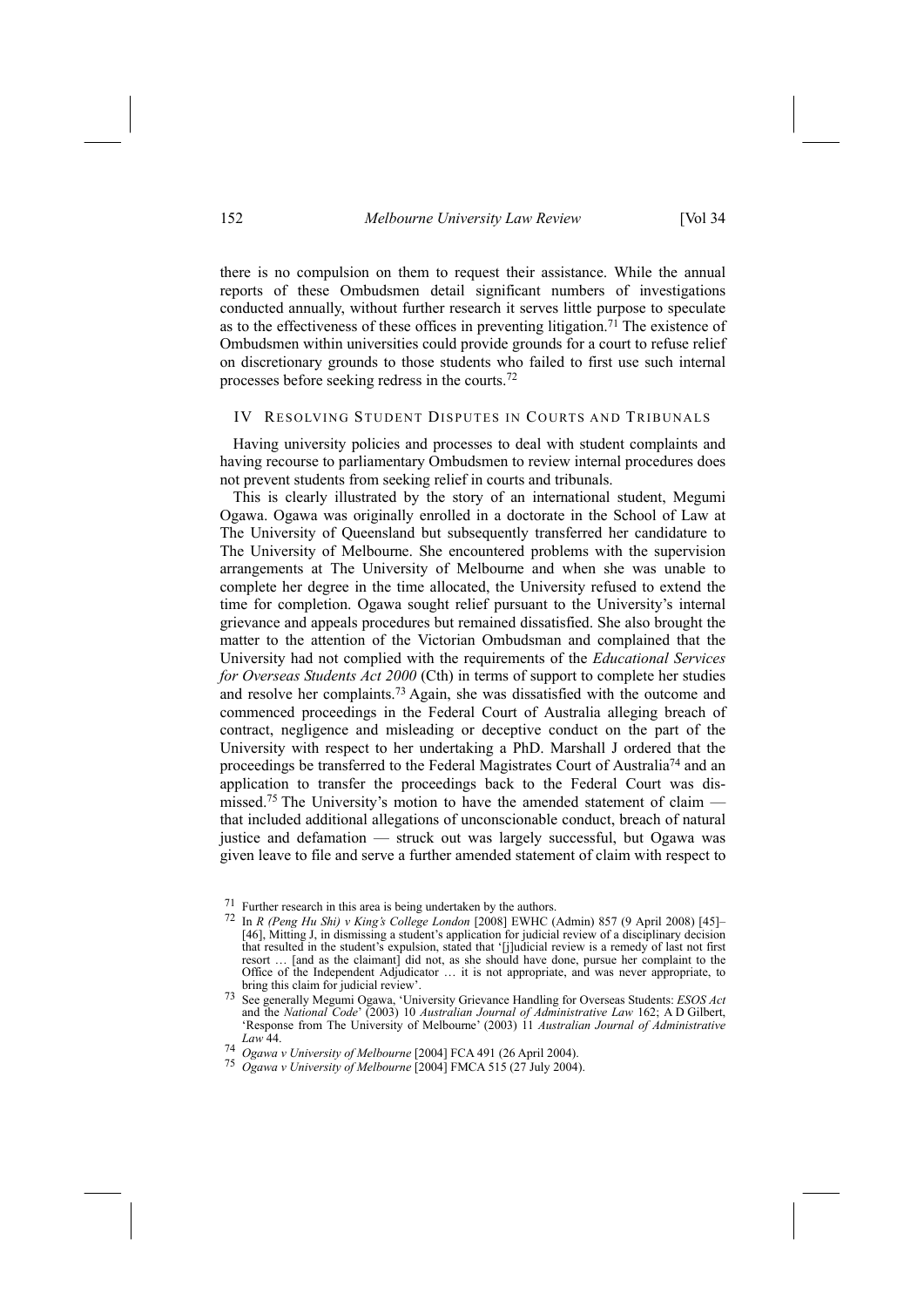the allegations of breach of the *Trade Practices Act 1974* (Cth).76 This she failed to do. She also failed to appear on the date fixed for hearing and so her application was dismissed77 and costs were ordered against her.78 Ogawa tried again in the Federal Court, but, although she raised some additional issues, the proceedings were essentially the same as in the Federal Magistrates Court action. Ryan J therefore stayed the proceedings until further order noting that it is

vexatious to require a respondent in the position of the University to fight simultaneously on two different fronts, each in a different court. It is no answer for an applicant who seeks to create that situation to point out that the battle lines have been drawn somewhat differently in each court.<sup>79</sup>

Ogawa's experience also shows the seriousness of the consequences that may follow unsuccessful litigation regarding adverse university decisions.<sup>80</sup>

Although Ogawa made a number of allegations against the University, she did not seek judicial review of the relevant decision-making process. Had she commenced proceedings in the appropriate state court, jurisdiction would not have been in issue.<sup>81</sup> As the New South Wales Supreme Court has noted:

[the Court] does not sit as a Court of factual review over decisions of ... [university] committees … [but] it can … intervene in accordance with accepted administrative law principles, for example where the Committee has not been properly constituted, where it failed to follow proper procedure, where it acted in a way constituting a denial of natural justice, where it otherwise reached a decision which was contrary to law, or where its decision was such that no reasonable committee, acting with a due appreciation of its responsibility, could have arrived at it.<sup>82</sup>

It is important to note that in Australia, judicial review is available both under the common law and pursuant to judicial review legislation.<sup>83</sup> Common law

<sup>77</sup> Ogawa v University of Melbourne [2005] FMCA 1118 (8 August 2005).<br><sup>78</sup> Ogawa v University of Melbourne [No 2] [2005] FMCA 1216 (18 August 2005).<br><sup>79</sup> Ogawa v University of Melbourne (2005) 220 ALR 659, 677–8 [87].<br><sup>80</sup> *Immigration and Multicultural Affairs* (2006) 156 FCR 246. Between 19 May and 28 July 2006, Ogawa was detained at the Villawood Immigration Detention Centre. Her failed application for waiver of expenses and fees incurred during her detention was subject to an unsuccessful claim for judicial review: *Ogawa v Colbeck [No 2]* [2007] FMCA 2127 (5 December 2007). In early 2008, Ogawa sought judicial review in the Supreme Court of Queensland of a decision relating to the grant of legal aid for her representation in criminal proceedings listed in the District Court.<br>That application was also dismissed: Ogawa v Briggs [2008] QSC 18 (25 January 2008).

<sup>81</sup> There were no jurisdictional issues, for example, where state supreme courts were asked to apply principles of natural justice to review university decisions to exclude students for academic misconduct: *Simjanoski v La Trobe University* [2004] VSC 180 (27 May 2004); or for failing course requirements: *Jenkins v Charles Sturt University* [2008] NSWSC 50 (13 February 2008). This is because of the unlimited jurisdiction of state supreme courts: see, eg, *Supreme Court Act*

- *1970* (NSW) s 23; *Constitution Act 1975* (Vic) s 85(1).<br>82 *Harding v University of New South Wales* [2002] NSWSC 113 (1 March 2002) [17] (Wood CJ at CL).
- CL). 83 See, eg, *Administrative Decisions (Judicial Review) Act <sup>1989</sup>* (ACT); *Judicial Review Act <sup>1991</sup>* (Qld); *Judicial Review Act 2000* (Tas); *Administrative Law Act 1978* (Vic). State and territory judicial review legislation is modelled on the *ADJR Act*.

<sup>76</sup> *Ogawa v University of Melbourne [No 3]* [2004] FMCA 536 (3 September 2004).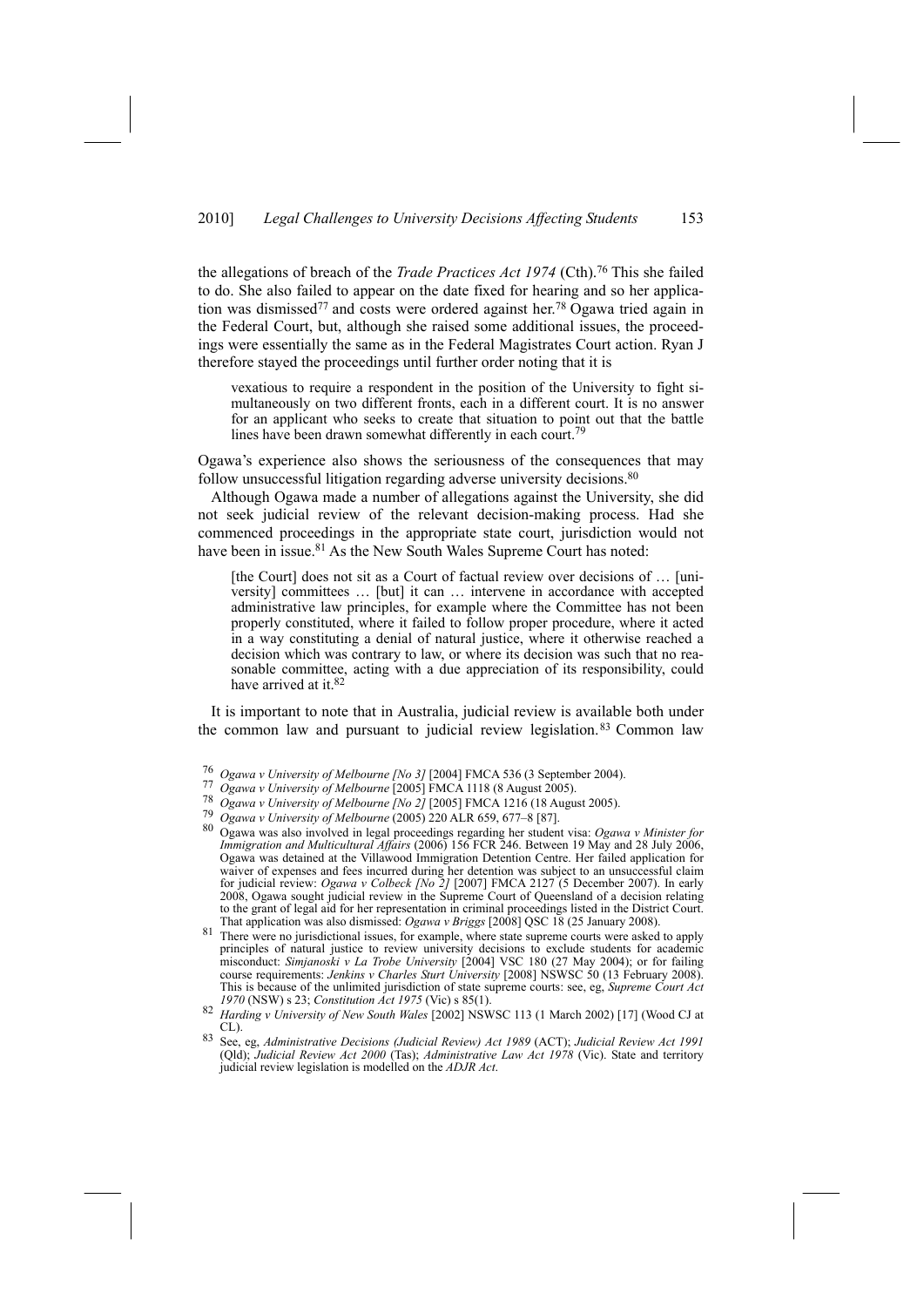judicial review focuses on the legality of administrative action, whereas judicial review legislation applies more narrowly to administrative decisions. Nonetheless, judicial review statutes are

seen largely as conferring procedural advantages over the older powers exercised in the courts' inherent jurisdiction, which they supplement, rather than replace … [and they] confer a right to reasons for administrative decisions where none exists at common law, and expand the grounds of judicial review, but not their essential characteristics.84

Students challenging adverse university decisions in the courts have had no problem satisfying the courts that they have inherent jurisdiction to review such decisions, but they have had difficulties when relying on judicial review legislation. This is indicated in the discussion of the case law that follows.

#### A *Judicial Review under Statutory Regimes*

The *Administrative Decisions (Judicial Review) Act 1977* (Cth) ('*ADJR Act*') allows 'a person aggrieved by a decision' to apply to the Federal Court or Federal Magistrates Court for an order of review in respect of the decision<sup>85</sup> and to request a written statement of reasons in relation to the decision.<sup>86</sup> In a similar way, the *Judicial Review Act 1991* (Qld) ('*QJR Act*') allows 'a person aggrieved by a decision'87 to apply to the Supreme Court of Queensland for a statutory order of review in respect of the decision<sup>88</sup> and to request a written statement of reasons in relation to the decision.89 However, the *ADJR Act* and the *QJR Act* only apply to certain types of decisions, namely, decisions of 'an administrative character' that were made 'under an enactment'.90

A decision of the Board of Patent Attorneys that a candidate had failed examinations in two subjects was held to be a decision of 'an administrative character' within the meaning of the *ADJR Act*. Fox ACJ commented that:

The role of the Board of Examiners is one of carrying out a purpose of the *Patents Act* by ensuring that there are specially qualified people to deal with applications that arise under it. The process of arranging for, and promulgating the results of, examinations are, on any view, distinctly administrative, as are some aspects of conducting them.<sup>91</sup>

- 84 Aronson, Dyer and Groves, above n 19, 22–3. 85 *ADJR Act* s 5.
- 
- $\frac{86}{87}$  Ibid s 13.
- <sup>87</sup> *QJR Act* s 7.
- $\begin{array}{c} 88 \\ 89 \end{array}$  Ibid s 20.
- Ibid s 32
- 90 Ibid s 4; *ADJR Act* s 3 (definition of 'decision to which this Act applies'). The meaning of this phrase was also considered in litigation involving staff members requesting reasons for certain university decisions. See *Australian National University v Burns* (1982) 43 ALR 25 (request for reasons for decision to terminate professorial appointment); *Australian National University v Lewins* (1996) 68 FCR 87 (request for reasons for decision not to promote employee). 91 *Evans <sup>v</sup> Friemann* (1981) 35 ALR 428, 435.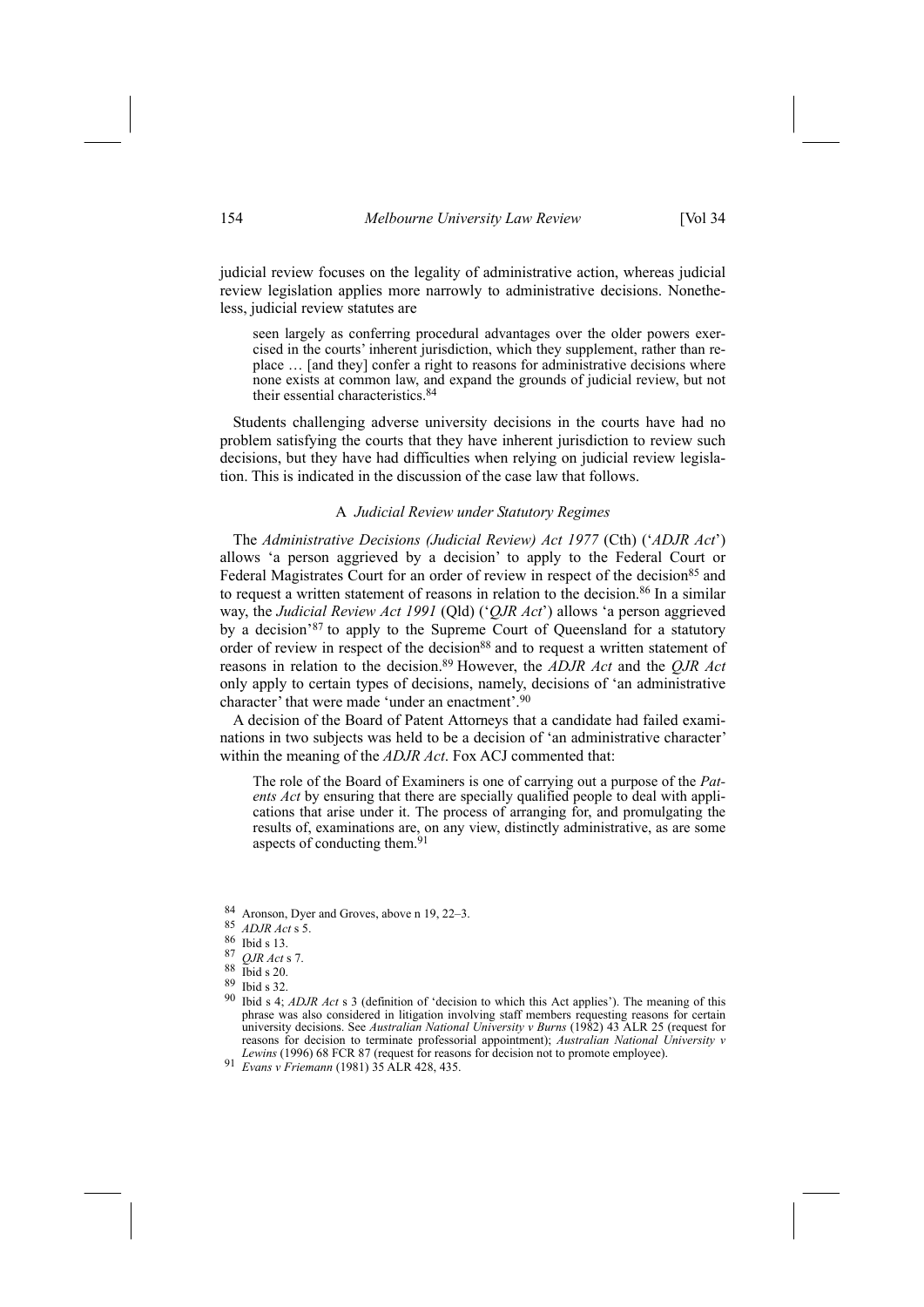Although matters concerning examinations by public bodies had not been subject to judicial review previously, Fox ACJ was not prepared to consider whether the court would decline jurisdiction in a university case.<sup>92</sup>

Students may be persons aggrieved by adverse university decisions of 'an administrative character' but a series of cases illustrates the problems that have arisen when students have argued that the adverse university decision was made 'under an enactment'. It is this requirement that has caused students the most difficulty.

A law student at the University of Tasmania failed in his attempt to have the Federal Court of Australia review a decision of the University's Discipline Appeals Committee because, as the decision had been made by a committee established under the *University of Tasmania Act 1992* (Tas) and had not been made under federal legislation, it was not made 'under an enactment' for the purposes of the *ADJR Act*. 93 When a student applied under the *QJR Act* to the Supreme Court of Queensland to review a decision of Bond University, Dowsett J held that the *QJR Act* did not apply because the respondent university was not a public university. In a privately-owned university, the source of regulations and the relationship between the University and its students were to be found in the law of contract and not 'under an enactment'.<sup>94</sup>

The *QJR Act* has also been held not to apply to certain decisions of Griffith University, even though it is a public university established under the *Griffith University Act 1998* (Qld) ('*Griffith University Act*'). The Supreme Court of Queensland found, and the Court of Appeal agreed, that there was no basis for review under the *QJR Act* of a decision to fail a student in two subjects, because decisions about academic assessment are not decisions made 'under an enactment'.95 The same courts later considered that a decision to exclude a PhD student for academic misconduct was reviewable under the *QJR Act*. 96 An appeal to the High Court found otherwise when a majority of  $4:1^{97}$  held that the student was not entitled to review under the *QJR Act* because the relevant decision was not made under, nor did it take legal force or effect from, the *Griffith University*

 $\frac{92}{93}$  Ibid.

<sup>93</sup> *Mazukov v University of Tasmania* [2000] FCA 1091 (4 August 2000); *Mazukov v University of Tasmania* [2002] FCAFC 166 (31 May 2002). The student then sought special leave to appeal to the High Court but abandoned that application and was subsequently involved in further litigation in relation to the costs orders associated with the proceedings: *Mazukov v University of Tasmania* [2003] FCA 253 (19 March 2003); *Mazukov v University of Tasmania* [2004] FCAFC 159 (17 June 2004). Having been unsuccessful in the Federal Court of Australia on jurisdictional grounds, the student then sought relief in the Anti-Discrimination Tribunal of Tasmania alleging discrimination on the basis of, inter alia, race and imputed disability. The student was again unsuccessful as he was unable to provide evidence of discriminatory conduct: *Mazukov v University of Tasmania* [2004] TASADT 8 (5 August 2004); *Mazukov v University of Tasmania* [2005] TASADT 5 (5 May 2005).<br><sup>94</sup> Orr v Bond University (Unreported, Supreme Court of Queensland, Dowsett J, 3 April 1996).<br><sup>95</sup> Ivins v Griffith University [2001] QSC 86 (29 March 2001); Ivins v Griffith University [200

QCA 393 (19 September 2001).<br> *Tang v Griffith University* [2003] QSC 22 (14 February 2003); *Tang v Griffith University* [2003]<br>
QCA 571 (19 December 2003).

<sup>&</sup>lt;sup>97</sup> Gleeson CJ, Gummow, Callinan and Heydon JJ (Kirby J dissenting).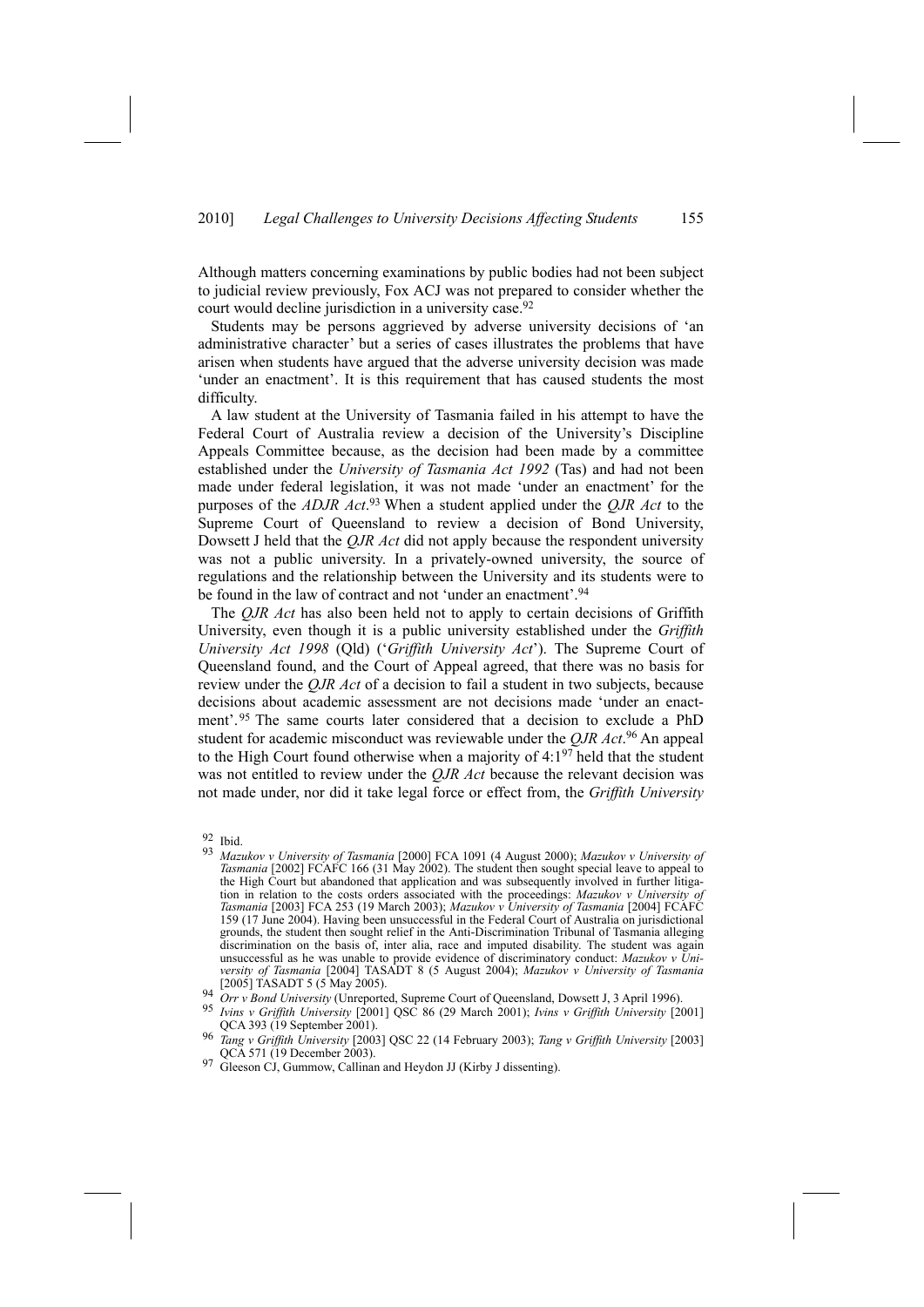*Act*. 98 As a leading commentator has noted, '[w]hat sank her case was that the University's Code was soft law — it was neither primary nor subordinate legislation'99 and so could not be said to be made 'under an enactment'.

The High Court noted that nothing in the *Griffith University Act* dealt specifically with admission to or exclusion from a research program, academic misconduct, or procedures dealing with such cases.<sup>100</sup> These powers flowed from a general description in the *Griffith University Act* of the University's functions, its general powers and the powers of the University Council, including the Council's powers of delegation.101 Consequently, in the view of the majority, the power to affect the student's rights and obligations derived, not from the enactment, but from the general law, and from such agreement as had been made between the parties.<sup>102</sup> This case, one of the few involving students and universities to have reached the High Court of Australia,<sup>103</sup> has generated a huge amount of commentary and criticism in both academic and non-academic circles about the consequences of the majority view.104

So what of applications made under the common law  $-$  do students fare better?

## B *Judicial Review under the Common Law*

#### 1 *Student Challenges to Decisions about Admission*

Judicial opinion confirms that universities may determine entry requirements and standards in their courses.105 In exercising their functions, it has also been noted that universities:

- 
- <sup>98</sup> *Griffith University v Tang* (2005) 221 CLR 99.<br><sup>99</sup> Mark Aronson, 'Private Bodies, Public Power and Soft Law in the High Court' (2007) 35 *Federal Law Review* 1, 12–13.
- <sup>100</sup> *Griffith University <sup>v</sup> Tang* (2005) 221 CLR 99, 106 [8] (Gleeson CJ). 101 *Griffith University Act* ss 5–11.
- 
- <sup>102</sup> *Griffith University v Tang* (2005) 221 CLR 99, 112 [23] (Gleeson CJ), 131 [99] (Gummow, Callinan and Heydon JJ). It has been noted that '[t]he same result would have been on the cards if the University rules which Ms Tang alleged were broken had been contractual': Aronson, above n 99, 13. This may explain why Tang did not plead a contractual relationship with the university but it does not explain why she did not seek common law judicial review.
- See also  $R$  v The University of Sydney; Ex parte Drummond (1943) 67 CLR 95 (on whether the defence power allowed the Commonwealth to regulate admission to universities); *The University of Wollongong v Metwally* (1984) 158 CLR 447 (on the inconsistency between Commonwealth and state laws relating to racial discrimination). 104 See, eg, Aronson, Dyer and Groves, above n 19, 79–87; Melissa Gangemi, '*Griffith University <sup>v</sup>*
- *Tang*: Review of University Decisions Made "under an Enactment"' (2005) 27 *Sydney Law Review* 567; Patty Kamvounias and Sally Varnham, 'Doctoral Dreams Destroyed: Does *Griffith University v Tang* Spell the End of Judicial Review of Australian University Decisions?' (2005) 10(1) *Australia & New Zealand Journal of Law & Education* 5; Daniel Stewart, '*Griffith University v Tang*, "under an Enactment" and Limiting Access to Judicial Review' (2005) 33 *Federal Law Review* 525; Anthony E Cassimatis, 'Statutory Judicial Review and the Requirement of a Statutory Effect on Rights or Obligations: "Decisions under an Enactment"' (2006) 13 *Australian Journal of Administrative Law* 169; Aronson, above n 99; P A Keane, 'Judicial Review: The Courts and the Academy' (2008) 82 *Australian Law Journal* 623.
- <sup>105</sup> *Griffith University v Tang* (2005) 221 CLR 99, 109 [15] (Gleeson CJ):

The functions of the … [university] include providing education, providing facilities for study and research, and conferring higher education awards. Its powers include the power to do any-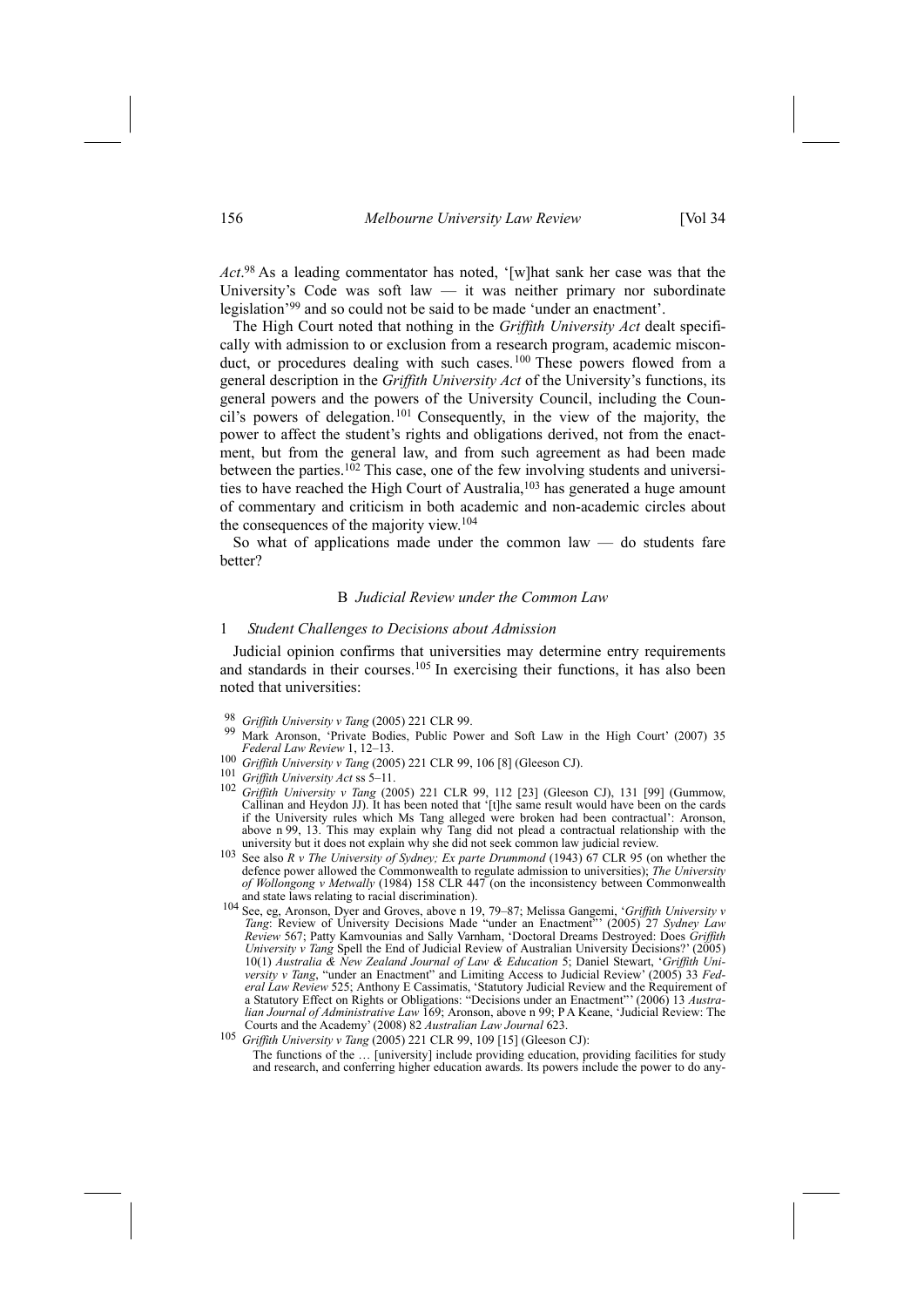## 2010] *Legal Challenges to University Decisions Affecting Students* 157

must engage in processes of assessment to satisfy themselves that candidates for admission are qualified and reasonably capable of undertaking courses. Having passed that threshold, universities must then make (often hard) decisions about who among the candidates will be offered places and be the subject of the commitment of resources.106

The courts are well aware that students may need to compete for a place in their desired course and that some students will fall short of the rank required for admission. In *Harding v University of New South Wales* judicial notice has been taken, for example, of the fact that:

competition for enrolment in the Faculty of Medicine is intense … [as] reflected in the high admission standards … [and the fact] that the study of medicine requires considerable dedication and academic ability [and] … [f]or these reasons the competition for places is based on academic merit.<sup>107</sup>

For many years, Kathleen Harding tried and failed to gain admission to a medical degree at The University of New South Wales. Her many attempts to use the law to gain admission were also ultimately unsuccessful. She first enrolled in the Faculty of Medicine in February 1983 but, due to ill health, was unable to complete her first year of studies. Over the next few years, although she passed some subjects, her academic record indicated that she had repeatedly discontinued and then re-enrolled in the course. In 1988, she was asked to show cause as to why she should be entitled to re-enrol. Her application was rejected and the University's Appeal Committee excluded her for two years.108 In 1997, Harding applied to enrol once more but once again this application was unsuccessful, as was her Supreme Court challenge to this decision. <sup>109</sup> Her applications for admission in 2000 and 2001 were also refused. Harding went back to the Supreme Court seeking orders that the university enrol her in the Faculty of Medicine for 2002 but this action was dismissed.<sup>110</sup> On 30 November 2001, Harding again applied for enrolment. She provided further documentation asserting that her failures in previous years were due to medical problems, which had finally been overcome, and alleging breaches by the University of principles of administrative law, particularly that the University had acted in a manner

thing necessary or convenient in connection with its functions. Subject to any other legal constraint, it may establish a PhD research programme, and decide who will participate in the programme and on what terms and conditions.

- 106 *DO v University of New South Wales (GD)* [2003] NSWADTAP 9 (31 March 2003) [16] *(O'Connor DCJ, Members Montgomery and Antonios).*
- 
- (O'Connor Des), Members Montgomery and Antonios).<br>
107 [2002] NSWSC 113 (1 March 2002) [47] (Wood CJ at CL).<br>
108 On 17 December 1993, the New South Wales Court of Appeal found that the Appeal Committee's decision was invalid as the Appeal Committee was improperly constituted when it excluded her. However, it declined to grant relief as it would be pointless to order the Appeal Committee to re-hear a 1989 application for enrolment: see the outline of circumstances in *Harding v University of New South Wales* [2002] NSWCA 325 (25 September 2002) [21] (Hodgson JA). In 1995, she commenced Supreme Court proceedings claiming damages in respect of the Appeal Committee's decision but these proceedings were summarily dismissed: *Harding v University of*
- *New South Wales* [2001] NSWSC 301 (12 April 2001). <sup>109</sup> Bruce J dismissed these proceedings on 27 February 1998: see outline of circumstances in *Harding v University of New South Wales* [2002] NSWCA 325 (25 September 2002) [23] (Hodgson JA). 110 *Harding <sup>v</sup> University of New South Wales* [2001] NSWSC 1198 (29 November 2001).
-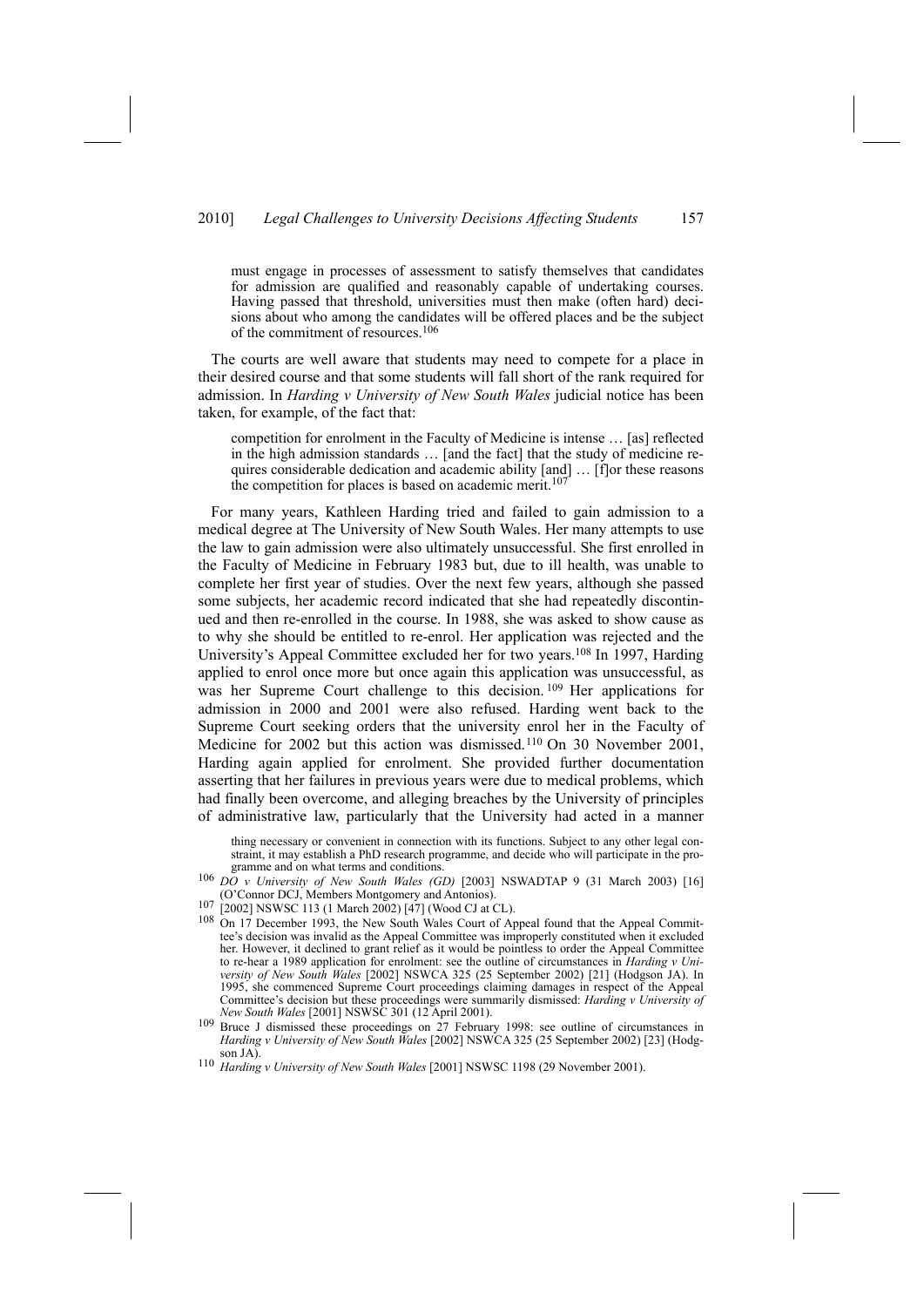which was procedurally irregular and that it had acted unreasonably. This legal action was also dismissed as Harding was unable to substantiate the allegations.111 The New South Wales Court of Appeal confirmed that 'it is imperative that … [a university] has power to select the best students so long as it does not contravene its statute as to discrimination.'112

A decade earlier, the Supreme Court of New South Wales was asked to consider whether The University of Sydney and The University of New South Wales had failed to comply with their own admission requirements that converted interstate matriculation marks into the 'equivalent' in terms of the New South Wales Higher School Certificate results. In *Sweeney v The University of Sydney*, 113 the plaintiff, who had completed his secondary school education in Victoria and had gained entry to study law at a university in that State, argued that he should be given the same ranking in New South Wales as he had been given in Victoria. The plaintiff was denied enrolment in the combined law courses at the defendant universities as they had their own ranking system which resulted in the plaintiff receiving a ranking below that required for the relevant courses. The action was dismissed by Sully J as there had been no error of law and the plaintiff had not made out a case for the relief he sought.<sup>114</sup>

The courts have recognised that not only must a university determine the provision of educational and research facilities and uphold academic standards, but it must also necessarily do so 'within the limits of its resources.'115 *Orr v Bond University* 116 resulted from a student's failed application to undertake supervised research leading to a Master of Arts. The sub-Dean of the School of Humanities and Social Sciences wrote to Orr telling him he could not undertake research in his chosen field because the School did not have permanent staff to supervise his research. Nonetheless, Orr commenced legal proceedings in the Supreme Court of Queensland seeking reasons be given for that decision pursuant to the *QJR Act*. As discussed above, that action failed because the respondent was a private university; however, had the *QJR Act* applied, Dowsett J doubted there was very much more that could have been said by way of reasons.117

- <sup>111</sup> *Harding v University of New South Wales* [2002] NSWSC 113 (1 March 2002) [44]–[46] (Wood CJ at CL). The appeal was also dismissed: *Harding v University of New South Wales*  $[2002]$  NSWCA 325 (25 September 2002). The subsequent action in the Administrative Decisions Tribunal claiming 'indirect gender discrimination' (based on the contention that her problems arose from a thyroid condition which is more prevalent in women than in men) was also dismissed as it was held to be lacking in substance: *Harding v Vice-Chancellor, University of New South Wales* [2003] NSWADT 74 (15 April 2003) [47] (Magistrate Hennessy, Members
- McDonald and Weule). 112 *Harding <sup>v</sup> University of New South Wales* [2002] NSWCA 325 (25 September 2002) [79] (Young
- $\frac{113}{114}$  (1992) 27 ALD 214.
- 
- <sup>115</sup> *Harding v University of New South Wales* [2002] NSWCA 325 (25 September 2002) [77] (Young
- 
- CJ in Eq).<br>
<sup>116</sup> (Unreported, Supreme Court of Queensland, Dowsett J, 3 April 1996).<br>
<sup>117</sup> It is difficult to understand on the face of it why the student commenced legal proceedings in these circumstances.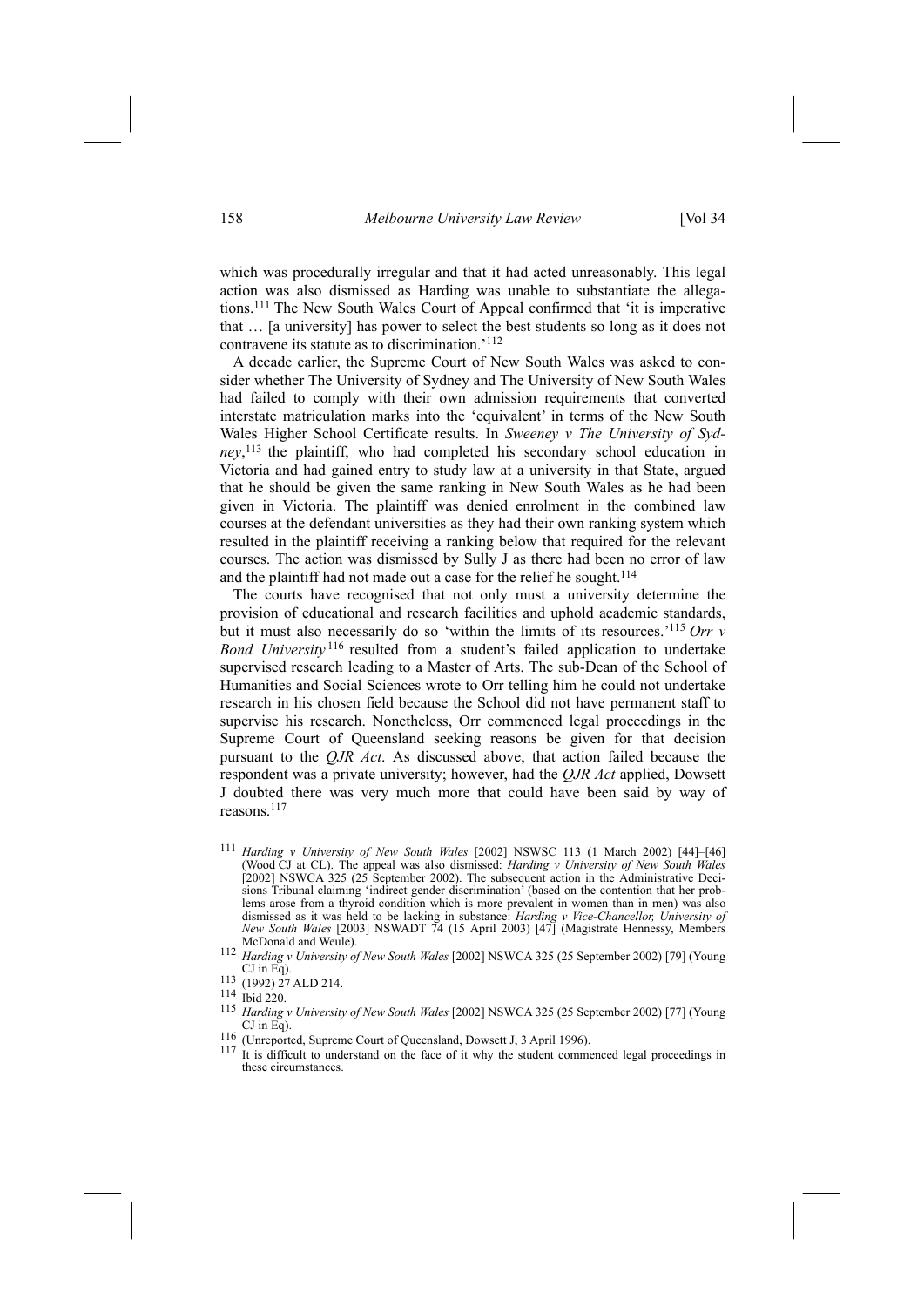## 2010] *Legal Challenges to University Decisions Affecting Students* 159

## 2 *Student Challenges to Decisions Involving Academic Judgment and Assessment*

Many student challenges, while framed in a variety of ways, essentially question various aspects of the exercise of academic judgment. Courts may have jurisdiction to review administrative decisions but they are reluctant to revisit decisions involving academic judgment. Although, as noted above, Woodhouse P of the New Zealand Court of Appeal was of the view that universities 'should be subject to public scrutiny in the courts', $118$  he was careful to exclude matters of purely academic judgment from the Court's jurisdiction:

It is easy enough to understand why it has been held that non-justiciable 'inhouse' issues ought to be left as a matter of course to the domestic tribunal either because they could not sensibly be turned into suitable problems for adjudication by the courts or simply as a matter of discretion. The picture conjured up by Diplock LJ in *Thorne's case* of judges invited to reassess the actual marking of exam papers may seem a good enough example of that — at least in the absence of fraud or malice on the part of the examiner or something of the sort.<sup>119</sup>

The key decision from the United Kingdom in this area is *Clark v University of Lincolnshire and Humberside* where the Court accepted that students had administrative law and contract law rights that are co-existent and not exclusive of each other.120 Lord Woolf MR stated that the 'court … will not involve itself with issues that involve making academic judgments',<sup>121</sup> and Sedley LJ, in the leading judgment, noted that:

there are issues of academic or pastoral judgment which the university is equipped to consider in breadth and in depth, but on which any judgment of the courts would be jejune and inappropriate … [and it] undoubtedly includes, in my view, such questions as what mark or class a student ought to be awarded or whether an aegrotat is justified.<sup>122</sup>

*Clark v University of Lincolnshire and Humberside* has been considered by various Australian courts.<sup>123</sup> Kirby J has referred to matters of academic judgment in the following terms:

universities are in many ways peculiar public institutions. They have special responsibilities … to uphold high academic standards about which members of the academic staff will often be more cognisant than judges. There are issues pertaining to the intimate life of every independent academic institution that, sensibly, courts decline to review: the marking of an examination paper; the

<sup>118</sup> *Norrie v Senate of the University of Auckland* [1984] 1 NZLR 129, 134–5.

<sup>119</sup> Ibid.

<sup>120 [2000] 3</sup> All ER 752.

<sup>121</sup> Ibid 759.

<sup>122</sup> Ibid 756. See also *R v The Queen; Ex parte Vijayatunga* [1990] 2 QB 444; *R v Cranfield University Senate; Ex parte Bashir* [1999] Ed CR 772, where the English courts have clearly disclaimed any desire to reconsider matters of academic judgment.<br><sup>123</sup> Griffith University v Tang (2005) 221 CLR 99, 157 [165] (Kirby J); Hanna v University of New

*England* [2006] NSWSC 122 (5 April 2006) [66] (Malpass AsJ); *Walsh v University of Technology, Sydney* [2007] FCA 880 (15 June 2007) [78] (Buchanan J).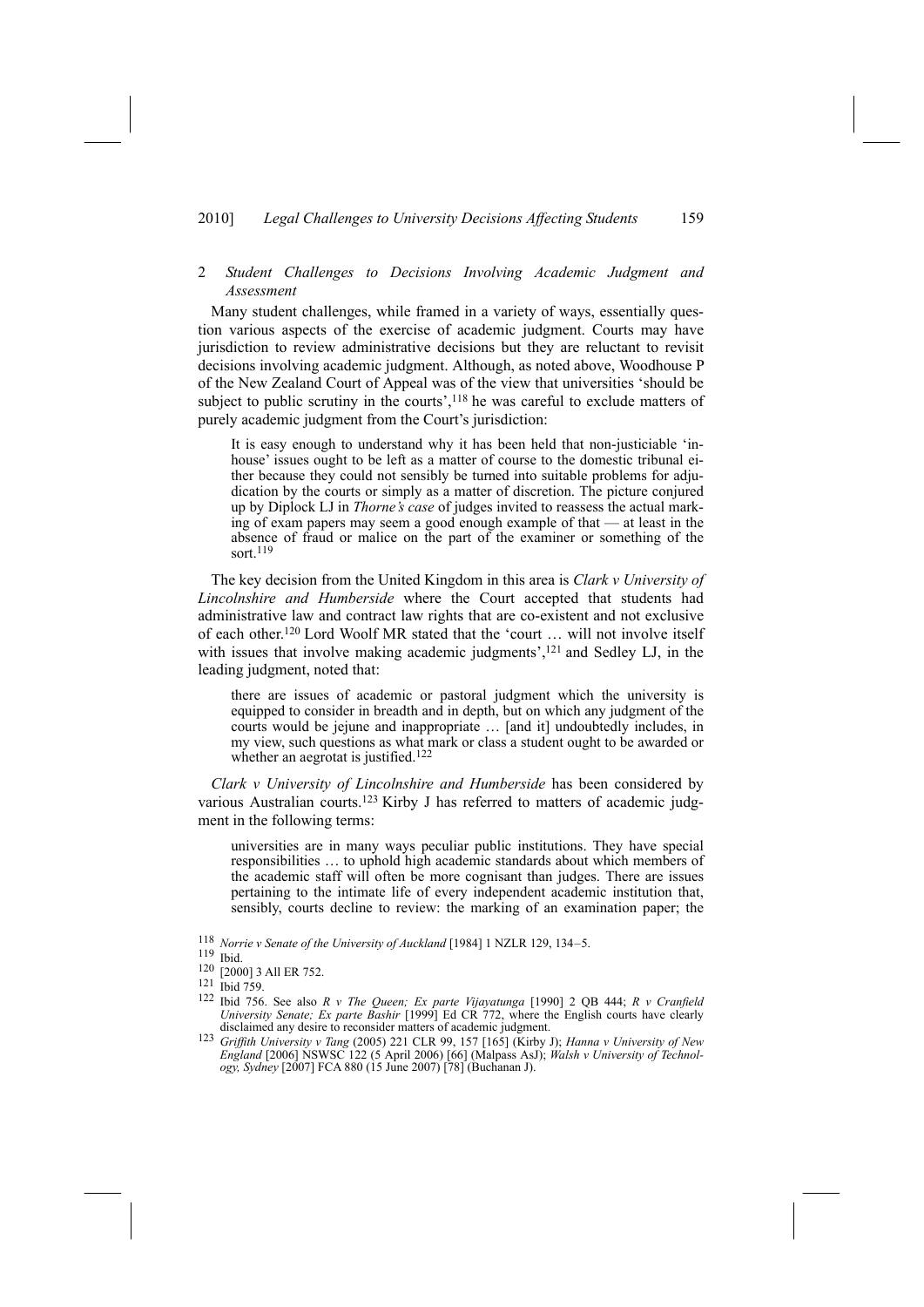academic merit of a thesis; the viability of a research project; the award of academic tenure; and internal budgets. Others might be added: the contents of a course; particular styles of teaching; and the organisation of course timetables. $124$ 

A leading commentator in the United Kingdom has observed that '[t]his judicial deference to the sanctity of academic decision-making has long common law roots and may be seen as an integral part of the tradition of academic freedom.'125

As outlined in the discussion of the cases below, students will therefore find it difficult to legally challenge pure academic decisions, for example, about credit for prior study, assessment and academic progress. Unless students can convince the court that the challenge is not to the actual decision but to improper procedures in reaching that decision, they will have little success in the courts.<sup>126</sup>

## *(a) Applications for Credit for Prior Study*

Waldemar Dudzinski had tertiary qualifications from Poland and a Bachelor of Applied Science in Geology from the Queensland University of Technology when he commenced the Master of Engineering Science in Waste Management course at Griffith University. He completed four subjects and, while still enrolled in that postgraduate program, also enrolled in a Bachelor of Laws/Bachelor of Science and Environmental Sciences combined degree. He sought and was denied exemption from certain subjects based on his previous studies, and subsequently brought proceedings in the Federal Court of Australia against Griffith University and nine members of its academic and administrative staff. Dudzinski claimed negligence, defamation, injurious falsehood, conspiracy, deceit, assault, racial and sex discrimination, undue influence and breaches of the *Trade Practices Act 1974* (Cth).127 Drummond J confirmed that, even though the University had internal rules and procedures for resolving disputes, the Court had jurisdiction to determine the types of matters raised by the student.<sup>128</sup> Drummond J also noted that in seeking to terminate the action summarily, the respon-

- the lower courts in the fifty-nine cases since *Horowitz* and *Ewing* deferred to the expertise of educators when dealing with academic decisions. In the five instances where the lower courts ruled in favour of the students, the institutions appeared to be unfair. The courts will not interfere if, as required in *Horowitz*, students have notice of the academic rules, and as required in *Ewing*, postsecondary policies, processes, and practices are not substantial departures from accepted academic norms.
- Deborah L Ford and John L Strope Jr, 'Judicial Responses to Adverse Academic Decisions Affecting Public Post-Secondary Institution Students since *Horowitz* and *Ewing*' (1996) 110 *Education Law Reporter* 517, 542.
- 125 Mark Davies, 'Challenges to "Academic Immunity" The Beginning of a New Era?' (2004) 16<br>Education and the Law 75, 76. See also Kave, above n 43.
- <sup>126</sup> On this point, it is significant to note that a matter of academic judgment is specifically excluded from being a 'qualifying complaint' within the jurisdiction of the United Kingdom OIA for Higher Education: *Higher Education Act <sup>2004</sup>* (UK) c 8, s 12(2). 127 *Dudzinski <sup>v</sup> Kellow* (1999) 59 ALD 625. 128 Ibid 626 [3].
- 
- 

<sup>124</sup> *Griffith University v Tang* (2005) 221 CLR 99, 156–7 [165]. Similarly, Ford and Strope, analysing judicial responses to student challenges to academic judgment since the leading United States Supreme Court decisions on this issue, concluded that: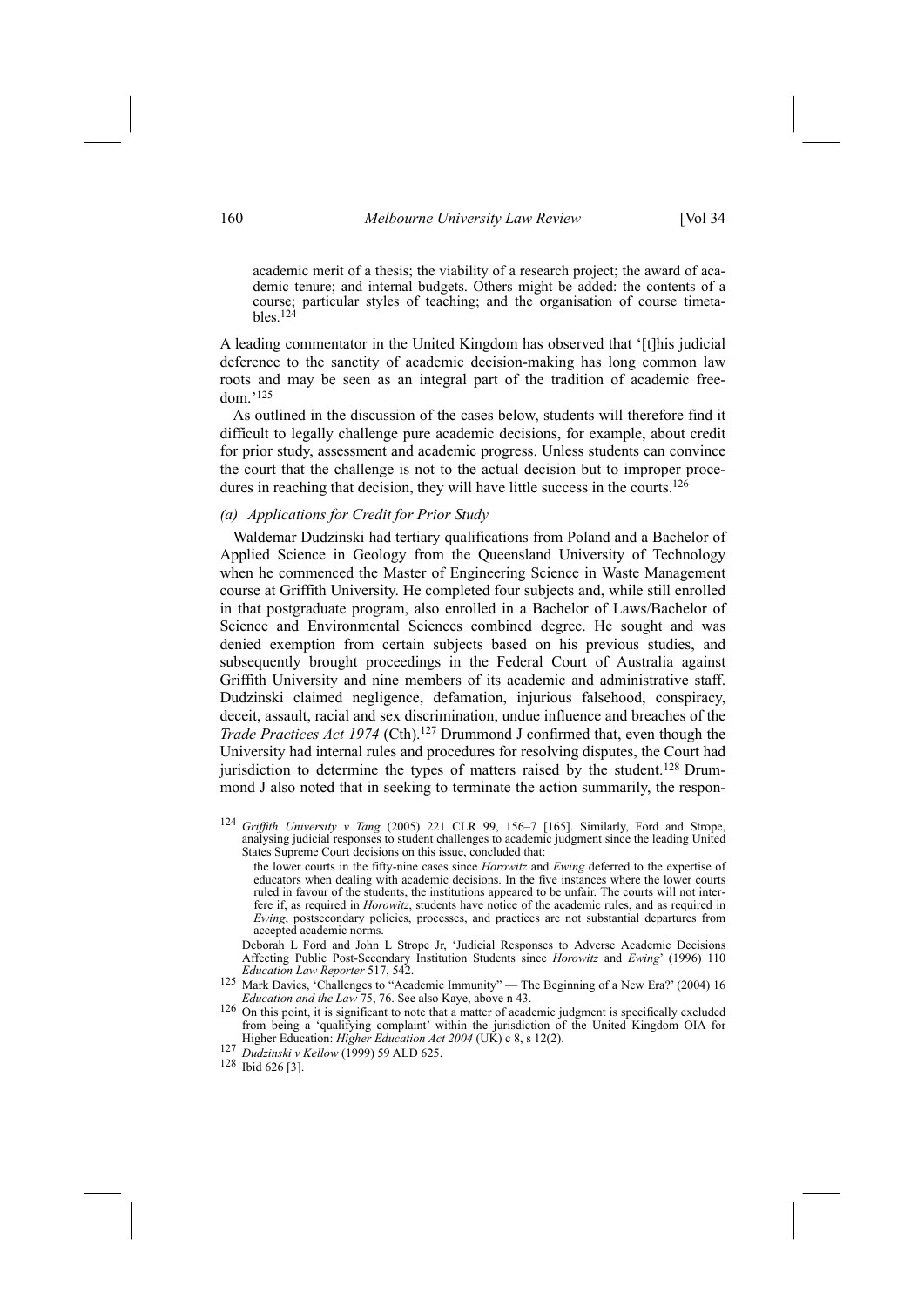dent University had 'a heavy burden'. 129 He found this burden was met in respect of all the causes of action pleaded by the student, except in relation to the claims in negligence against two members of the academic staff and in assault against one of the staff members.130 While being careful to state that his decision in no way indicated his belief or otherwise in whether the claims were wellfounded, Drummond J declined to strike out the actions in negligence and assault.131 His view was that the Queensland District Court was the proper court in which these claims should be determined.132 As he had no power to transfer the claims to the District Court, Drummond J permanently stayed the further prosecution of the claims in the Federal Court.133

Fayez Phillipe Hanna, a law student at the University of New England, applied for advanced standing for certain subjects based on courses he had taken at other universities, his membership of journalist and writers' associations, and the fact that he had conducted his own defamation case.134 When his application was rejected, he sought relief in the Supreme Court of New South Wales on the grounds of judicial review, discrimination, defamation, and breach of provisions of the *Trade Practices Act 1974* (Cth).135 The proceedings were dismissed as there had been a 'failure to demonstrate error in relation to any of the decisions (let alone error of law).'136 Malpass AsJ also drew attention to the fact that the decisions challenged 'involved academic assessment',137 and that the student had

130 *Dudzinski v Kellow* (1999) 59 ALD 625, 641 [93]. The negligence claim was for economic loss resulting from the negligently made decision of the academic who allegedly did not have sufficient expertise to enable him to make a proper comparison of the relevant subjects when he applied the university's exemption policy. The assault claim arose out of a conversation with a staff member who lost his temper and ordered the applicant out of his office. 131 Ibid 638 [72]–[73].

- 132 Ibid 642 [96].
- 133 Ibid 642 [97]. The application for leave to appeal the decision of Drummond J was dismissed: *Dudzinski v Kellow* [1999] FCA 1264 (27 August 1999). The motion to stay the orders of the Full Court pending leave to the High Court was refused: *Dudzinski v Kellow* [1999] FCA 1665 (23 November 1999). It is not clear whether the student pursued the matter in the District Court; however, he did pursue the matter again in the Human Rights and Equal Opportunity Commission, which decided that it had jurisdiction to hear the complaint as Griffith University was a 'trading corporation' trading in educational services: *Dudzinski v Griffith University* [2000] HREOCA 7 (23 February 2000). The complaint was dismissed as 'there [was] not the slightest basis for a conclusion that the complainant was refused credit because of his sex': *Dudzinski v Griffith University [No 2]* [2000] HREOCA 22 (3 June 2000) (Inquiry Commissioner Carter). The saga continued when Dudzinski was involved in further litigation with the University following the issue of a bankruptcy notice against him claiming  $\frac{$17,700, \text{ being the costs of his failed Federal Court proceedings: } Dudzinski v\ Kellow [2002] FCA 266 (15 March 2002).}$
- failed Federal Court proceedings: *Dudzinski <sup>v</sup> Kellow* [2002] FCA 266 (15 March 2002). 134 The defamation case was struck out as an abuse of process of the court: *Hanna <sup>v</sup> Maks* [2003] NSWSC 158 (19 March 2003) [41]–[42] (Levine J). Malpass AsJ was of the view that '[i]t would be indisputable that such a matter would not be regarded as evidence of prior learning of law. Indeed, it might be thought to be powerful evidence of lack of learning': *Hanna v University*
- 
- 135 Hanna v University of New England [2006] NSWSC 122 (5 April 2006).<br>
<sup>136</sup> Ibid [70] (Malpass AsJ). The notice of appeal was declined by the Court registry as the student had not sought leave to appeal. His application to review the Registrar's decision was dismissed:<br>Hanna v Registrar of the Court of Appeal of NSW [2006] NSWSC 564 (8 May 2006).
- 137 Hanna v University of New England [2006] NSWSC 122 (5 April 2006) [66].

<sup>129</sup> Ibid 626 [2], citing *General Steel Industries Inc v Commissioner for Railways (NSW)* (1964) 112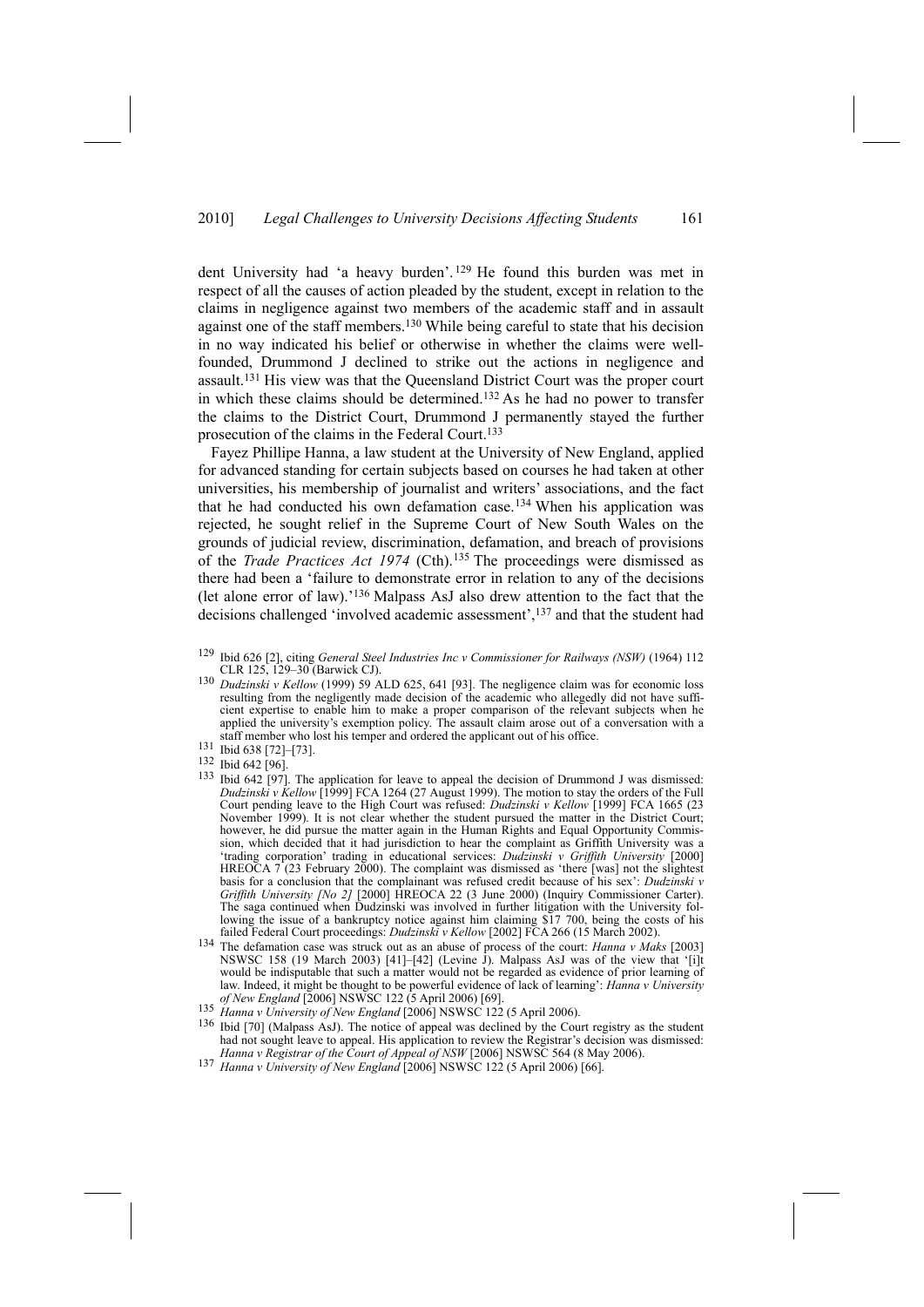chosen not to pursue a remedy through the University's internal procedures before embarking upon his claims before the Court, which 'should have been seen as a last resort'.<sup>138</sup>

## *(b) Applications Regarding Course Content and Assessment Standards*

It has been noted that it is for a university

to establish the course of study in which … [students] enrolled and set the requirements to be satisfied, including the academic standard to be achieved as demonstrated by assignments or other coursework. *Decisions about such matters are inherently unsuited to judicial review*. 139

It was therefore not surprising that when Dr Gorman sought orders from the Supreme Court of New South Wales that the four defendant universities instruct various faculties of their respective universities 'to cogitate and teach, either as dogma or as controversy, the principles and practice of health care which have been potentially exposed by the discovery that vision improves, in appropriate patients, when the spine is manipulated', $140$  the action was dismissed as 'frivolous and vexatious and an abuse.<sup>'141</sup> James J was unable to find any reasonable cause of action or any legal basis to require others to 'espouse a particular teaching and to disseminate that treatment'.142

Christine Joy Ivins, a first-year nursing student, made a written complaint to the Dean of the Faculty of Nursing at Griffith University about the conduct of one of her lecturers (concerning interactions in lectures and the assessment of her individual essay) and about the use of group assessment in two subjects.<sup>143</sup> A meeting with relevant staff and a mediation conference organised through the Department of Justice left her dissatisfied, as the assessment for the courses remained unchanged and the lecturer was not reprimanded for her conduct.144 Ivins also complained about the decision to fail her in two subjects.145 Her individual assessments were re-marked but the fail grades did not change. She unsuccessfully appealed pursuant to the University's policy on student grievances and appeals and then sought judicial review in the Supreme Court of Queensland.<sup>146</sup> As discussed above,<sup>147</sup> her action failed on jurisdictional grounds.

142 Ibid [8].

<sup>145</sup> Ibid [17]. Ivins passed the group work assessment and the use of group work assessment was not the reason for the 'fail' grades awarded. There was no evidence to support the allegation that she failed these subjects for making the complaint about the group assessment: *Ivins v Griffith Uni-*

<sup>138</sup> Ibid [71].

<sup>139</sup> *Walsh v University of Technology, Sydney* [2007] FCA 880 (15 June 2007) [74] (Buchanan J) (emphasis added). 140 *Gorman <sup>v</sup> University of Sydney* [1999] NSWSC 240 (15 March 1999) [1] (James J). 141 Ibid [9].

<sup>143</sup> *Ivins <sup>v</sup> Griffith University* [2001] QSC 86 (29 March 2001) [7] (Phillippides J). 144 Ibid [16]–[18].

*versity* [2001] QCA 393 (19 September 2001) (Williams JA). 146 None of the decisions was 'a decision made under an enactment' as required by the *QJR Act*: *Ivins <sup>v</sup> Griffith University* [2001] QSC 86 (29 March 2001) [22] (Phillippides J). 147 Part IV(A).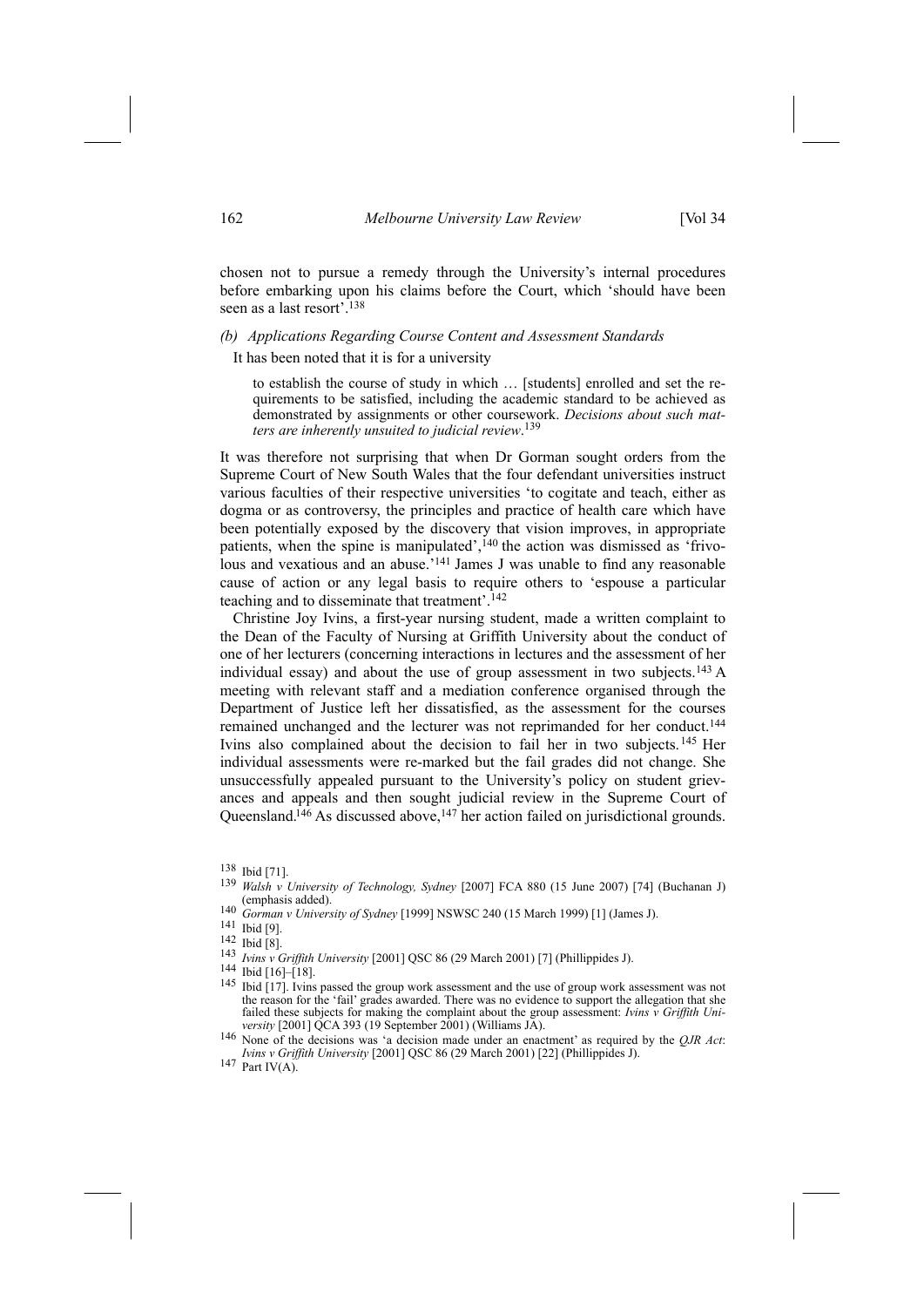Nonetheless, the Court noted that Ivins had no legal right to be present when her work was re-marked as

the rules of natural justice were adequately met by the procedure set out in the University's policy and did not require that in addition to the written submissions of the applicant, the applicant should have been afforded an opportunity to be present and to have been heard orally.<sup>148</sup>

Peter Walsh, a postgraduate student at the University of Technology, Sydney ('UTS') also had a number of complaints about various assessments in his course and subsequently commenced legal proceedings in the Federal Court of Australia.149 Although he agreed he was asking the Court 'to strike out into new legal territory', 150 he was unable to draw the Court's attention to any statutory provision, authority or legal principle which might provide a starting point for this type of case.151 Essentially, Walsh was dissatisfied with the evaluation of two assignments by two lecturers in the course and their disapproval of the major project he pursued as a third assignment. He was given the opportunity to resubmit the third assignment but did not do so; instead he sought internal review within the University before seeking relief in the courts. Buchanan J noted that '[t]he Court is being asked not only to vindicate … [the student's] choice of topic for his individual project but to substitute a different assessment of his work and directly enforce a passing grade'.<sup>152</sup> The Court found that 'judgment[s] to be made by UTS with respect to requirements for the award of a degree are not matters susceptible to judicial review in the ordinary way.'153

## *(c) Applications Concerning Academic Progress*

Failure to meet course requirements has adverse consequences for students, who may be excluded from their universities and unable to complete their chosen degrees. There may also be adverse consequences beyond the university. Commonwealth supported students may, for example, find their 'Student Learning Entitlement' reduced,<sup>154</sup> and international students may find their student visas cancelled.155 It is therefore imperative that universities act fairly in relation to the exclusion of students from coursework and research.

148 Ibid [42]. In *Ivins v Griffith University* [2001] QCA 393 (19 September 2001), Williams JA noted that:

Clearly when it is purely a question of academic assessment or academic judgement the student has no right to be present on the marking of examination papers. It may well be different if the evaluation of the student's progress or the question of exclusion of a student from the university involves questions other than mere academic judgment.

Ibid [86]. His application for an extension of time in which to seek leave to appeal was refused:

university of *Technology, Sydney* [2007] FCA 880 (15 June 2007).<br>
<sup>150</sup> Ibid [71] (Buchanan J).<br>
<sup>151</sup> Ibid.

 $\frac{152}{153}$  Ibid [57].

Walsh v University of Technology, Sydney [2007] FCA 1308 (2 August 2007).<br>See, eg, Re Kanesbi and Secretary, Department of Education, Employment and Workplace<br>Relations [2008] AATA 277 (8 April 2008). *Relations* [2008] AATA 277 (8 April 2008). 155 See, eg, *Chen <sup>v</sup> Minister for Immigration and Multicultural and Indigenous Affairs* [2005]

FMCA 576 (20 April 2005).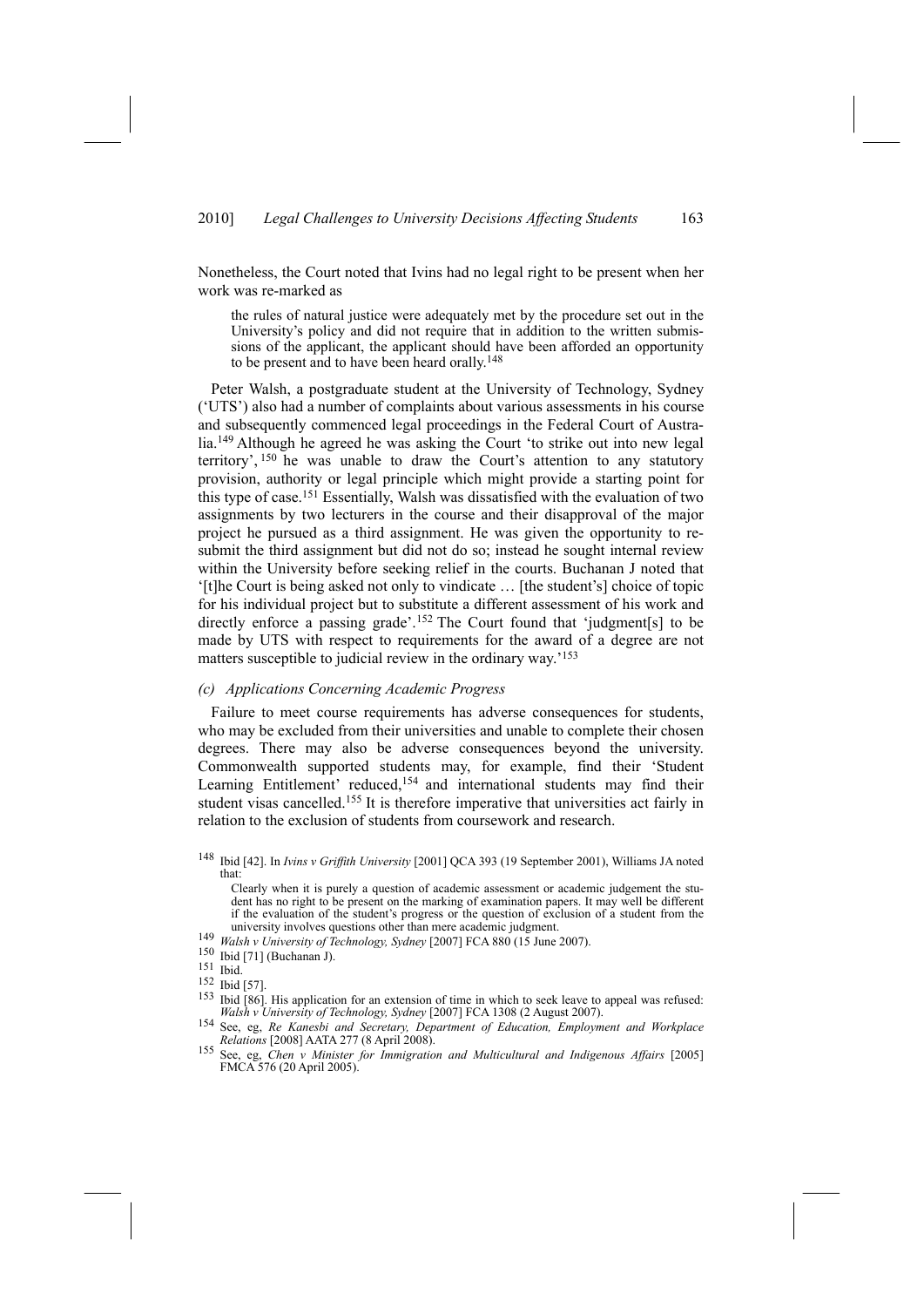#### 164 *Melbourne University Law Review* [Vol 34

While the courts have demonstrated a reluctance to interfere in academic decisions, they will take care to determine whether the challenge is to a decision that involved academic judgment or to the process by which an academic decision was made. Substance is immune from review but process is not. This is clearly shown in *R (Persaud) v University of Cambridge*, 156 the leading UK case, which involved a PhD student who had a series of disagreements with successive supervisors and who had made little progress in her research. Her application for judicial review of the decision to discontinue her candidature was dismissed at first instance,157 but her appeal was allowed in part.158 The Court of Appeal stressed that the Board of Graduate Studies, in exercising its power under the University regulations to discontinue her PhD candidature, was under a duty to act fairly.159 The Board's rejection of her account of events, without first putting their doubts about its accuracy to her, was in breach of that duty, as was the failure to make available to her various reports including those of an independent academic that appeared to raise a new issue about the potential value of her research.160 Chadwick LJ, delivering the judgment of the Court, said:

there is no principle of fairness which requires, as a general rule, that a person should be entitled to challenge, or make representations with a view to changing, a purely academic judgment on his or her work or potential. But each case must be examined on its own facts. On a true analysis, this case is not, as it seems to me, a challenge to academic judgment; it is a challenge to the process by which it was determined that she should not be reinstated to the Register of Graduate Students because the course of research for which she had been admitted had ceased to be viable. I am satisfied that that process failed to measure up to the standard of fairness required of the University.<sup>161</sup>

Dean Jenkins was excluded from an Associate Degree of Policing at Charles Sturt University when he failed a key subject twice. When his appeals within the University failed, he commenced proceedings in the Supreme Court of New South Wales claiming denial of natural justice and error of law.162 The practice of the Faculty Appeals Committee was to decide appeals on the papers but, following his written submissions, Jenkins was granted an interview with the presence of a support person. The University's Academic Appeals Committee also dealt with appeals on the papers and Jenkins made written submissions

<sup>&</sup>lt;sup>156</sup> [2001] EWCA Civ 534 (10 April 2001).<br><sup>157</sup> R (Persaud) v University of Cambridge [2000] EWHC Admin 374 (21 July 2000).<br><sup>158</sup> R (Persaud) v University of Cambridge [2001] EWCA Civ 534 (10 April 2001). The Court allowed the appeal insofar as it quashed the decision of the Board of Graduate Studies to remove her name from the Register of Graduate Students, but as she was now engaged in substantially different research (she had started work on a new research project with a new supervisor) the Court was of the view that an order of mandamus would be inappropriate and would serve no useful purpose: at [44] (Chadwick LJ). 159 Ibid [33].

 $\frac{159}{160}$  Ibid [33].

<sup>161</sup> Ibid [41].

<sup>162</sup> *Jenkins v Charles Sturt University* [2008] NSWSC 50 (13 February 2008).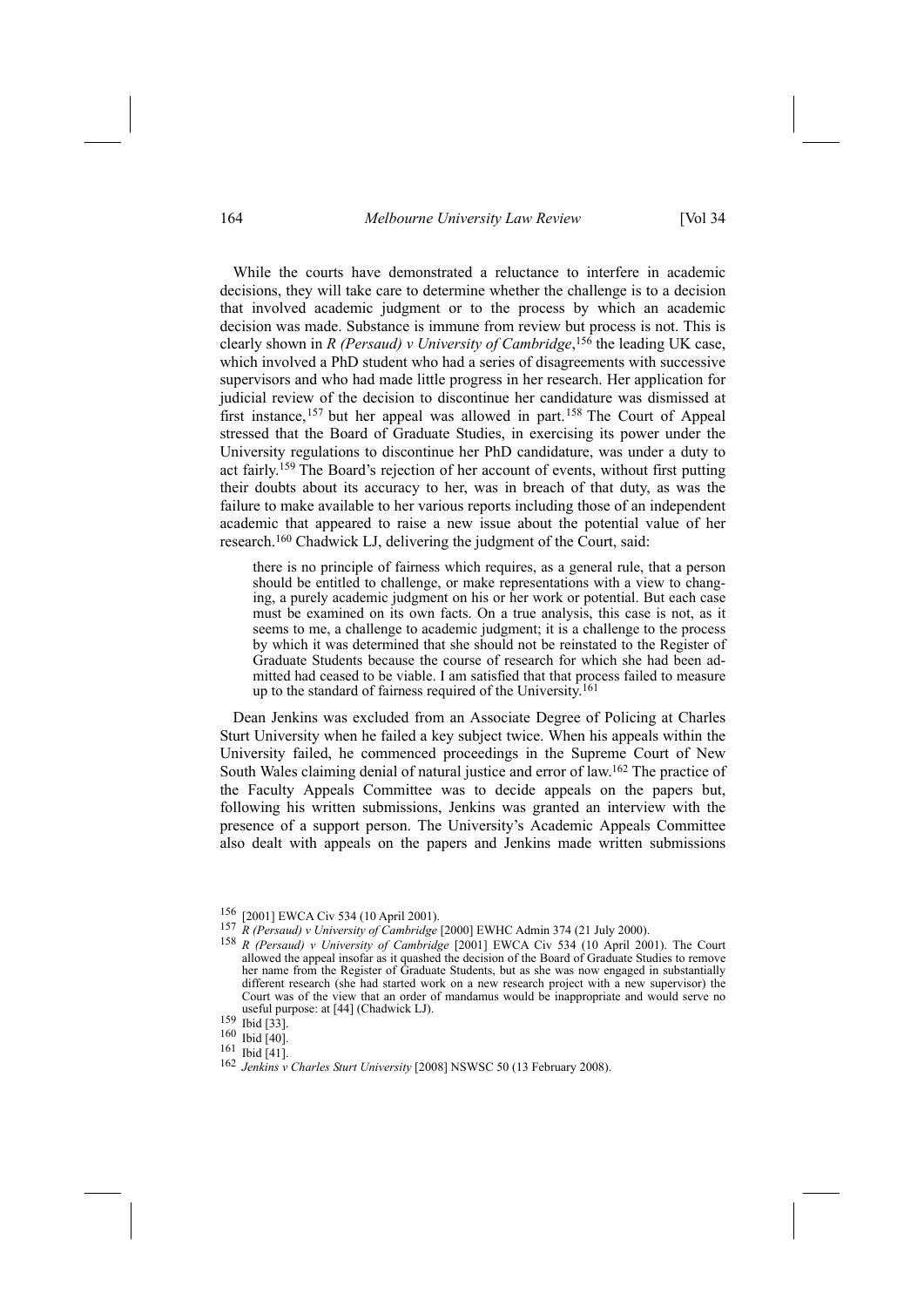which had been drafted by his legal counsel. The proceedings were dismissed as there was no evidence of a denial of natural justice.<sup>163</sup>

#### 3 *Student Challenges to Decisions about Misconduct*

#### *(a) Academic Misconduct*

As with adverse decisions about academic progress, decisions involving academic misconduct can also have consequences beyond the university. A series of recent cases highlights the importance of full disclosure by those seeking admission to legal practice of allegations or findings of academic misconduct and plagiarism in relation to university assessments.164

Courts in Australia and elsewhere have drawn a clear distinction between matters of academic judgment (which courts will generally not review) and matters of academic misconduct (which courts will generally review):<sup>165</sup>

as Maurice Kay J explained in *R v University of Cambridge; Ex parte Persaud* … it is entirely 'correct' of courts 'to distinguish between the disciplinary type of case and the situation where what is in issue is pure academic judgment' … Academic judgment is one thing. But where an individual who has the requisite interest is affected by disciplinary decisions of an administrative nature made by a university body acting according to its powers under a statute, outside the few categories peculiar to 'pure academic judgment', such decisions are susceptible to judicial review. They are so elsewhere. They should likewise be so in Australia. An appeal to 'academic judgment' does not smother the duties of a university, like any other statutory body, to exhibit, in such cases, the basic requirements of procedural fairness implicit in their creation by public statute and receipt of public funds from the pockets of the people.<sup>166</sup>

- <sup>163</sup> The Court also commented on the utility of granting any relief in the circumstances, as the two-<br>year exclusion period expired at the end of 2008: ibid [25] (Malpass AsJ).
- year exclusion period expired at the end of 2008: ibid [25] (Malpass AsJ). 164 *Law Society of Tasmania <sup>v</sup> Richardson* [2003] TASSC 9 (18 March 2003); *Re AJG* [2004] QCA 88 (15 March 2004); *Re Liveri* [2006] QCA 152 (12 May 2006); *Re OG* [2007] VSC 197 (8 June 2007); *Re OG* (2007) 18 VR 164. In one case, disclosure was made of academic misconduct, but the Court was prepared to revisit the allegations of plagiarism and unauthorised collaboration and make findings in favour of the student applicant: *Re Humzy-Hancock* [2007] QSC 34 (26 February 2007). For a detailed discussion of this and other related cases, see J Joy Cumming, 'Where Courts and Academe Converge: Findings of Fact or Academic Judgment' (2007) 12(1) *Australia & New Zealand Journal of Law & Education* 97; Mary Wyburn, 'Disclosure of Prior Student Academic Misconduct in Admission to Legal Practice: Lessons for Universities and the Courts' (2008) 8 *Queensland University of Technology Law and Justice Journal* 314; Lillian Corbin and Justin Carter, 'Is Plagiarism Indicative of Prospective Legal Practice?' (2007) 17 *Legal Education Review* 53; Ralph D Mawdsley and J Joy Cumming, 'Plagiarism Litigation Trends in the USA and Australia' (2008) 20 *Education and the Law* 209.
- 165 Cf *Whitehead v Griffith University* [2003] 1 Qd R 220 (a decision made under a contract of employment was not subject to judicial review); *Bird v Campbelltown Anglican Schools Council* [2007] NSWSC 1419 (the principles of natural justice were not implied in a contract with a private college). It has been held that plagiarism is a valid reason for termination of the employment of a member of general staff and, as the applicant had 'received a fair go all around', the termination of employment was not harsh, unjust or oppressive: *Quinn and Charles Sturt University* [2006] AIRC 96 (15 February 2006) [85] (Commissioner Roberts). For an interesting example of the type of legal action that may follow allegations of academic misconduct by an honours student, see *Rexha v Curtin University of Technology* [2002] WASC 152 (14 June 2002), where the supervisor considered bringing defamation proceedings against the university when it circulated minutes of a meeting at which his allegations were discussed.
- 166 *Griffith University v Tang* (2005) 221 CLR 99, 157 [166] (Kirby J).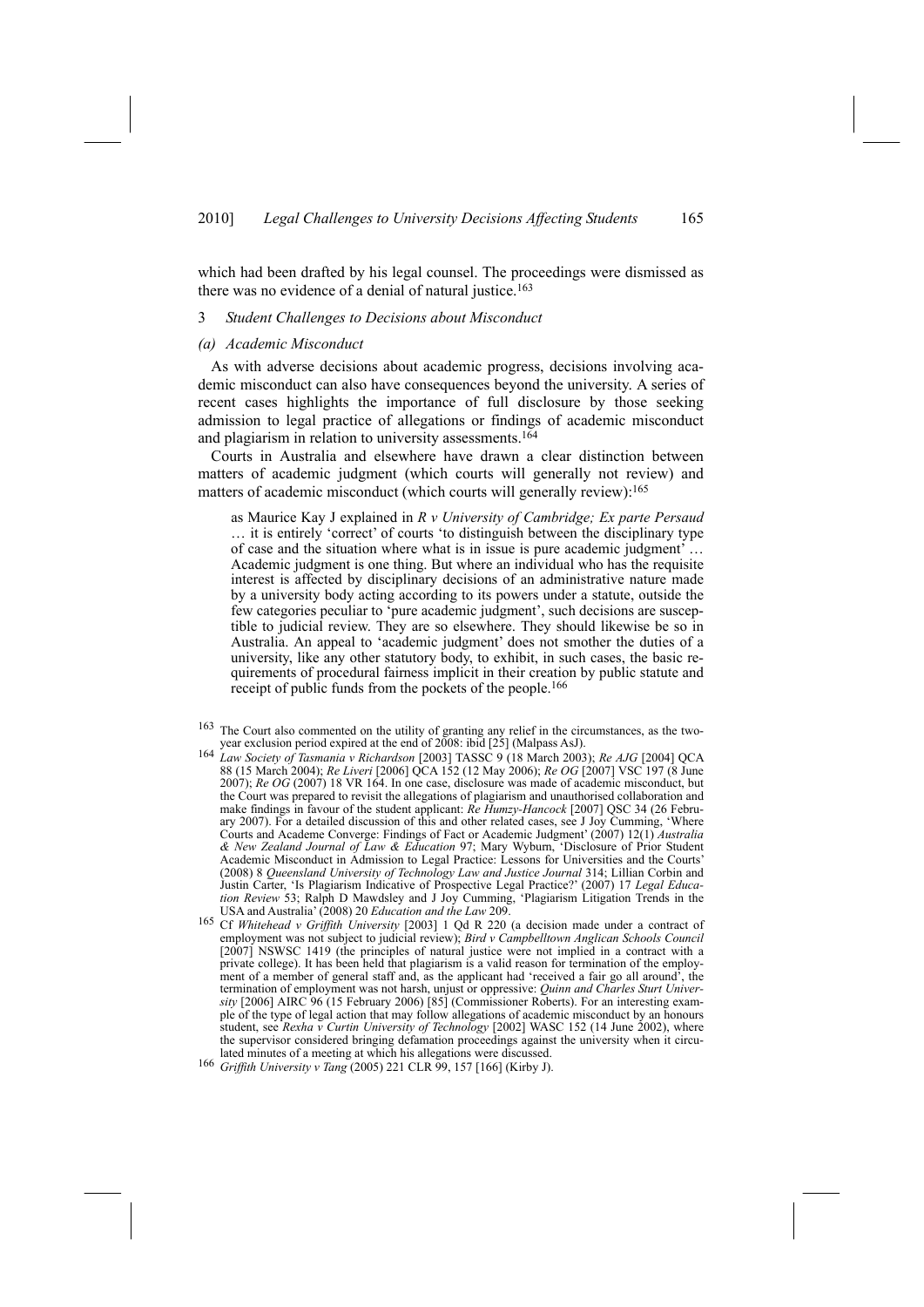### 166 *Melbourne University Law Review* [Vol 34

Because of the way matters had proceeded in *Griffith University v Tang*, no court had had the opportunity to examine the substance of Vivian Tang's complaint about the decision to exclude her from her PhD candidature for academic misconduct. In essence, her complaints were: that the Chair of the University's Assessment Board was not impartial as he was the person who had initially investigated the complaint against her; that she had been denied legal representation and adequate time to evaluate and respond to expert witnesses relied on by the University; that the University had breached its own policy; and that the decisions were not based on relevant material and evidence.<sup>167</sup> Tang may or may not have been able to substantiate any of these complaints, but the High Court ended any opportunity of her doing so by holding that the *QJR Act* did not apply in the circumstances.<sup>168</sup> Aronson has commented that 'there was undoubtedly a real dispute between the parties as to whether the University had adhered to its misconduct code. That would probably have been a sufficient basis for an application to a State Supreme Court for declaratory relief'.169 Unfortunately, the question of whether Tang would be entitled to relief under the common law, pursuant to the powers of the Supreme Court of Queensland, or otherwise, did not arise because she had relied solely on the statutory procedures and sought only the statutory remedies provided by the *QJR Act*.

There have been cases, however, where the courts have had the opportunity to consider student complaints about decisions involving academic misconduct. In these cases the courts have consistently and universally insisted on strict adherence to accepted administrative law principles, for example, regarding the proper constitution of decision-making committees and the absence of bias, the need to follow proper procedure and comply with natural justice, and the need to reach decisions that take into account all relevant matters, and that are not contrary to law.170

A recent case illustrates the requirements of procedural fairness in these circumstances. Sherrie Tadros was undertaking a Bachelor of Pharmacy at Charles Sturt University that she had anticipated completing by the end of 2008. In 2007, she enrolled in the pharmacy practice subject which required her to complete practical work experience. However, in October that year, she advised one of her professors that she had not done the placement and admitted that the documents she submitted as evidence of completion of this work were false. The matter was referred to the Head of School who conducted an inquiry and recommended that the Acting Dean recommend to the Deputy Vice-Chancellor (Academic) that

<sup>167</sup> Ibid 138–9 [115]–[116].

<sup>168</sup> Ibid. In the dissenting view of Kirby J, this result was 'surprising', at 139 [118]:

Given her enrolment in the University for the degree of Doctor of Philosophy, the nature of the complaints that the respondent wished to ventilate, the public character of the University as a statutory authority substantially supported by public funds, the devastating consequences of the University 'decision' on the immediate and long-term career and reputation of the respondent and the language and purpose of the *Review Act*. 169 Aronson, above n 99, 23.

<sup>&</sup>lt;sup>170</sup> For a recent study of the student disciplinary rules at a sample of Australian universities, see Bruce Lindsay, 'University Hearings: Student Discipline Rules and Fair Procedures' (2008) 15 *Australian Journal of Administrative Law* 146.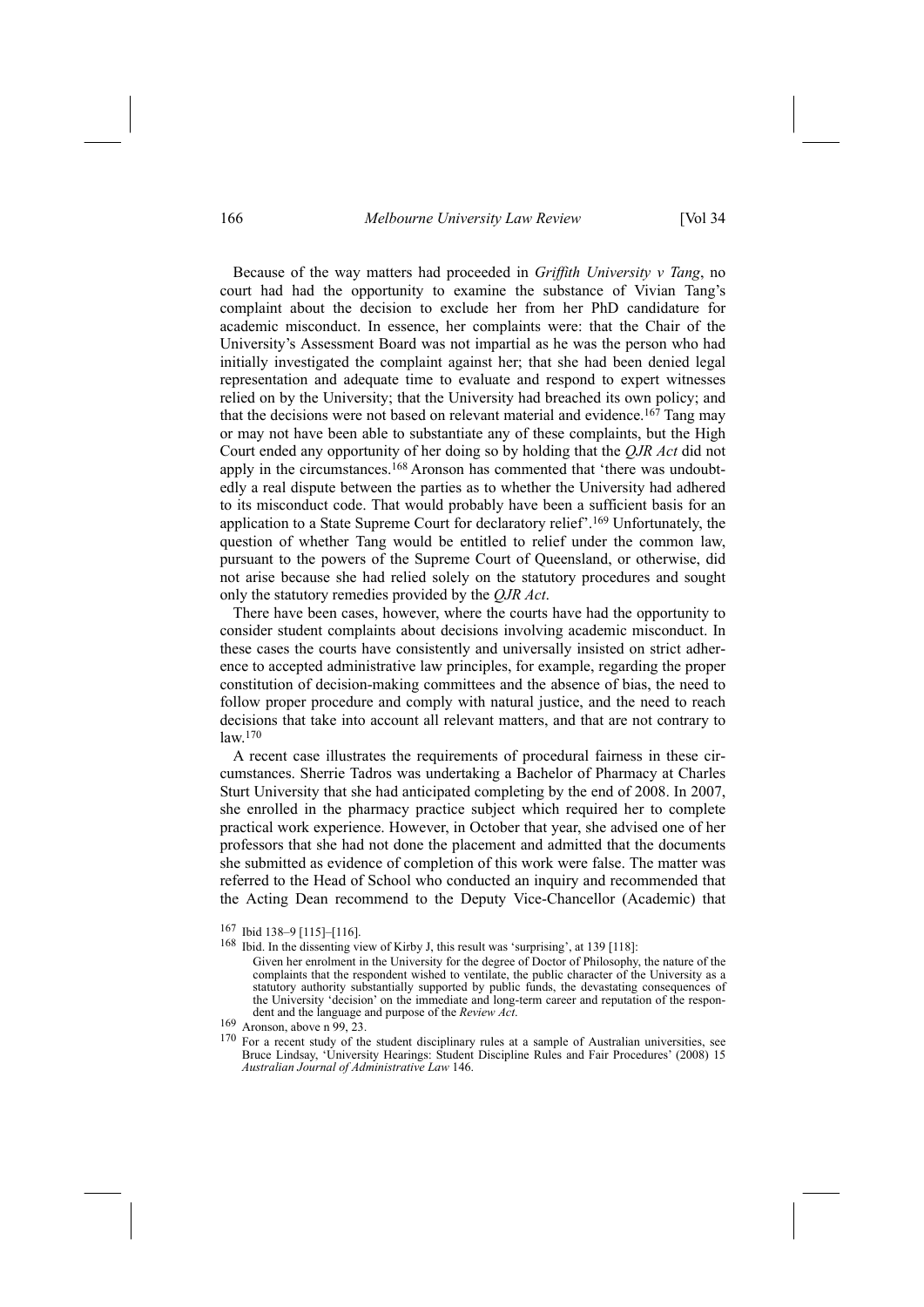Tadros be failed in the subject and be excluded from the University for two years. 171 The Acting Dean made the recommendation and the Deputy Vice-Chancellor (Academic) then wrote to Tadros in November 2007 stating that she had been found guilty of academic misconduct and consequently failed in the pharmacy practice subject and excluded from the University for two years, and, should she wish to resume her studies after the period of exclusion, she would have to apply for admission as if she were a new applicant. Tadros lodged an appeal against the severity of the penalty imposed under the University's policy on student academic misconduct, but she was initially advised that her appeal would not be heard because the policy only allowed appeals on procedural grounds. She then commenced legal proceedings, but before the matter was heard by the Court, the University arranged for her appeal to be heard by the Academic Misconduct Appeals Committee, which upheld the penalty, deciding it was lenient rather than severe.<sup>172</sup>

There was no issue before the Court as to its jurisdiction to intervene or as to Tadros' guilt of serious academic misconduct. The key issues before the Court were the correct construction of the academic misconduct policy and the requirements of procedural fairness. The Court commented that: 'It would be of advantage to amend the Policy to make the procedure clearer where the academic misconduct has been admitted' as they were 'less than explicit and apt'173 and '[c]ommon fairness required that the University take into account that the student admitted the misconduct alleged.'174 The Court noted that after Tadros' conversation with her professor, she was not notified of any investigation or deliberation by the University and was not advised of the recommendations as to penalty made by the Head of School and the Dean.175 In the circumstances, this was held to be a denial of procedural fairness because a penalty had been imposed without giving the applicant the opportunity to make submissions, and so the University decisions were declared void.<sup>176</sup>

Having the University's decision declared void by a court does not prevent the University dealing further with the matter. If the University did revisit the decision, it would have to give Tadros the opportunity to make submissions as to penalty, but, in considering the matter afresh, it would be for the University to decide whether the same penalty or a lesser penalty should be imposed.<sup>177</sup>

It is therefore clear that university rules and processes on student misconduct need to be carefully drafted to ensure procedural fairness in all situations, as the courts will insist on this and can declare decisions made pursuant to unfair processes void. The cases clearly illustrate that if decisions about academic

<sup>171</sup> *Tadros <sup>v</sup> Charles Sturt University* [2008] NSWSC 1140 (30 October 2008) [4] (Smart AJ). 172 Ibid [17].

<sup>173</sup> Ibid [78].

<sup>174</sup> Ibid [80].

<sup>175</sup> Ibid [84].

<sup>176</sup> Ibid [154].

<sup>177</sup> Ibid [153].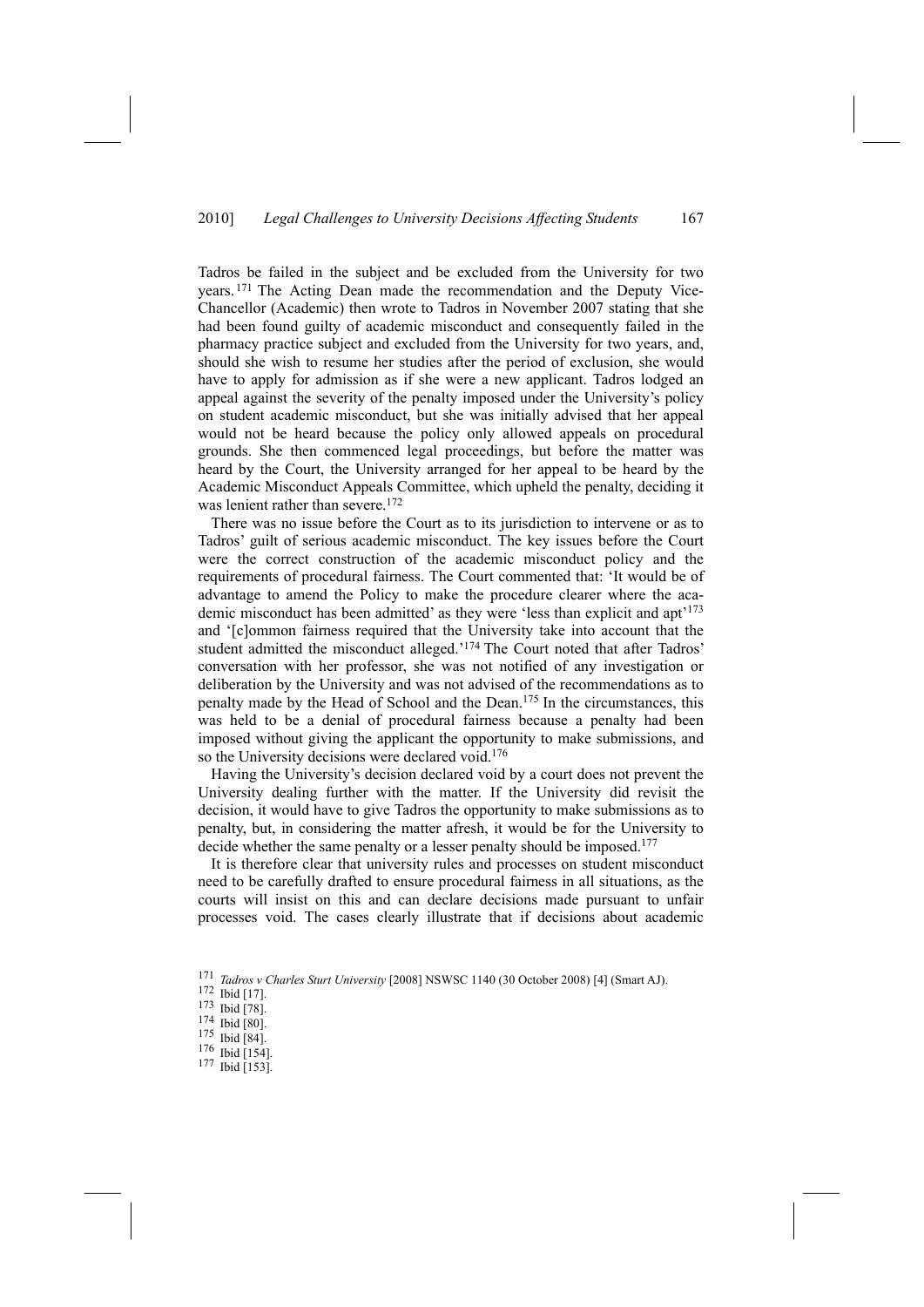misconduct are made in accordance with general administrative law principles and fairness, then students will find little comfort in the courts.

In *Lam v The University of Sydney*, 178 a student enrolled in the second academic year in the Faculty of Medicine came before a Student Proctorial Board on charges of misconduct under the University by-laws. It was alleged that he offered a sum of money to an administrative assistant employed by the University for information regarding the contents of the histology examination paper he was due to sit. The Board found the charges had been established and ordered that Lam be expelled from the University. However, it also recommended that he should be permitted to apply for readmission after four years, provided he satisfied the University that since his expulsion he had been a person of good character and was fit and proper to be readmitted.

Lam was legally represented before the Board and also before the Appeals Committee of the Senate, which dismissed his appeal from the Board's decision. Lam then made an application to the Vice-Chancellor seeking his recommendation to the University Senate that the adverse finding against him be quashed on the basis of fresh alibi evidence. The Vice-Chancellor declined to make this recommendation and it was this decision that Lam challenged in the courts on the basis of denial of natural justice. Gleeson CJ noted that by the time the matter had come to the Vice-Chancellor, there had already been a full hearing involving oral evidence and argument before the Board and a full appeal conducted on the basis of written submissions before the Appeals Committee.<sup>179</sup> There was no adequate explanation as to why the alibi evidence had not been presented at those times. Essentially, the Vice-Chancellor was being asked to exercise a discretion in favour of the student. The New South Wales Court of Appeal held that given the background of the matter, the nature of the function he was exercising and the grounds on which he was being asked to intervene, it had not been shown that the Vice-Chancellor had departed from the requirements of procedural fairness, and so the appeal was dismissed.180

*Simjanoski v La Trobe University*181 arose because coordinators in a maths and an engineering subject alleged that several students had access to the solutions papers for the exams. This allegation was based on the students' examination answers and their past performances in the subjects and was supported by the fact that the students had reproduced the errors from the solutions paper. The chief examiner wrote to each of the students and invited them to respond to an allegation of academic misconduct. The students provided written responses and the matter was referred to the Academic Misconduct Committee of the Faculty of Science, Technology and Engineering as required by the University regulations on student discipline and misconduct. That Committee found that the students had committed an act of academic misconduct and each was given a zero grade for each subject and excluded from the University for a period of time. When the

- 178 [1997] NSWSCA 184 (22 April 1997)<br><sup>179</sup> Ibid [11].<br><sup>180</sup> Ibid [14] (Gleeson CJ).
- 
- 
- <sup>181</sup> [2004] VSC 180 (27 May 2004).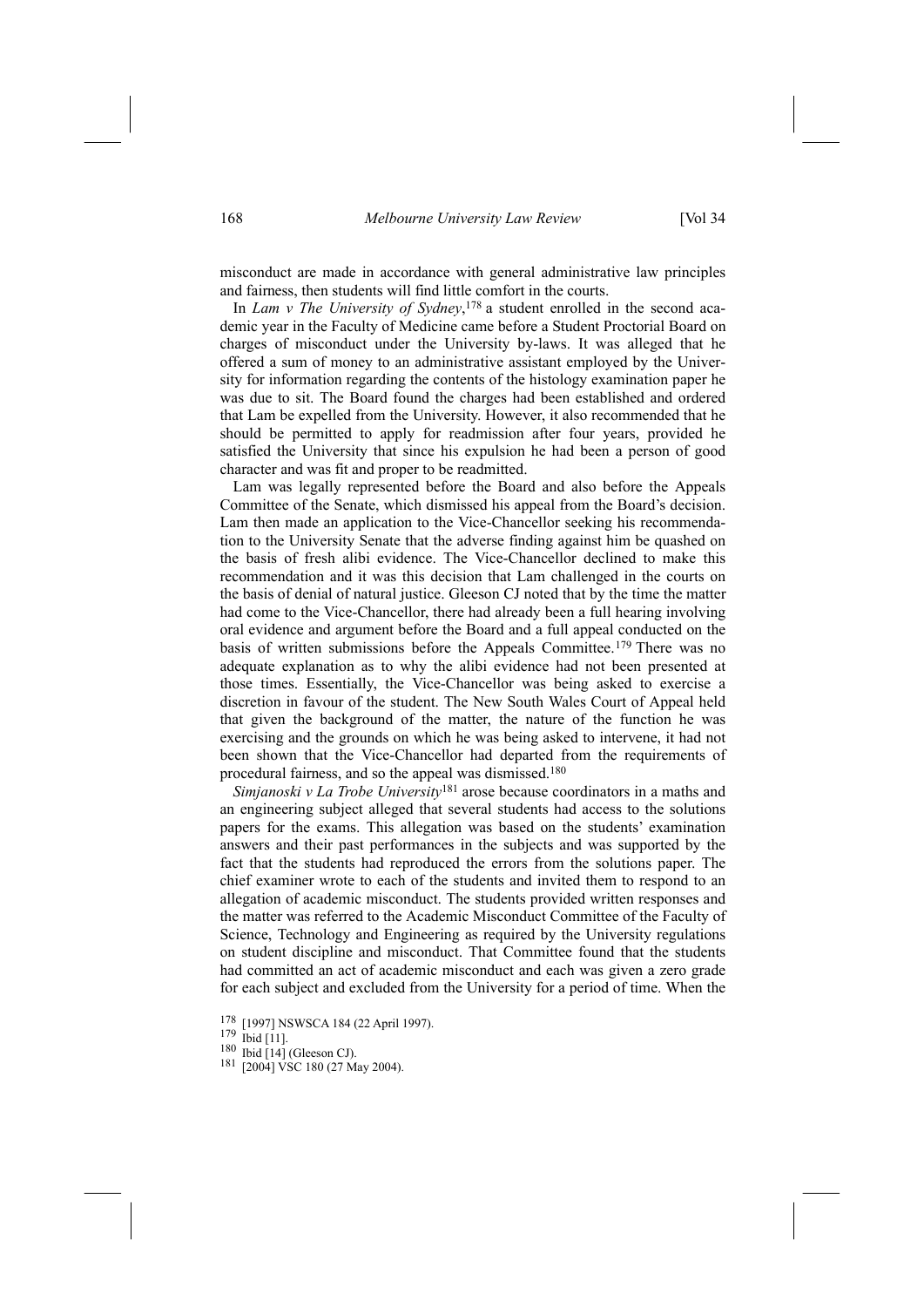students' internal appeal was heard and dismissed by the Reserve Proctorial Board, the students commenced proceedings in the Supreme Court of Victoria seeking judicial review of the decisions of the Committee and the Board.

Balmford J concentrated on whether the students' claims of lack of procedural fairness had been proven on the facts.182 Counsel for the student plaintiffs first argued that the Board's role was purely judicial and that it was improper for it to take on an inquisitorial role and treat the chief examiners as mere witnesses instead of prosecutors.183 Secondly, it was argued that the presence on the Board of an expert in mathematics was inappropriate. 184 Thirdly, the decision was challenged on the ground of apprehended bias as a member of the Board and a person who was giving evidence obtained coffee together and engaged in conversation during a break in the hearing.185 The Supreme Court found against the students on all these arguments. Her Honour noted that, according to the relevant University regulations, the Board could follow any procedure it considered appropriate, and found that it had acted fairly to all parties in the manner in which it had dealt with the claims, that its fairness was not compromised by the presence of an expert on the disciplinary tribunal, and that no imputation of bias could be drawn in the circumstances by the 'fair minded lay observer'. <sup>186</sup> Accordingly, the students' application for review was dismissed. Leave to appeal was refused by the Court of Appeal.<sup>187</sup>

#### *(b) Non-Academic Misconduct*

When the courts have considered student complaints about decisions involving non-academic misconduct, again they have consistently and universally insisted on strict adherence to accepted administrative law principles, and they have made it clear that students have a right to a fair hearing. A court satisfied of this will not interfere with the decision.

When Katherine Bray and 57 other students at The University of Melbourne unlawfully entered and occupied one of the University's administration buildings, they were charged with breaches of discipline and good order under the University's student discipline statute. A hearing was conducted pursuant to the student discipline statute and Bray was suspended from her Bachelor of Arts course for one semester. Her appeal to the University's Appeal Committee was dismissed, so Bray subsequently commenced legal proceedings in the Supreme Court of Victoria seeking judicial review of the University decisions.188

Byrne J found there was no substance to Bray's argument that the rules of natural justice had been breached at the University hearings because, in its handling of her appeal, the Appeal Committee had acted fairly and had given her

<sup>182</sup> Ibid [45].

<sup>183</sup> Ibid [21].

<sup>184</sup> Ibid [25].

<sup>185</sup> Ibid [31]–[32].

<sup>186</sup> Ibid [22], [30], [39].

<sup>187</sup> *Simjanoski <sup>v</sup> La Trobe University* [2004] VSCA 125 (23 July 2004). 188 *Bray <sup>v</sup> The University of Melbourne* [2001] VSC 391 (19 October 2001).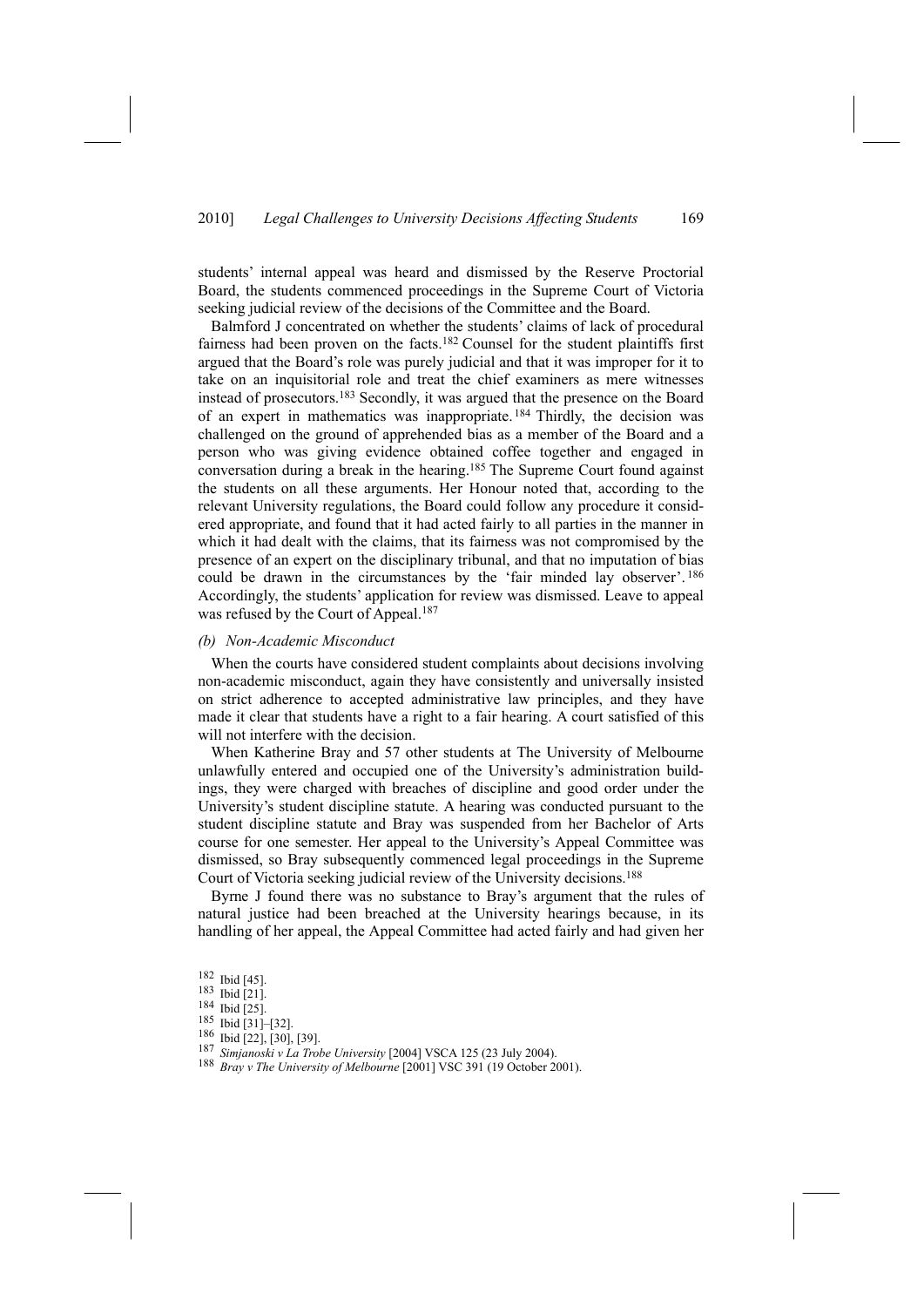## 170 *Melbourne University Law Review* [Vol 34

the opportunity to know the case she had to meet and to respond to it.189 However, his Honour did set aside the decision of the Appeal Committee and ordered the matter be remitted to it for further consideration<sup>190</sup> on the ground that it had acted ultra vires: although the Committee had the power to *exclude* a student from the University, it did not have authority to *suspend* her from her course. Counsel for the University argued the Committee's use of the word 'suspended' in the penalty 'was an infelicity'191 and that it was 'an issue of semantics rather than one of substance.' 192 After reviewing the University rules, his Honour disagreed: the suspension of a student's enrolment in a course was not a punitive course open to the Committee.193 His Honour also rejected Counsel's argument to decline relief as a matter of discretion on the basis that the penalty imposed was less severe than that which would in all probability be imposed if the matter were remitted to the Appeal Committee as he was not prepared to assume the Committee would impose a more severe penalty on her.<sup>194</sup>

At around the same time as Katherine Bray's legal action, Loc Tien Hoang, a Monash University student, was also involved in judicial review proceedings in the Supreme Court of Victoria.195 In March 2000, Hoang had been found guilty of general misconduct by the discipline committee of the Faculty of Business and Economics and was excluded from the University from that date to the end of the 2001 academic year.196 Allegations were made against Hoang that, despite a number of attempts that had been made to get him to desist from contacting a female staff member, he had not done so. Hoang admitted this conduct but argued it did not amount to harassment or intimidation. He also argued that the penalty was too severe and should be compared to a 'much lesser penalty imposed upon students at The University of Melbourne who had caused property damage in a rampage earlier this year.'<sup>197</sup>

Although Hoang had a right of appeal under the provisions of the University statute, he did not avail himself of that right. Instead, he commenced legal proceedings in the Supreme Court of Victoria in which he appeared in person. It is not surprising that the Court had some difficulty understanding the precise nature of the proceedings and took care to explain its conclusions, particularly as at all times Hoang was unrepresented by legal counsel. Ashley J wanted to

make it clear to the plaintiff … that the proceeding before me is not a proceeding which enables a re-hearing of the matter which was heard by the discipline committee. No such appeal is possible to this court or to any other court. ... This court is solely concerned with whether or not there was some procedural unfairness in the proceeding below, or whether the decision that was reached

- 189 Ibid [23].
- 190 Ibid [26].
- 191 Ibid [8].
- 192 Ibid.
- 193 Ibid [12].
- 194 Ibid [14].
- <sup>195</sup> *Hoang <sup>v</sup> Monash University* [2001] VSC 376 (4 October 2001). 196 Ibid [1] (Ashley J). 197 Ibid [12].
- 
-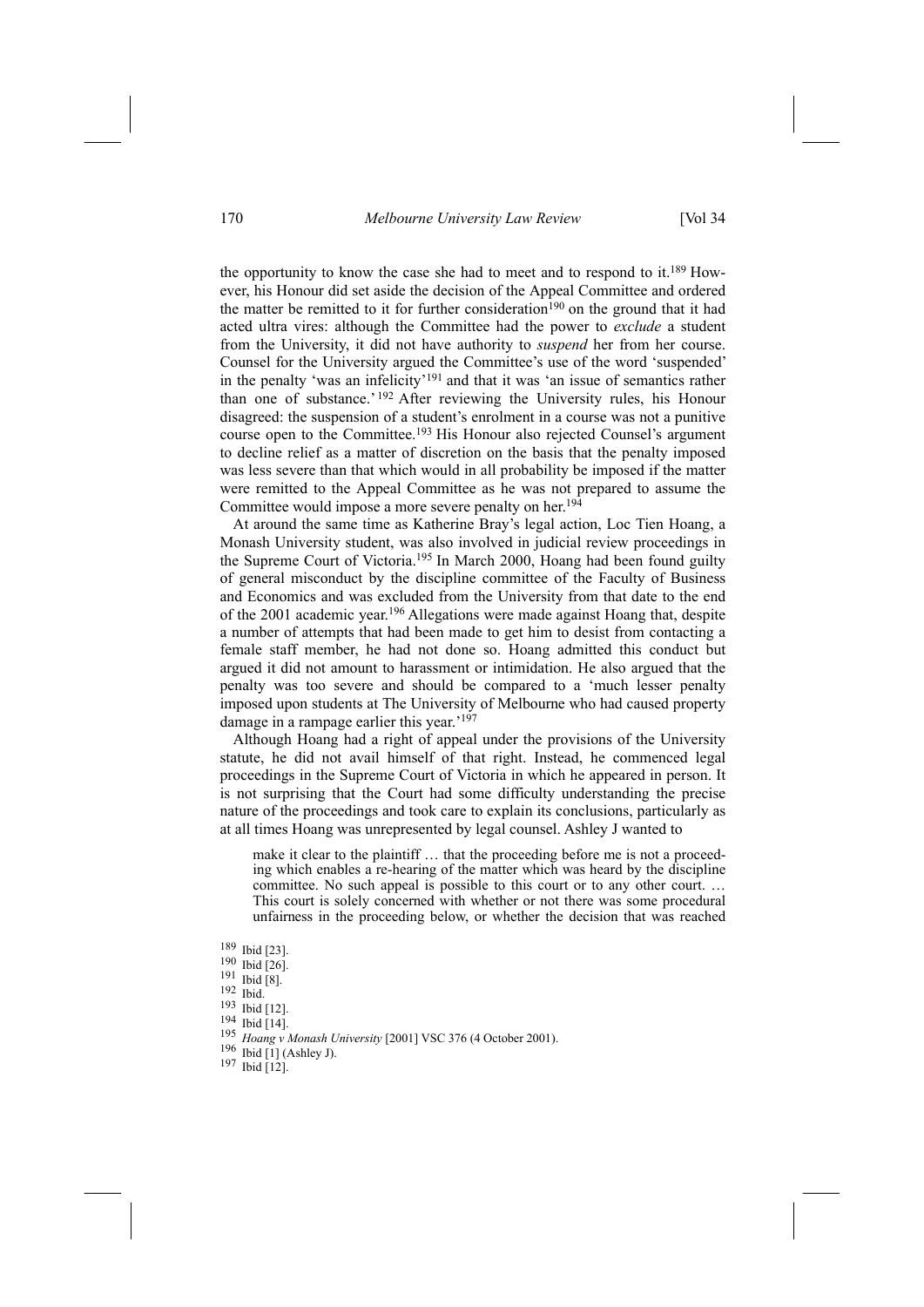## 2010] *Legal Challenges to University Decisions Affecting Students* 171

was so far out of kilter with the material before the committee that it was shown to be quite unreasonable.<sup>198</sup>

After reviewing the procedure deposed to in the affidavits proffered by the University, the Court held 'that the plaintiff was afforded no less than procedural propriety.'199 The Court also noted that it was open to the discipline committee to make a finding of harassment given that the staff member had obtained an intervention order from the Magistrates' Court of Victoria which prohibited Hoang from contacting her or being within 400 metres of the University's Caulfield campus.200 Furthermore, the Court confirmed that the reasonableness of a penalty in one case could not be measured by comparing penalties in a dissimilar case and held that the discipline committee was entitled to form the view that the student had persisted in making unwarranted advances to the staff member and that this had been distressing to her and merited a significant penalty.201

When Taragh Wilde, a postgraduate student at The University of Sydney, was charged with misconduct under the University by-laws, she also challenged the University's actions in the courts.202 She had earlier complained of harassment by members of the security staff, but an internal inquiry by the University found her allegations to be unsubstantiated. The matter had come to the attention of the Vice-Chancellor, who determined that misconduct proceedings should be commenced against Wilde because she failed to respond to reasonable and lawful requests to identify herself and she had physically assaulted patrol officers by kicking and spitting on them.203 The essence of Wilde's complaint was that the University allowed her allegations of harassment to be turned against her and be used to commence student misconduct proceedings. 204 The Court refused to accept Wilde's claim that she had been denied natural justice, because she was not informed of the possibility that the inquiry following her complaint might lead to allegations of student misconduct. In the view of Macready AJ:

I cannot see how in any way the University, in deciding whether or not to put in train such a process, is first obliged to give notice of the fact that it is considering doing so to the plaintiff. … The withdrawal by the plaintiff of her allegations of harassment would have done nothing as the University was properly and lawfully in possession of her allegations, reports from its patrol officers and the results of the investigation, which they quite properly put in hand when the allegations were made. … In the proper performance of its functions faced with such allegations it had to take some steps to investigate the claims. In my view there is no substance in this point.205

198 Ibid [9].

- 199 Ibid [14].
- 200 Ibid [4], [10].
- 201 Ibid [13].
- 202 *Wilde v University of Sydney* [2002] NSWSC 954 (15 October 2002).<br>
203 Ibid [10] (Macready AJ).<br>
204 Ibid [27].<br>
205 Ibid [27]. The student's subsequent completed of transporter discriments
- 
- 

<sup>205</sup> Ibid [38]. The student's subsequent complaint of transgender discrimination was also ultimately dismissed: *Wilde v University of Sydney (EOD)* [2004] NSWADTAP 32 (27 July 2004).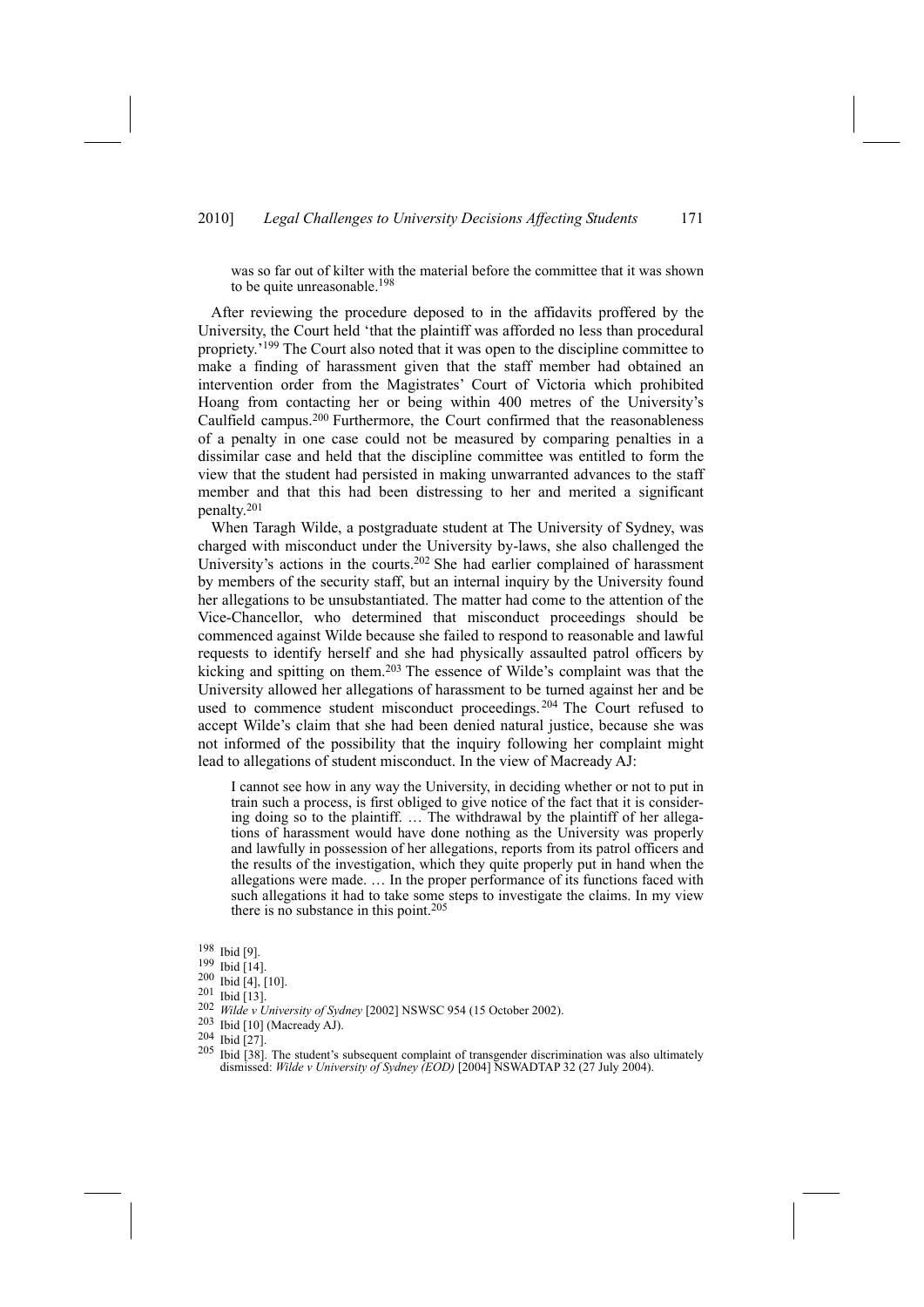## 172 *Melbourne University Law Review* [Vol 34

#### C *Allegations of Discrimination*

Some dissatisfied students have not alleged the university's failure to observe principles of natural justice as discussed above, but have alleged discrimination by the university. This alternative legal course has also generally been unsuccessful for the students involved.

A recent survey of litigation involving Australian universities found that '[c]omplaints of discrimination make up almost half of the total number of student cases, but few of these cases are actually about conduct prohibited by discrimination legislation'. 206 In most cases, students have attempted to use discrimination legislation to remedy their dissatisfaction with an adverse university decision by alleging some form of discrimination on the part of the university in relation to enrolment, assessment, academic progress or disciplinary proceedings. This strategy has generally failed as students have been unable to substantiate their claims or prove that they were treated differently based on a reason proscribed by legislation.207

Prospective students have been unable to establish a causal link between the rejection of their applications and the alleged discriminatory actions by the universities.208 This has especially been the case where applications for enrolment in postgraduate courses have been rejected because of insufficient professional experience or level of prior study,<sup>209</sup> or failure to meet the university's entry criteria.210 Jennifer Jandruwanda alleged racial discrimination when she attempted to enrol in a postgraduate course at the University of South Australia, and, although there was evidence of unfair and inappropriate treatment, ultimately the Court found that, without more, this did not amount to discrimination simply because she was an Aboriginal person.<sup>211</sup>

Current students have challenged decisions involving academic assessment, alleging discrimination based on political beliefs, 212 'presumed' homosexuality,213 and race.214 Students have also challenged decisions to exclude them from

<sup>206</sup> Astor, 'Australian Universities in Court', above n 2, 167.<br>207 Communication and state laws apparent sonormantly in

<sup>207</sup> Commonwealth and state laws operate concurrently in this area. See *Australian Human Rights Commission Act 1986* (Cth); *Age Discrimination Act 2004* (Cth); *Disability Discrimination Act 1992* (Cth); *Racial Discrimination Act 1975* (Cth); *Sex Discrimination Act 1984* (Cth). See also *Discrimination Act 1991* (ACT); *Anti-Discrimination Act 1991* (Qld); *Equal Opportunity Act 1984* (SA); *Anti-Discrimination Act 1998* (Tas); *Equal Opportunity Act 1995* (Vic); *Equal Opportunity Act 1984* (WA). A university is an 'educational authority' as defined in *Disability Discrimination Act 1992* (Cth) s 4; *Anti-Discrimination Act 1977* (NSW) s 4. Specific provision is made regarding discrimination in education in *Disability Discrimination Act 1992* (Cth) s 22; *Sex*

<sup>208</sup> See, eg, Fainstein v University of New South Wales [2004] NSWADT 26 (10 February 2004).<br>
209 See, eg, Abdulla v The University of Sydney [No 1] [1997] NSWEOT 130 (18 April 1997).<br>
210 See, eg, Rana v The Flinders Unive

<sup>211</sup> See Jandruwanda v University of South Australia [2004] FCA 219 (15 March 2004).<br>
212 See, eg, Loizou v University of Melbourne [2000] VSC 1 (28 January 2000).<br>
21 Z v University of A [2001] NSWADT 110 (18 June 2001).<br>

See, eg, *Simundic v University of Newcastle* [2007] FCAFC 144 (31 August 2007); *Tu v University of Sydney [No 2] (EOD)* [2002] NSWADTAP 25 (13 August 2002).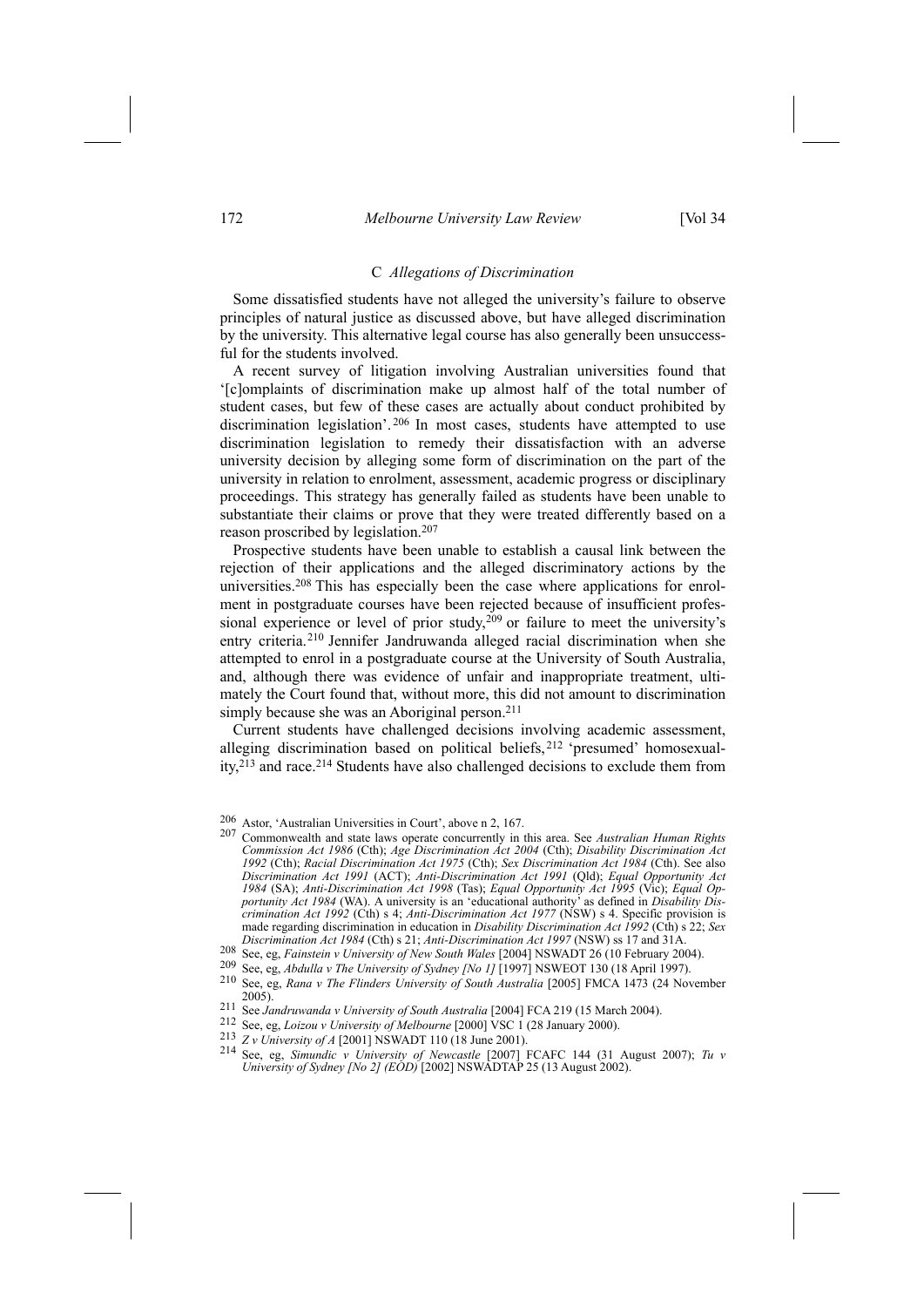their courses, alleging discrimination based on race<sup>215</sup> and disability<sup>216</sup> and have alleged discrimination when adverse decisions have been made in relation to plagiarism<sup>217</sup> and non-academic misconduct.<sup>218</sup> All these legal challenges have failed. Had these students framed their legal action based on administrative law principles, it is unlikely the outcome would have been any different from students challenging decisions involving academic judgment or decisions made pursuant to proper procedures.

## D *FOI Applications*

The only area where students have had some success is with challenges to university decisions relating to what information will and will not be released to them.

Although it has been argued that the existence of FOI legislation 'has had a major and positive impact on changing the culture of the public sector from being very inward looking to accepting a greater sense of openness',<sup>219</sup> this epiphany may have taken longer to reach universities.

Rights under FOI legislation are limited only by 'exceptions and exemptions necessary for the protection of essential public interests and the private and business affairs of persons in respect of whom information is collected and held by … public authorities'.220 Each of the FOI Acts contains exemption provisions which can only be relied upon to deny access to specific documents.<sup>221</sup>

## 1 *Documents That Do Not Exist or Cannot Be Found*

Requests for access to documents may be refused if the documents do not exist or cannot be found.222 Tony Redfern's application for access to the marking guidelines for a law exam failed as the evidence was that written marking criteria did not and never existed.<sup>223</sup> The AAT confirmed that the right of access con-

- 215 See, eg, *Bahonko v Royal Melbourne Institute of Technology* [2006] FCA 1492 (24 November 2006); *Chung v University of Sydney* [2002] FCA 186 (21 February 2002); *Elmaraazey v University of New South Wales* [1996] HREOCA 17 (17 July 1996); *Huang v University of New South Wales* [2008] FCA 1930 (18 December 2008); *Sekhon v Ballarat University College* [1993] HREOCA 17 (30 July 1993); *Yonis v Vice-Chancellor, University of New South Wales* [2005]
- NSWADT 109 (17 May 2005). 216 See, eg, *Huang <sup>v</sup> University of New South Wales* [2008] FCA 1930 (18 December 2008); *Yonis <sup>v</sup>*
- 217 See, eg, Kunhi v University of New England [2008] NSWADT 333 (16 December 2008).<br>218 See, eg, Wecker v University of Technology, Sydney [2007] NSWSC 927 (23 August 2007).
- 
- **Law Review 359, 363. See also Rick Snell, 'Freedom of Information** An Ombudsman's Perspective' (2001) 29 Federal<br>*Law Review* 359, 363. See also Rick Snell, 'Freedom of Information: The Experience of the<br>antarion String Australian States — An Epiphany?' (2001) 29 *Federal Law Review* 343.<br>
220 See, eg, *Freedom of Information Act 1982* (Cth) s 3(1)(b).
- 
- <sup>221</sup> Freedom of Information Act 1982 (Cth) pt IV; Freedom of Information Act 1989 (ACT) pt 4; *Freedom of Information Act 1989* (NSW) sch 1; *Information Act* (NT) pt 4; *Right to Information Act 2009* (Qld) sch 3; *Freedom of Information Act 1991* (SA) sch 1; *Freedom of Information Act 1991* (Tas) pt 3; *Freedom of Information Act 1982* (Vic) pt IV; *Freedom of Information Act 1992*
- (WA) sch 1. 222 See, eg, *Freedom of Information Act <sup>1982</sup>* (Cth) s 24A; *Freedom of Information Act <sup>1992</sup>* (WA) s 26.
- <sup>223</sup> *Re Redfern and University of Canberra* (1995) 38 ALD 457, 461 [15] (Deputy President McMahon)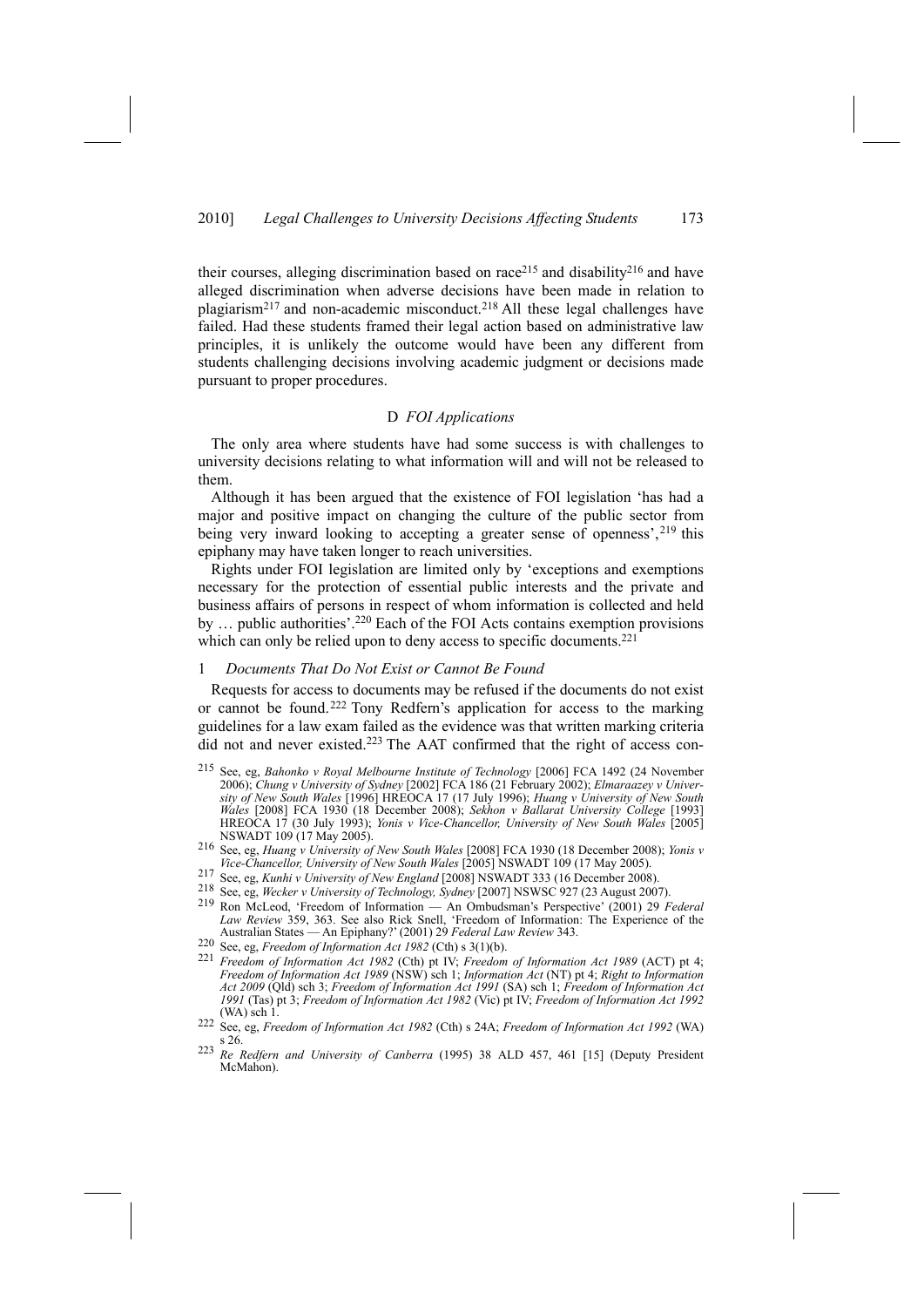ferred by the legislation<sup>224</sup> is a right to obtain access to documents, not information, and that there was no obligation on the University to collect information in its possession and then to create a new document so it could be provided when requested.225

When requested documents exist or should exist, inquiry is made as to the adequacy of the searches conducted to locate the documents. If all reasonable steps have been taken to find the documents and yet they still cannot be found, access may be rightly refused.226 This does not augur well for the administrative processes or record-keeping practices of an agency such as a university, particularly when the requested documents relate to Board of Examiners and Academic Appeals Committee decisions to exclude a student from doctoral studies.<sup>227</sup> However,

[t]he question is simply whether the FOI request now under consideration was the subject of an adequate search and response. An agency is not bound by *FOIA* to keep documents in anticipation of a possible request or dispute. *FOIA* simply deals with the record system as it exists at the time a request is made.<sup>228</sup>

Accordingly, Robert Anderson's 2003 application seeking access to all relevant documents concerning a dispute he had with Charles Sturt University over the grade he was awarded in a subject in 1996 failed insofar as he wanted access to the exam answer booklet he submitted. The exam booklet had been marked and kept for four months after which it was destroyed in accordance with University policy.229

The second element of Anderson's claim was that the mark awarded to him for the relevant subject was incorrect. The Administrative Decisions Tribunal considered that although it was not permissible for a student disappointed by a mark to challenge the academic judgment involved in the assessment of academic work via FOI legislation, it was permissible for the student to examine the records to see if there were any errors.230 In the Tribunal's view it was 'a matter

<sup>224</sup> *Freedom of Information Act <sup>1982</sup>* (Cth) s 11. 225 *Re Redfern and University of Canberra* (1995) 38 ALD 457, 461 [17]–[19] (Deputy President McMahon).<br><sup>226</sup> *Re Mallet and Edith Cowan University* [2005] WAICmr 19 (7 November 2005).<br><sup>227</sup> Ibid [45]–[47], where the Western Australian Information Commissioner commented as follows:

I would have expected as a matter of good administrative practice that, if the meeting occurred, there would … exist some documentation recording, at the least: the fact that a meeting of the Board of Examiners took place on 9 February 2001; what was discussed at that meeting; and the decisions taken at that meeting … the dearth of documentation relating to it raises questions about the agency's record-keeping practices, as do the difficulties experienced by the agency in identifying and locating all relevant documents in response to the complainant's access application and in response to the complaint to my office … This complaint highlights the fundamental importance of proper record keeping in terms of agencies' accountability for their processes, actions and decisions, particularly decisions that directly and significantly affect individuals.

<sup>228</sup> *Anderson v The Pro-Vice Chancellor, Charles Sturt University* [2003] NSWADT 121 (23 May 2003) [20] (O'Connor DCJ). 229 Ibid [3].

<sup>230</sup> Ibid [24].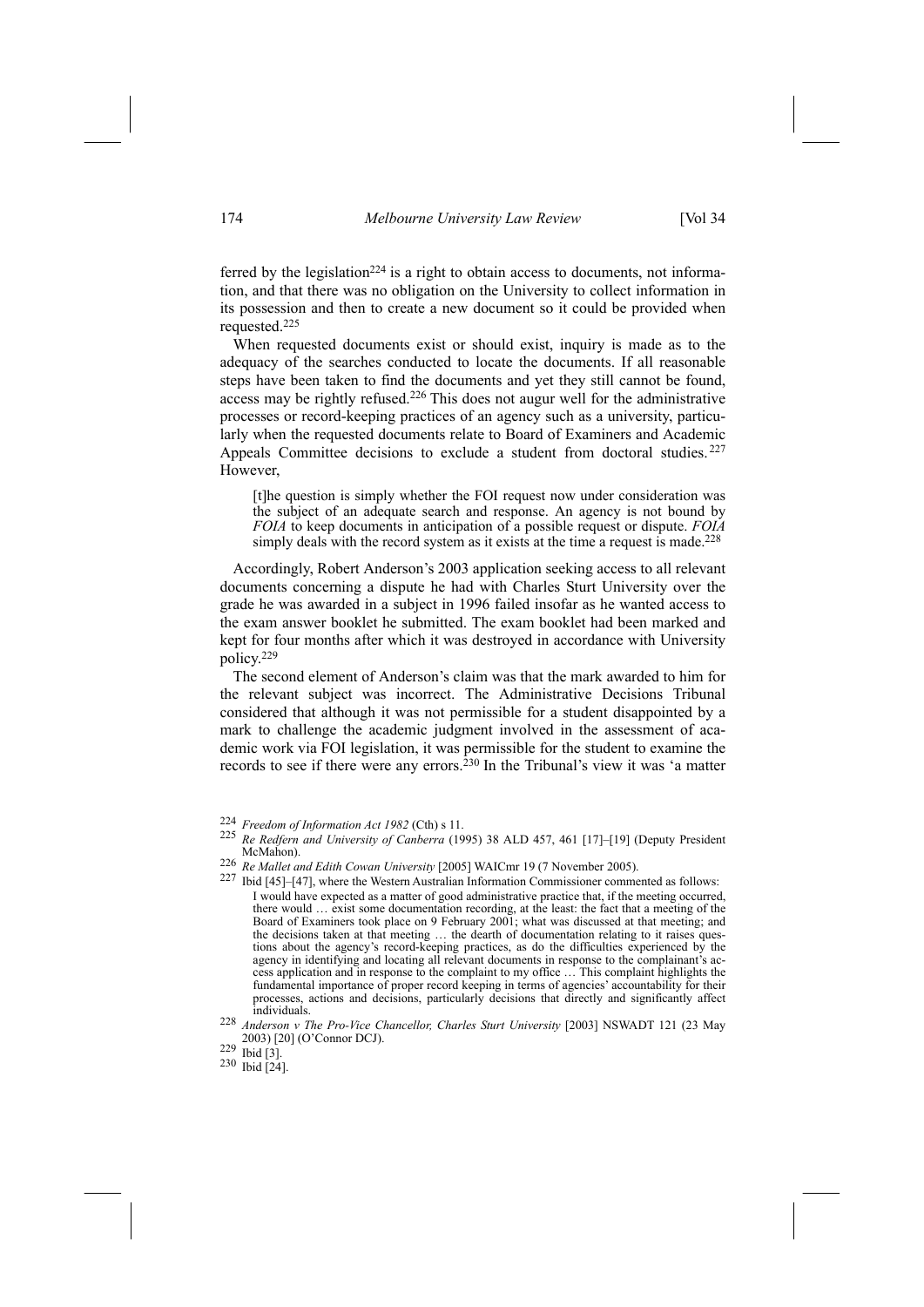to be regretted'231 that the mathematical error now conceded by the University had not been identified much earlier in the dispute.

It is ironic that decisions such as this, while identifying shortfalls in university practices regarding the preparation of documents such as marking guides, and meticulous record keeping, do not, on the face of it, encourage improvement. A university can simply respond to a FOI application by stating that the requested document does not exist.

## 2 *Documents Containing Material Obtained in Confidence or Affecting Personal Privacy*

Documents are also exempt under FOI legislation if disclosure would divulge information communicated in confidence, $23\overline{2}$  or would involve the unreasonable disclosure of personal information.233

Having failed to access a non-existent marking guide, Tony Redfern also failed to get access to a random sample of other students' exam papers, the AAT holding that disclosure of exam responses subject to an obligation of confidentiality would be a misuse of information received in confidence.234

In another case, when Deakin University refused to release the name and contact details of an examiner of Ali Darwish's PhD thesis, arguing that disclosure would involve the unreasonable disclosure of information relating to the personal affairs of the examiner, 235 the Victorian Civil and Administrative Tribunal ('VCAT') did not uphold the exemption asserted by the University, stating that:

The system for examination of PhD theses must be transparently fair … Community attitudes to disclosure of the names of individuals has [sic] undergone significant change in the past decade. There is now greater emphasis on the protection of personal privacy, which tends towards non-disclosure. On the other hand, there is greater emphasis on accountability, with tends towards higher levels of disclosure. The case before the Tribunal falls into the second of those two categories … a sufficient lack of transparency in the examination process has been demonstrated to tip the balance of reasonableness in favour of the applicant.236

VCAT was also not persuaded by the University's argument that disclosure of the name of the examiner would impair the ability of the University to secure examiners in the particular discipline in the future given the evidence that 95–97 per cent of the examiners employed each year by the University were not concerned about anonymity.237

- 232 See, eg, *Freedom of Information Act 1982* (Cth) s 45; *Freedom of Information Act 1982* (Vic) s 35.
- 233 See, eg, *Freedom of Information Act 1982* (Cth) s 41; *Freedom of Information Act 1982* (Vic) s 33.
- <sup>234</sup> *Re Redfern and University of Canberra* (1995) 38 ALD 457, 463 [29] (Deputy President
- 
- <sup>235</sup> See *Freedom of Information Act 1982* (Vic) s 33.<br><sup>236</sup> *Darwish v Deakin University* [2002] VCAT 87 (22 February 2002) [23]-[25] (Strong VP).<br><sup>237</sup> Ibid [31].
- 

<sup>231</sup> Ibid [31].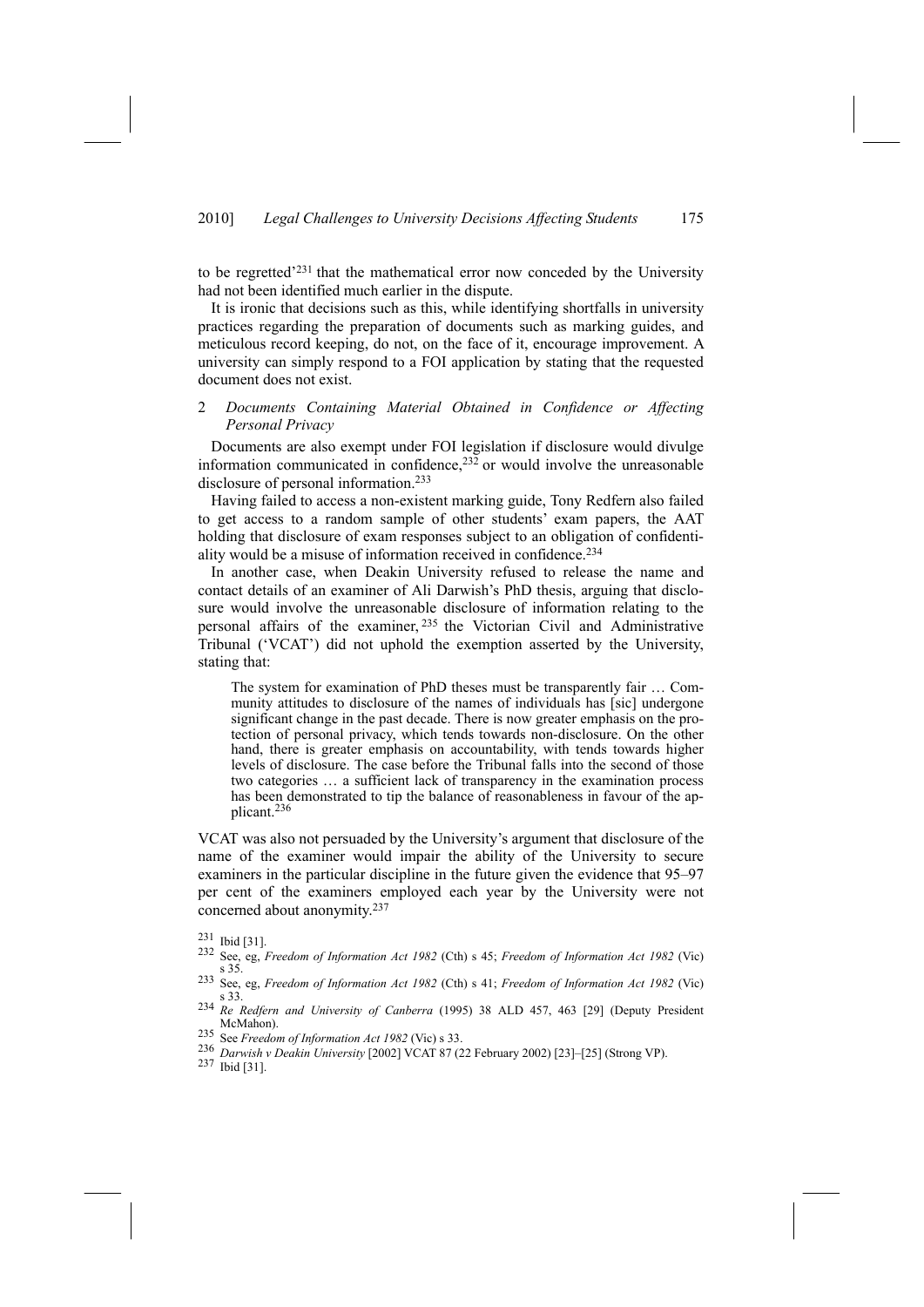## 176 *Melbourne University Law Review* [Vol 34

#### 3 *Exemptions in Relation to Tests, Examinations and Audits*

## *(a) General Exemptions*

Some exemptions under FOI legislation apply more generally to protect the aim and operation of tests, examinations or audits.238 A further reason the AAT denied Redfern access to a sample of students' exam responses and 'the most important ground for exemption' <sup>239</sup> was that disclosure could reasonably be expected to prejudice the effectiveness of procedures for the conduct of examinations,240 and because there was no countervailing public interest to require disclosure.241 The AAT accepted the evidence of the Vice-Chancellor and academics in the Faculty of Management and School of Law that disclosure would undermine the finality of the assessment and review process and the security and integrity of the exam system should exam responses be released.<sup>242</sup> In another case, the AAT was also unable to conclude that it would be in the public interest for copies of examination papers and marking sheets used in a training course at the Australian Federal Police College to be made available, even though it was 'of the opinion that there is a public interest that such training procedures and tests … should be as open and as fair as possible'.243

However, there was one case in which the balance of public interest did favour the granting of the application.244 That case involved a group of history honours graduates who sought access to information on staff record sheets relating to the assessment of their performance. The Australian National University had denied access on the ground that disclosure would prejudice the assessment system. The AAT granted access because 'students have a legitimate interest in knowing what is said by their supervisor about their ... thesis'.<sup>245</sup> The AAT also agreed with the evidence of some witnesses that, in assessing the work of a student, an academic

- 238 See *Freedom of Information Act 1982* (Cth) ss 40(1)–(2). See also *Freedom of Information Act 1989* (ACT) ss 40(1)(a)–(b); *Freedom of Information Act 1989* (NSW) sch 1 pt 3 cll 16(a)(i)–(ii); *Right to Information Act 2009* (Qld) sch 4 pt 3 cl 21; *Freedom of Information Act 1991* (SA) sch
- <sup>239</sup> Re Redfern and University of Canberra (1995) 38 ALD 457, 464 [35] (Deputy President<br>McMahon)
- 

240 See Freedom of Information Act 1982 (Cth) s  $40(1)(a)$ .<br>
241 See ibid s  $40(2)$ .<br>
242 Re Redfern and University of Canberra (1995) 38 ALD 457, 465–6 [38]–[39] (Deputy President McMahon). It is also interesting to note the following comment of the Tribunal in relation to the possibility of plagiarism in this context:

Highly marked essays are saleable items. There is reason to assume that annotated and marked examination responses would also be valuable. The evidence was that plagiarism is an increasing danger because of the spread of full fee paying courses. It is necessary in order to protect the integrity of the degrees awarded by the University and to preserve the recognition and high standing which those degrees have in Australia and other parts of the world, that high stan-<br>dards of integrity be observed and that plagiarism be detected and eliminated.

- dards of integrity be observed and that plagiarism be detected and eliminated. <sup>243</sup> *Re Ascic and Australian Federal Police* [1986] AATA 108 (18 April 1986) [23] (Sir Prentice, Member Pascoe, Member Wilkins). The appeal to the Federal Court of Australia was dismissed:
- Ascic v Australian Federal Police (1986) 11 ALN N184.<br>244 Re James and Australian National University (1984) 6 ALD 687. Cf Re Ascic and Australian *Federal Police* [1986] AATA 108 (18 April 1986) [23] (Sir Prentice, Members Pascoe and Wilkins). 245 Ibid 704 [99] (Deputy President Hall).
-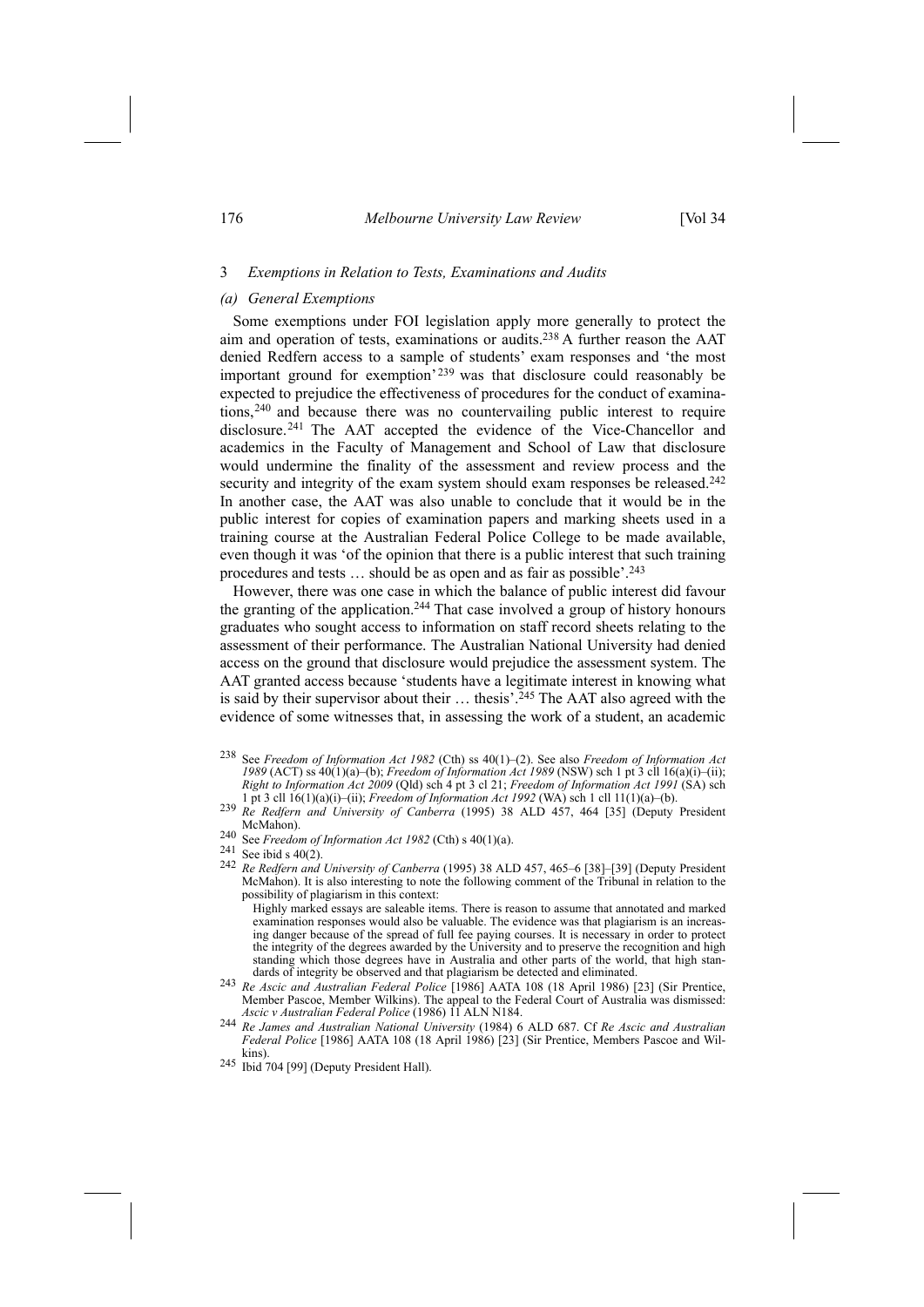must be prepared to make judgments honestly and impartially and be prepared to stand by those judgments. It stated:

The question is whether graduate students should be denied access to information about their undergraduate performance because of fears that open disclosure may prejudice the assessment system by exposing some members of academic staff to pressures with which they may be unable to cope. However, the pressures flowing from greater accountability are, in my view, an inescapable concomitant of more open government. To react too timorously to every anticipated situation of pressure could well negate the principles underlying the *Freedom of Information Act*. Whether those principles fit comfortably upon an academic institution such as the Australian National University may be another question. But it is not a question to which I need to address myself. Parliament has made the decision that the Act is to apply.<sup>246</sup>

#### The AAT also noted that there is

a public interest in such records being maintained accurately and fairly … [and] if, as a consequence of the *Freedom of Information Act*, greater care is taken by academic staff as to the comments recorded, that will serve the public interest.247

#### *(b) Specific Exemptions*

Another category of exemption under some FOI legislation is the exemption that applies specifically to examination papers, reports or similar documents when the use for which the documents were prepared has not been completed.<sup>248</sup> Victoria has 'what appears to be a much narrower provision in relation to examination material than the Commonwealth and other States', <sup>249</sup> and it is also the only state that empowers its external review body to grant access to exempt documents where it is of the opinion that the public interest requires that access to the document should be granted.250

Zane McKean recently sought and was denied access to an exam paper and the exam marking guides that did in fact exist for finance and investments subjects at The University of Melbourne. When he commenced legal proceedings, he did not rely on the public interest override in the Victorian FOI legislation;251 he

<sup>246</sup> Ibid 703 [96].

<sup>247</sup> Ibid 704 [98].

<sup>248</sup> See, eg, *Information Act 2003* (NT) s 57(3)(d); *Freedom of Information Act 1991* (Tas) s 32(c);

*Freedom of Information Act <sup>1982</sup>* (Vic) s 34(4)(c). 249 *McKean <sup>v</sup> University of Melbourne (General)* [2007] VCAT 1310 (31 July 2007) [24] (Deputy

<sup>&</sup>lt;sup>250</sup> *Freedom of Information Act 1982* (Vic) s 50(4). The Victorian public interest 'override' is unusual and allows for the release of documents that would otherwise have been exempt under the Victorian FOI legislation. If VCAT finds that documents are not exempt, it is unnecessary for it to decide whether s 50(4) applies. VCAT will only consider whether the 'public interest override' applies if it finds documents are exempt on other grounds: *Mees v University of Melbourne*

 $\frac{251 \text{ [2009]}}{\text{See } McKean}$  *v University of Melbourne* [2007] VCAT 1310 (31 July 2007) [31] where it was noted by Deputy President Dwyer 'for the record' that 'the applicant did not seek to avail himself of this provision and he did not argue that the public interest necessitated disclosure of documents in the public interest if they were otherwise exempt under either of the grounds claimed by the University.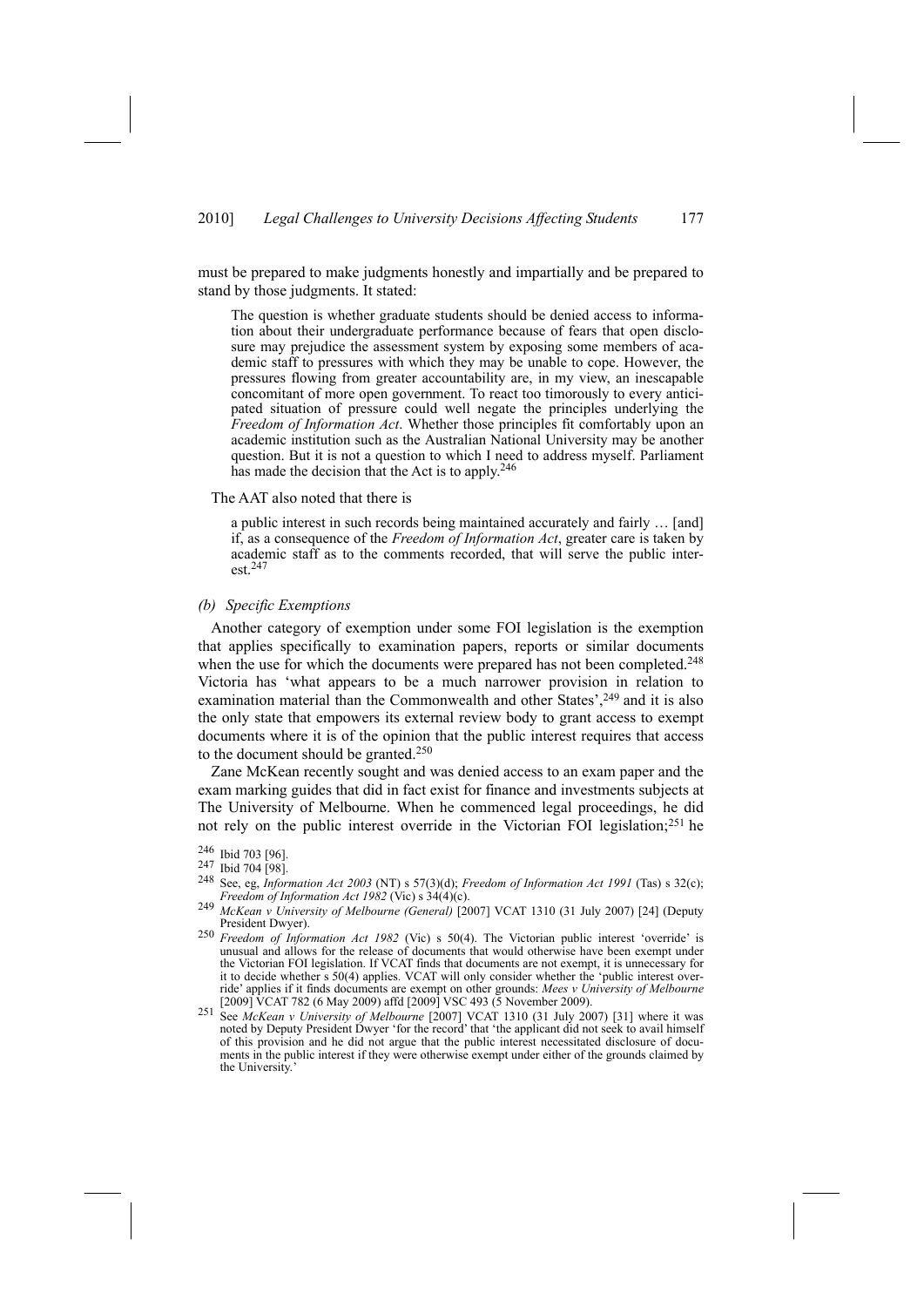simply argued the documents were not exempt documents as the University claimed. This argument was ultimately successful.

The evidence of the head of the University's Department of Finance was that: there was a relatively narrow syllabus for these two subjects; the same syllabus had to be covered each time the subjects were offered; the subject matter of the examination was largely quantitative, rather than qualitative; there is a limited amount of information that can be examined, so questions are 'recycled' from year to year as it is impractical to set fresh questions each year; disclosure of marking guides from a particular semester would enable students in a future semester to 'learn by heart' answers to common questions without necessarily gaining the technical knowledge, giving them a false sense of their real level of knowledge; disclosure of marking guides would give a false sense that the material in the guides comprised 'model answers' rather than being guides to what might be a correct answer; and disclosure of marking guides would impact on the methods and procedures used by the University for the conduct of future examinations in these two subjects.252

This evidence was used by the University to contend that the marking guides were internal working documents and that their disclosure would be contrary to the public interest. VCAT was not satisfied that it would be contrary to the public interest (as opposed to being merely inconvenient) to disclose the marking guides.253 The University's concerns about a more open disclosure policy did not outweigh the principles of openness enshrined in the FOI legislation. VCAT also noted that

most positions of responsibility in the community involve pressures of some degree, and the community should expect from University examiners a reasonable level of transparency in the assessments of their students … unless there is a clear case for exemption under the *FOI Act*, there is a public benefit in having a transparent assessment process.254

The University also argued that the marking guides and the examination paper came within the specific exemption relating to examination papers,255 and attempted to argue that the release of the documents in the context of subjects with a very narrow syllabus would prejudice the effectiveness of testing procedures or the attainment of the objects of the exams. However, in the view of Deputy President Dwyer:

Had I been considering the matter under this other legislation in other jurisdictions, it may have been possible for the University to argue, and for me to make a finding, along such lines. However, I cannot imply into the Victorian legislation something that is not there. If the use or uses for which the marking guides and examination papers were prepared has been completed, the exemption un-

<sup>252</sup> Ibid [9].

<sup>253</sup> Ibid [18].

<sup>254</sup> Ibid [15].

<sup>255</sup> See *Freedom of Information Act 1982* (Vic) s 34(4).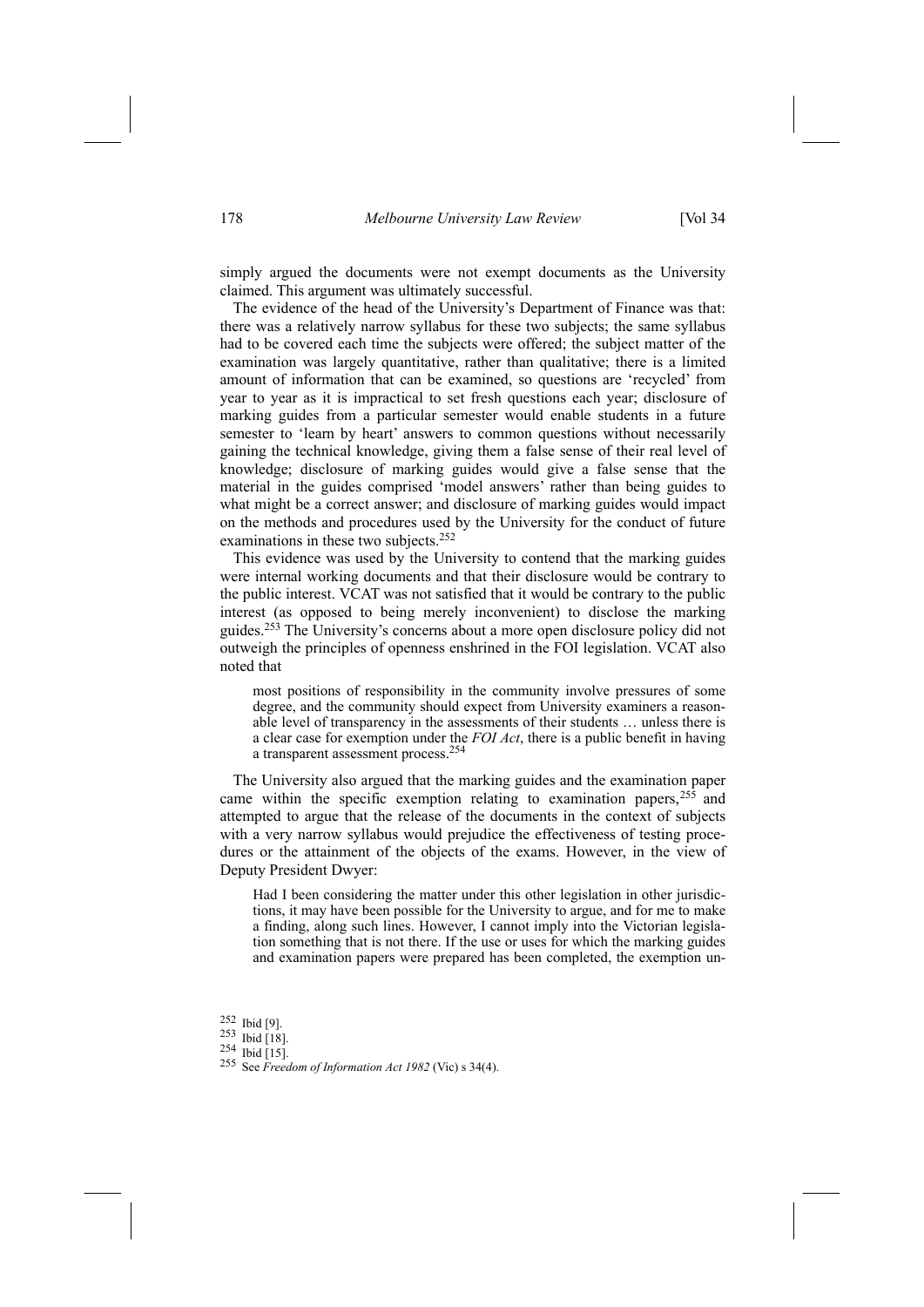der s 34(4)(c) of the Victorian *FOI Act* fails to apply, and the extent of any possible prejudice becomes irrelevant to this ground.<sup>256</sup>

The University also tried to use the evidence to imply a 'public interest' test into the examination paper exemption.257 This attempt also failed. In the view of Deputy President Dwyer, the only dispute under this provision was 'whether the use or uses for which the documents were prepared had been completed.'258 As it was clear on the face of the documents that each of them was prepared solely for use in the particular exam in the particular subject in the particular semester, and since this use was completed at the end of the exam period when the results were published, none of the documents were exempt.259 The University's appeal to the Supreme Court of Victoria was dismissed.260

## V CONCLUSION

The increase in litigation involving universities and students tends to suggest that internal rules and processes are not achieving the desired outcomes as well as one would hope or expect.<sup>261</sup> This inference is reinforced by the reported increase in complaints to parliamentary Ombudsmen. The use of internal grievance procedures is generally simpler and less time-consuming than litigation. It is difficult to understand why some students bypass these procedures and student Ombudsmen entirely and go directly to a court or tribunal with their complaints about adverse decisions. Students are mostly self-represented before these external bodies, which may be a reason for the relatively large number of matters that fail simply on jurisdictional grounds and involve 'an unwieldy bundle of claims'.262 Courts and tribunals will assume jurisdiction in appropriate cases but, in matters involving academic judgment, they will be reluctant to intervene, deferring to the authority of the academy. Attempts to involve a court in adjudication upon questions of academic judgment and upon the content and standard required by a university for the award of its degrees have been unsuccessful. A fail grade on an assessment will not be sufficient on its own to ground a successful application for legal redress.263 It is clearly necessary for students to simply accept that their efforts do not always meet the standards set by the universities. Similarly, in the absence of evidence that they were treated differently, students will be hard pressed to use anti-discrimination laws to challenge university decisions.

The cases have shown the courts will sometimes require universities to make information about assessment available to students and will clearly distinguish

- 259 Ibid [29]–[30].<br>
<sup>260</sup> *University of Melbourne v McKean* [2008] VSC 325 (28 August 2008).
- <sup>261</sup> Hilary Astor, 'Improving Dispute Resolution in Australian Universities: Options for the Future' (2005) 27 *Journal of Higher Education Policy and Management* 49.
- 262 Hanna v University of New England [2006] NSWSC 122 (5 April 2006) [2] (Malpass AsJ).<br><sup>263</sup> See, eg, *Ivins v Griffith University* [2001] QCA 393 (19 September 2001).
- 

<sup>256</sup> *McKean <sup>v</sup> University of Melbourne* [2007] VCAT 1310 (31 July 2007) [25]. 257 Ibid [26].

<sup>258</sup> Ibid [22].